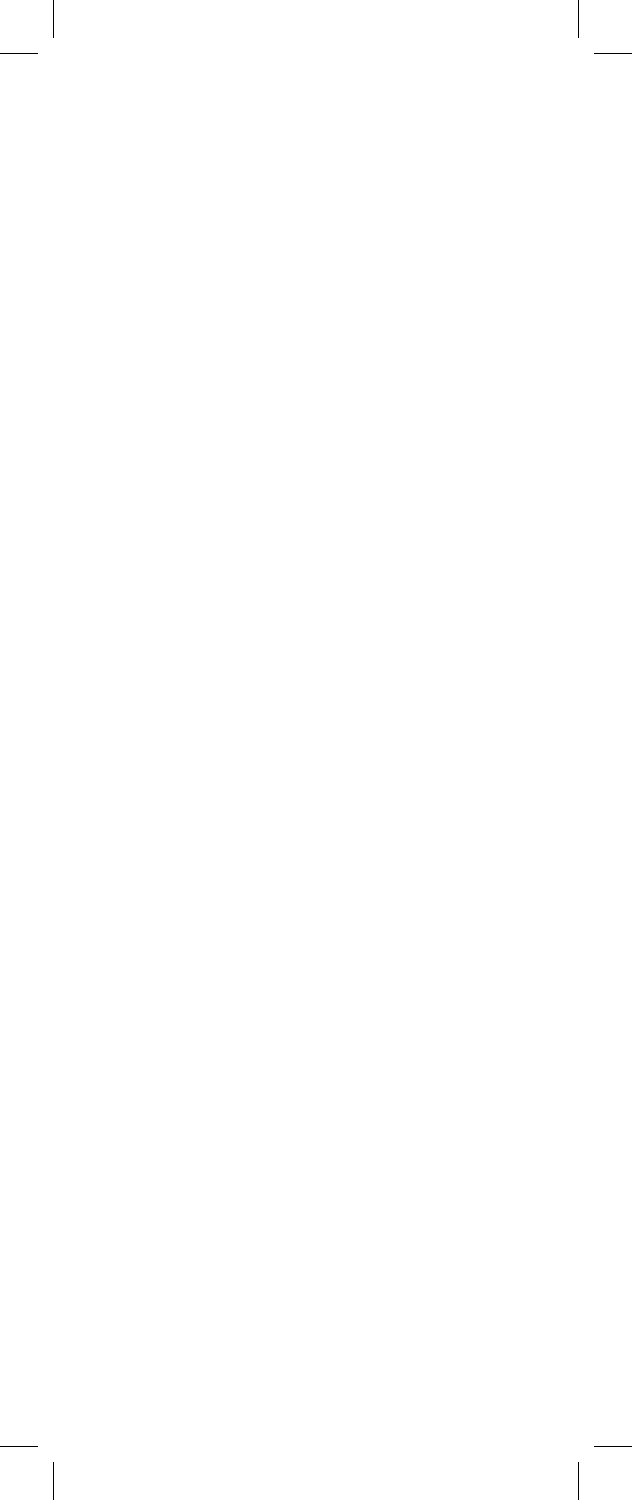

#### **Introduction:**

The user of Osteogenics Biomedical products has the duty to determine whether or not any product is suitable for the particular patient and circumstances. Osteogenics Biomedical disclaims any liability, express or implied, and shall have no responsibility for any direct, indirect, punitive or other damages, arising out of or in connection with any errors in professional judgment or practice in the use or installation of Osteogenics Biomedical products.

#### **IMPORTANT: Read this entire package insert prior to use and follow all instructions carefully.**

#### **Description:**

The Pro-Fix™ Precision Fixation System consists of screws of various sizes, the instrumentation that is used to place the screws, and the sterilization container.

#### **Indications:**

The Pro-Fix™ Precision Fixation System is used to stabilize, fixate, and/or support bone grafts, bone filling materials, and/or barrier membranes used for regeneration of bone in the oral cavity.

#### **Instructions for Use:**

A variety of surgical techniques may be used during placement and fixation of the devices. The placement sites and techniques used are at the discretion of the surgeon. Ensure that the appropriate instrumentation is available prior to surgery. Instrumentation includes Pro-Fix™ blades that fit the Pro-Fix™ handle or contra-angle hand pieces. These blades specifically fit all of the Pro-Fix™ screws.

**Note: Use Pro-Fix™ screwdriver only with Pro-Fix™ screws.**

**Note: To preserve the surface finish, these implants should be handled with clean instruments dedicated to titanium, or a talcfree gloved hand.**

**Note: To disengage the Pro-Fix™ screwdriver from the screw tilt the screwdriver at a 45 degree angle to loosen and release the friction-fit connection between the driver and screw.**

**Note: when using Pro-Fix™ blades designed to fit contra-angle hand pieces, use the manufacturer's speed recommendations to produce the best results.**

**CAUTION: THIS PRODUCT IS NOT INTENDED TO BE THE SOLE MEANS OF SUPPORT. NO SUCH IMPLANT CAN WITHSTAND BODY LOADS WITHOUT THE SUPPORT OF BONE. IN THIS EVENT, BENDING, LOOSENING, DISASSEMBLY, AND/OR BREAKAGE OF THE IMPLANTS WILL EVENTUALLY OCCUR.**

#### **Material Specifications:**

The screws are made of medical grade titanium alloy (ASTM F136), and are expressly warranted as being fabricated from the foregoing material specifications.

#### **Cleaning and Sterilization Instructions:**

The fixation screws are provided clean and **NON-STERILE** (requiring sterilization), and are able to withstand multiple sterilizations. The fixation screws are for single patient use only.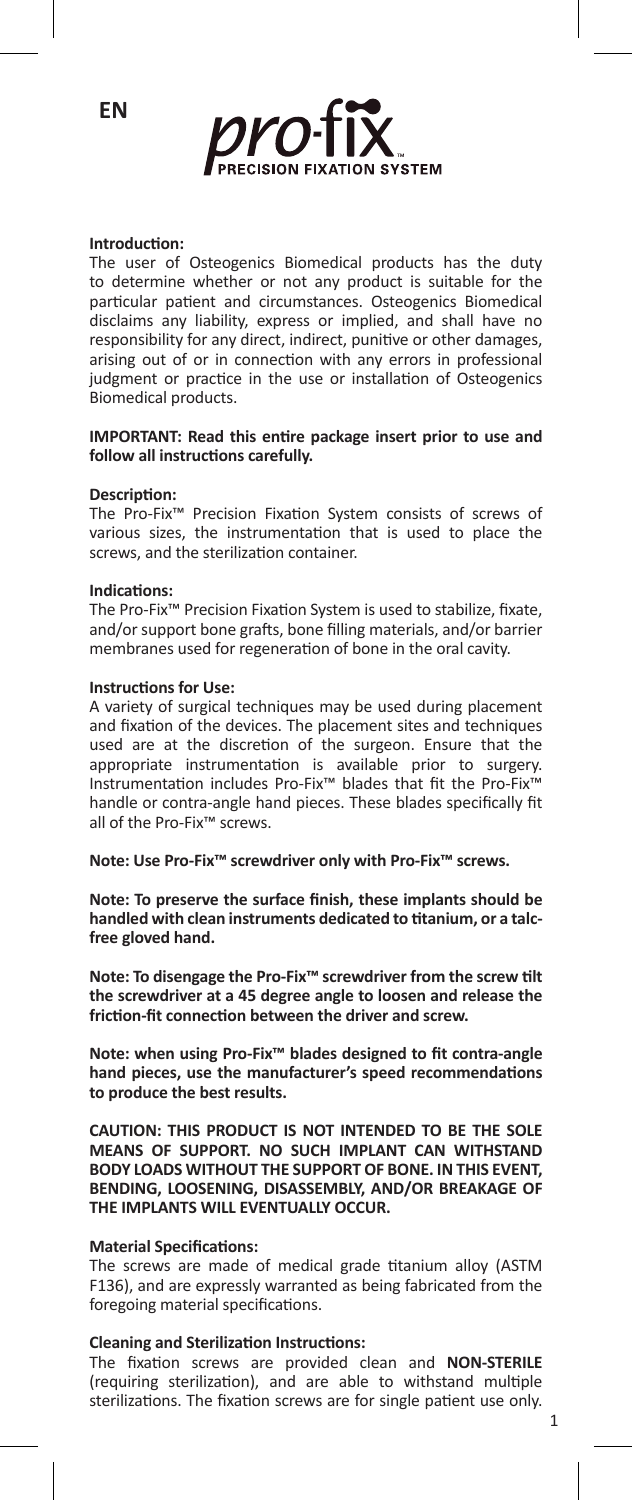The instrumentation (screwdriver blade and handle) is also provided clean and **NON-STERILE** (requiring sterilization), and is able to withstand multiple sterilizations. The instrumentation can be utilized repeatedly to insert the screws, but only after being cleaned and sterilized before every use. Instruments should soak in water or disinfectant/detergent as soon as possible after use to prevent drying of debris. Manual cleaning is preferred. To clean, rinse blade and handle with warm running water for a minimum of one (1) minute. Prepare neutral enzymatic detergent according to the manufacturer's recommendations. Fully immerse the devices in the prepared detergent, paying attention to all hard to reach areas, and then allow the device to soak for a minimum of two (2) minutes. After soaking, brush the devices thoroughly using a soft bristled brush beneath the surface of the prepared detergent until all visible soil has been removed. Pay special attention to hard to reach areas. Remove the devices from the detergent solution and thoroughly rinse under running tap water until all detergent residues are removed. During rinsing, thoroughly brush the devices using a soft bristled brush, paying special attention to hard to reach areas. Dry the devices using a clean, soft cloth. Visually inspect the devices for cleanliness. Both the instruments and screws must be sterilized in the Pro-Fix™ sterilization container prior to use. **CAUTION:** Do not exceed double wrapping to ensure adequate sterilization by the following validated parameters. The Pro-Fix™ fixation screws and instrumentation should be sterilized with moist heat, using either of the following validated steam sterilization guidelines.

| Method | Cycle      | <b>Temperature</b>                 | Exposure<br>Time |
|--------|------------|------------------------------------|------------------|
| Steam  | Pre-vacuum | $270^\circ F$<br>$132^{\circ}$ C   | 30 minutes       |
| Steam  | Gravity    | $250^{\circ}$ F<br>$121^{\circ}$ C | 60 minutes       |

#### **How Supplied:**

Unless provided sterile and clearly labeled as such, Pro-Fix™ Precision Fixation System screws are supplied **NON-STERILE**. They are intended for **SINGLE USE ONLY**. **NON-STERILE** products must be sterilized prior to use. Sterilize according to the suggested protocol described above. Do not use if package has been previously opened or damaged.

#### **Patient Education:**

It is the physician's responsibility to educate the patient and/or their representative(s) regarding oral-maxillofacial surgery. This should include a description of associated complications and an explanation of potential alternative products and treatments.

#### **MRI Safety Information:**

Non-clinical testing has demonstrated that Profix Precision Fixation System Screws are MR Conditional. A patient with this device can be safely scanned in an MR system meeting the following conditions:

- Static magnetic field of 1.5 T and 3.0 T.
- Maximum spatial gradient of 3,000 gauss/cm (30 T/m).
- Maximum MR system reported, whole body averaged specific absorption rate (SAR) of 2 W/kg (Normal Operating Mode).

Under the scan conditions defined above, the Profix Precision Fixation System Screws are expected to produce a maximum temperature rise of less than 2.3°C after 15 minutes of continuous scanning.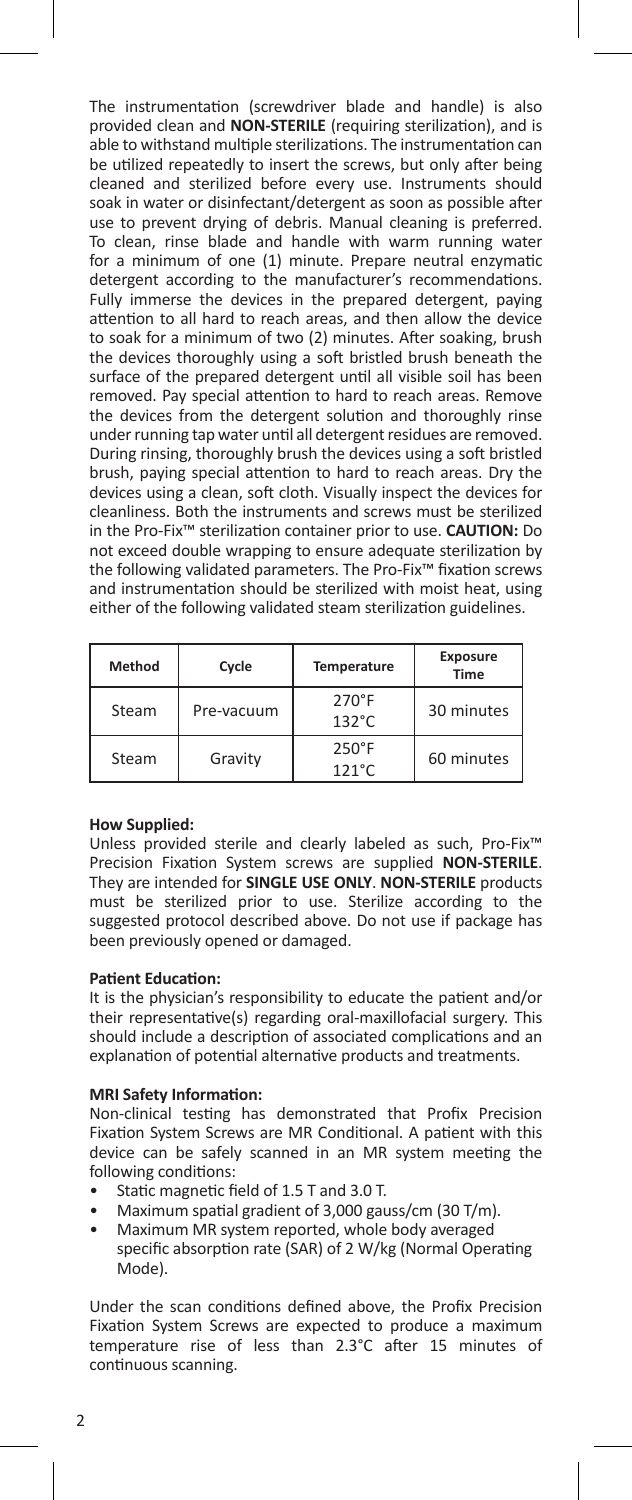In non-clinical testing, the image artifact caused by the device extends approximately 3 mm from the implant when imaged with a gradient echo pulse sequence and a 3.0 T MR system.

### **Contraindications:**

- Contraindications include, but are not limited to, the following:
- Active infections.
- Foreign body sensitivity. Where material sensitivity is suspected, appropriate tests should be done to rule out this possibility prior to implantation.
- Conditions which tend to limit the patient's ability and/or willingness to cooperate and follow instructions during the healing period.
- Any degenerative disease, the progress of which could adversely affect the placement of the implant.
- Insufficient quantity of bone to securely anchor the implant.
- Blood supply limitations, radiation therapy, and/or previous infections which may tend to retard healing and increase the possibility of infection and/or rejection of the implant.
- Inadequate coverage with healthy tissue.
- Procedures in which a non-sterile environment exists, i.e. open cavities, such as sinuses.

### **Possible Adverse Effects:**

All of the complications associated with surgery are possible. Complications and possible adverse effects associated with implants may, in addition, include the following:

- Decrease density of bone and/or necrosis of bone due to stress shielding.
- Vascular changes.
- Allergic reaction or metal sensitivity to the fixation devices.
- Nerve damage due to surgical trauma.
- Breakage of the fixation device due to a nonunion or delayed union of bony tissue.
- Bending or fracture of the fixation devices.
- Migration or loosening of the fixation devices.
- Pain, discomfort, and/or abnormal sensation due to presence of the fixation devices.
- Superficial and/or deep infection.
- Growth restriction.
- Passive transmigration of the fixation devices.
- Tissue staining.

### **Warnings and Precautions:**

The physician is responsible for describing and explaining the following warnings, precautions and complications to the patient and/or his representative(s) prior to proceeding with the surgical procedures:

- Lint, fingerprints, talc and other surface contaminants or residues from latex gloves can cause foreign body or allergic reactions.
- Care must be taken to ensure that particulate contaminants are not introduced onto components during implantation or handling. This could result in improper performance of the system.
- An implanted device should never be re-used; re-use of a device could cause cross-contamination.
- Leftover implants which have been contaminated with blood or body fluids should be discarded as medical waste.
- Until bone healing is complete, the fixation provided by the system should be considered temporary and may not withstand extraordinary unsupported stresses.
- Detailed instructions on the use, limitations, and possible complications of the system should be given to the patient.
- Any decision to remove the system should take into consideration the potential risk to the patient of a second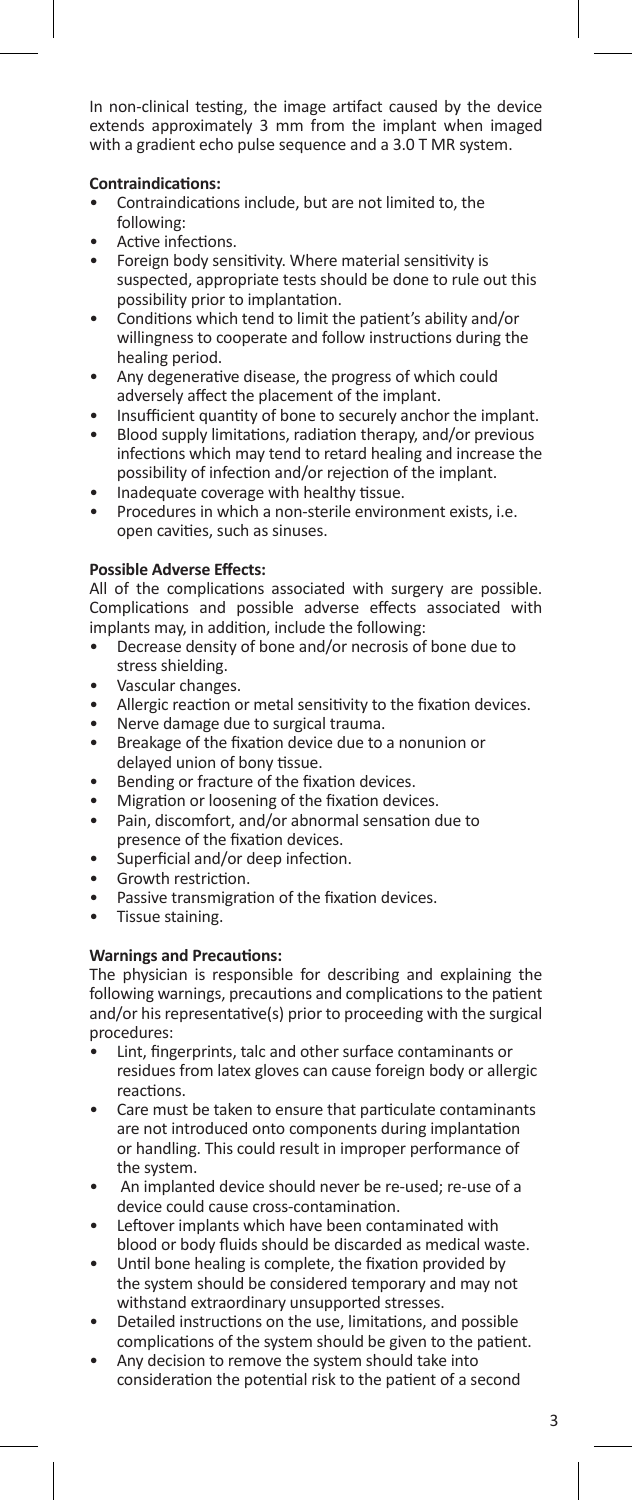surgical procedure.

- Preoperative and operation procedures, including knowledge of surgical techniques and proper selection and placement of the implants, are important considerations in the successful utilization of the system.
- Radiation therapy has been shown to decrease the chance of successful result.
- Postoperatively as a precaution, before patients with implants receive any further surgery (such as dental procedures) prophylactic antibiotics may be considered, especially in high risk patients.

#### **Screw Removal:**

The screws are not intended to remain in place as a permanent implant and should therefore be removed following the bone regeneration procedure.

#### **Warranty:**

All products are warranted to be free of defects in material and workmanship. No warranty is made for any purpose other than in the product specifications and labeling.

#### **CAUTION: Federal law (USA) restricts this device to sale by or on the order of a physician or dentist.**

#### **Labeling Symbols:**

Symbols may be used on package labeling for easy identification.

|            | Caution                                                       |
|------------|---------------------------------------------------------------|
|            | Do Not Reuse                                                  |
| اس         | Manufacturer                                                  |
| ∼          | Manufactured Date                                             |
| <b>LOT</b> | Lot Number                                                    |
| <b>REF</b> | Catalog Number                                                |
|            | Not Sterile Product                                           |
| IQTY       | Quantity                                                      |
| RFP        | Authorized Representative in the<br><b>European Community</b> |
|            | Consult instructions for use                                  |
|            | <b>MR Conditional</b>                                         |

**M** Osteogenics Biomedical, Inc. 4620 71st Street, Bldg 78-79 Lubbock, TX 79424 USA WWW.osteogenics.com Emergo Europe Prinsessegracht 20 2514 AP The Hague The Netherlands

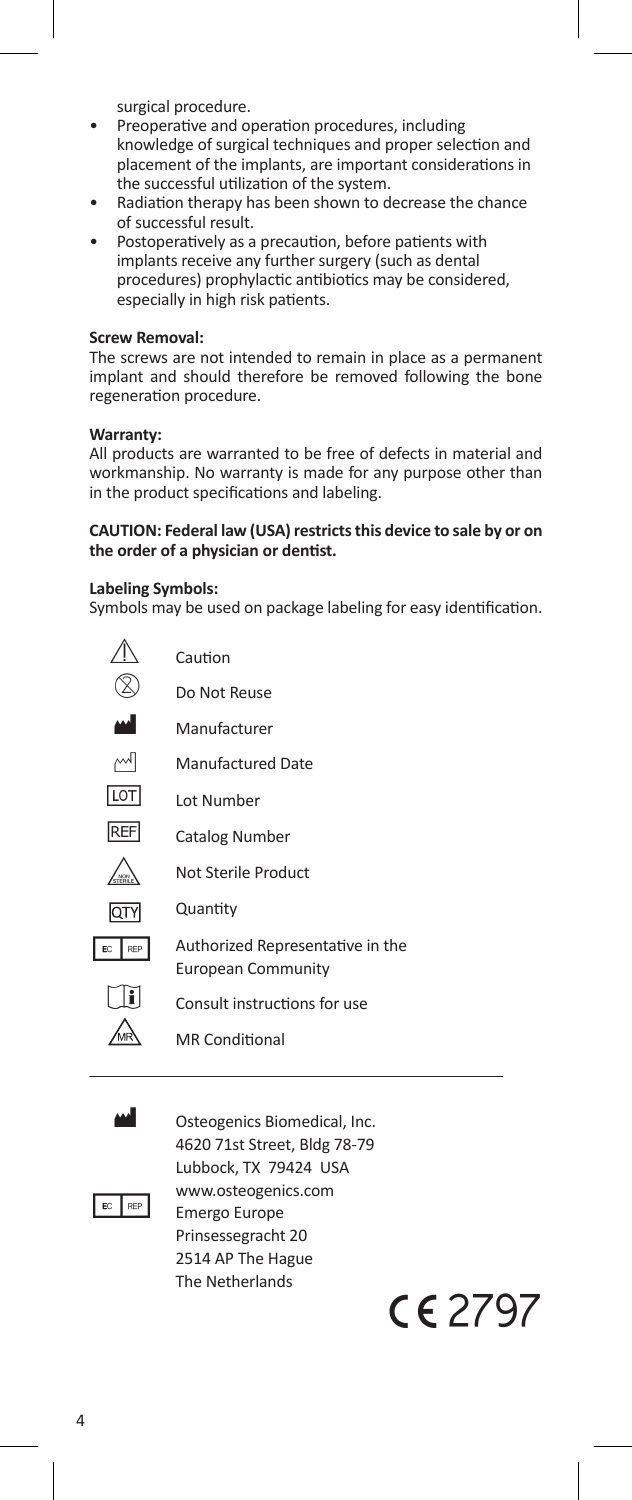**DE**



#### **Einführung:**

Der Benutzer von Produkten von Osteogenics Biomedical ist dafür verantwortlich, zu bestimmen, ob ein Produkt für einen bestimmten Patienten oder Umstand geeignet ist oder<br>nicht. Osteogenics Biomedical lehnt jegliche ausdrückliche<br>oder stillschweigende Haftbarkeit ab und übernimmt keine<br>Verantwortung für direkte, indirekte, pönalisier im professionellen Urteilsvermögen oder Praktiken zum Gebrauch oder zur Installation von Produkten von Osteogenics Biomedical entstehen.

## **WICHTIG: Lesen Sie vor dem Gebrauch die gesamte Packungsbeilage durch und befolgen Sie sorgsam alle Anleitungen.**

**Beschreibung:** Das Pro-Fix™-Präzisionsfixationssystem besteht aus Schrauben verschiedener Größen, den Instrumenten zur Platzierung der Schrauben und dem Sterilisationsbehälter.

#### **Indikationen:**

Das Pro-Fix™-Präzisionsfixationssystem wird zur Stabilisierung, Fixation und/oder Unterstützung von Knochentransplantaten, Knochenfüllmaterialien und/oder Barrieremembranen zur Regeneration von Knochen in der Mundhöhle verwendet.

#### **Gebrauchsanleitung:**

Während der Platzierung und Fixation der Vorrichtungen kann eine Vielzahl von Operationstechniken verwendet werden. Die zu verwendenden Platzierungsorte und Techniken liegen im Ermessen des Chirurgen. Vor der Operation ist sicherzustellen, dass die entsprechenden Instrumente zur Verfügung stehen. Im Instrumentarium sind Pro-Fix™ Klingen enthalten, die mit dem Pro-Fix™ Griff bzw. mit Winkelstücken kompatibel sind. Diese Klingen passen speziell zu allen Pro-Fix™ Schrauben.

**Hinweis: Der Pro-Fix™-Schraubendreher ist nur mit Pro-Fix™- Schrauben zu verwenden.**

**Hinweis: Um das Oberflächenfinish zu erhalten, sollten diese Implantate mit sauberen Instrumenten für Titan oder mit einer talkfrei behandschuhten Hand gehandhabt werden.**

**Hinweis: Um den Pro-Fix™-Schraubendreher von der Schraube zu entfernen, den Schraubendreher 45 Grad abwinkeln, um die Reibschlussverbindung zwischen dem Dreher und der Schraube zu lockern und freizugeben.**

**Hinweis: Bei Verwendung der Pro-Fix™ Klingen für Winkelstücke die vom jeweiligen Hersteller empfohlene Drehzahl verwenden, um die besten Ergebnisse zu erzielen.**

**VORSICHT: DIESES PRODUKT IST NICHT ALS ALLEINIGES UNTERSTÜTZUNGSMITTEL KONZIPIERT. KEIN SOLCHES IMPLANTAT KANN DEN BELASTUNGEN DES KÖRPERS OHNE KNOCHENUNTERSTÜTZUNG STANDHALTEN. IN DIESEM FALL KOMMT ES LETZTENDLICH ZU VERBIEGUNG, LOCKERUNG, DEMONTAGE UND/ODER BRUCH DER IMPLANTATE.**

#### **Materialspezifikationen:**

Die Schrauben bestehen aus Titanlegierung von medizinischer Güte (ASTM F136) und die Fabrikation aus den vorgenannten Materialspezifikationen ist ausdrücklich garantiert.

#### **Anleitungen zur Reinigung und Sterilisation:**

Die Fixationsschrauben werden sauber und **UNSTERIL** zur<br>Verfügung gestellt (sie müssen sterilisiert werden) und<br>können mehreren Sterilisationsverfahren standhalten. Die Fixationsschrauben sind nur für den Gebrauch an einem einzigen Patienten bestimmt. Auch die Instrumente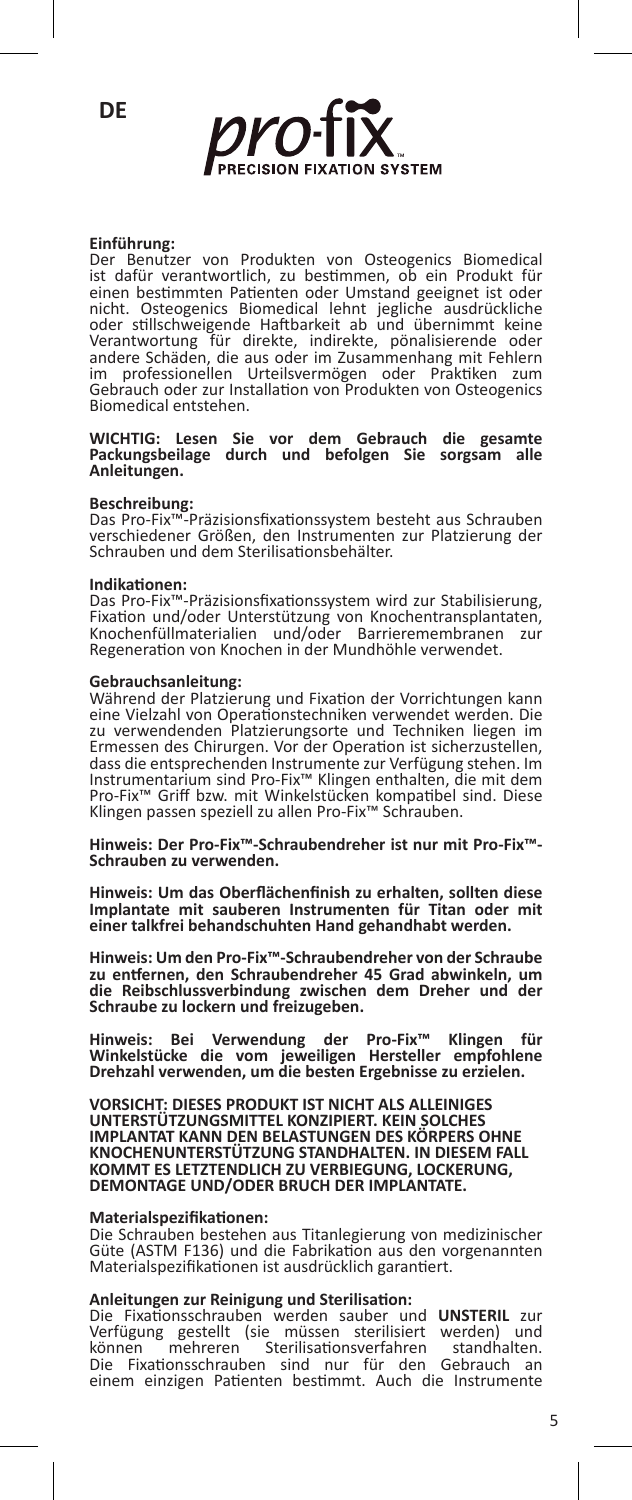(Schraubendreherklinge und Griff) werden sauber und **UNSTERIL** zur Verfügung gestellt (sie müssen sterilisiert werden) und können mehreren Sterilisationsverfahren standhalten. Die Instrumente können wiederholt zum Einsetzen von Schrauben verwendet werden, jedoch nur, nachdem sie vor jedem Gebrauch gereinigt und sterilisiert wurden. Die Instrumente müssen möglichst bald nach dem Gebrauch in Wasser oder Desinfektionsmittel/Reinigungsmittel eingeweicht werden, um das Antrocknen von Debris zu vermeiden. Manuelle Reinigung wird bevorzugt. Klinge und Griff zur Reinigung mindestens eine (1) Minute lang mit warmem laufendem Leitungswasser abspülen. Einen neutralen Enzymreiniger gemäß den Herstellerempfehlungen ansetzen. Die Vorrichtungen vollständig in das angesetzte Reinigungsmittel eintauchen und<br>dabei allen schwer zugänglichen Bereichen Aufmerksamkeit widmen. Die Vorrichtungen anschließend mindestens zwei (2) Minuten lang einweichen lassen. Die Vorrichtungen nach dem Einweichen unter der Oberfläche des angesetzten Reinigungsmittels gründlich mit einer Bürste mit weichen Borsten abbürsten, bis alle sichtbaren Verschmutzungen entfernt sind. Schwer zugänglichen Bereichen ist besondere Aufmerksamkeit zu widmen. Die Vorrichtungen aus der Reinigungsmittellösung nehmen und unter laufendem Leitungswasser gründlich abspülen, bis sämtliche Reinigungsmittelrückstände entfernt sind. Die Vorrichtungen beim Abspülen gründlich mit einer Bürste mit weichen Borsten abbürsten und dabei schwer zugänglichen Bereichen besondere Aufmerksamkeit widmen. Die Vorrichtungen mit einem sauberen, weichen Tuch abtrocknen. Die Vorrichtungen<br>im Hinblick auf Sauberkeit sichtprüfen. Die Instrumente<br>und Schrauben müssen vor dem Gebrauch im Pro-Fix™-<br>Sterilisationsbehälter sterilisiert werden. **VORSICHT:** doppelt verpacken, um eine angemessene Sterilisation mit den folgenden validierten Parametern zu gewährleisten. Die Pro-Fix™-Fixationsschrauben und Instrumente sollten mit feuchter Hitze unter Verwendung einer der folgenden validierten Dampfsterilisationsrichtlinien sterilisiert werden.

| <b>Methode</b> | Zvklus      | Temperatur       | Einwirkzeit   |
|----------------|-------------|------------------|---------------|
| Dampf          | Vorvakuum   | 270 °F<br>132 °C | 30            |
| Dampf          | Gravitation | 250 °F<br>121 °C | Minuten<br>60 |

#### **Lieferumfang:**

Die Schrauben des Pro-Fix™-Präzisionsfixationssystems werden **NICHT-STERIL** geliefert, es sei denn, sie wurden steril geliefert und sind dementsprechend beschriftet. Sie sind **NUR FÜR DEN EINMALIGEN GEBRAUCH** bestimmt. **NICHT-STERILE** Produkte müssen vor dem Gebrauch sterilisiert werden. Zur Sterilisation das oben beschriebene Protokoll verwenden. Das Produkt nicht verwenden, wenn die Verpackung zuvor geöffnet oder beschädigt wurde.

## **Unterweisung des Patienten:**

Der Arzt ist dafür verantwortlich, den Patienten und/oder<br>seine(n) Vertreter über oral-maxillofaziale Operationen seine(n) Vertreter über oral-maxillofaziale Operationen aufzuklären. Dies sollte eine Beschreibung der dazugehörigen Komplikationen und eine Erklärung der möglichen alternativen Produkte und Behandlungen umfassen.

#### **Sicherheitsinformationen Für MRT-Untersuchungen:**

Nicht klinische Prüfungen haben erwiesen, dass die Schrauben des Pro-Fix™-Präzisionsfixationssystems bedingt MR-sicher sind (MR Conditional). Ein dieses Produkt tragender Patient kann unter den folgenden Bedingungen gefahrlos einem Scan in einem MR-System unterzogen werden:<br>• Statisches Magnetfeld von 1,5 T und 3,0 T.

- 
- 
- Statisches Magnetfeld von 1,5 T und 3,0 T. Maximaler Raumgradient von 3000 Gauss/cm (30 T/m). Maximale für das MR-System angegebene, über den ganzen Körper gemittelte spezifische Absorptionsrate (SAR) von 2 W/kg (normaler Betriebsmodus).

Unter den oben definierten Scan-Bedingungen ist zu erwarten, dass die Schrauben des Pro-Fix™-Präzisionsfixationssystems einen maximalen Temperaturanstieg von weniger als 2,3 °C nach einem unterbrechungsfreien Scan von 15 Minuten Dauer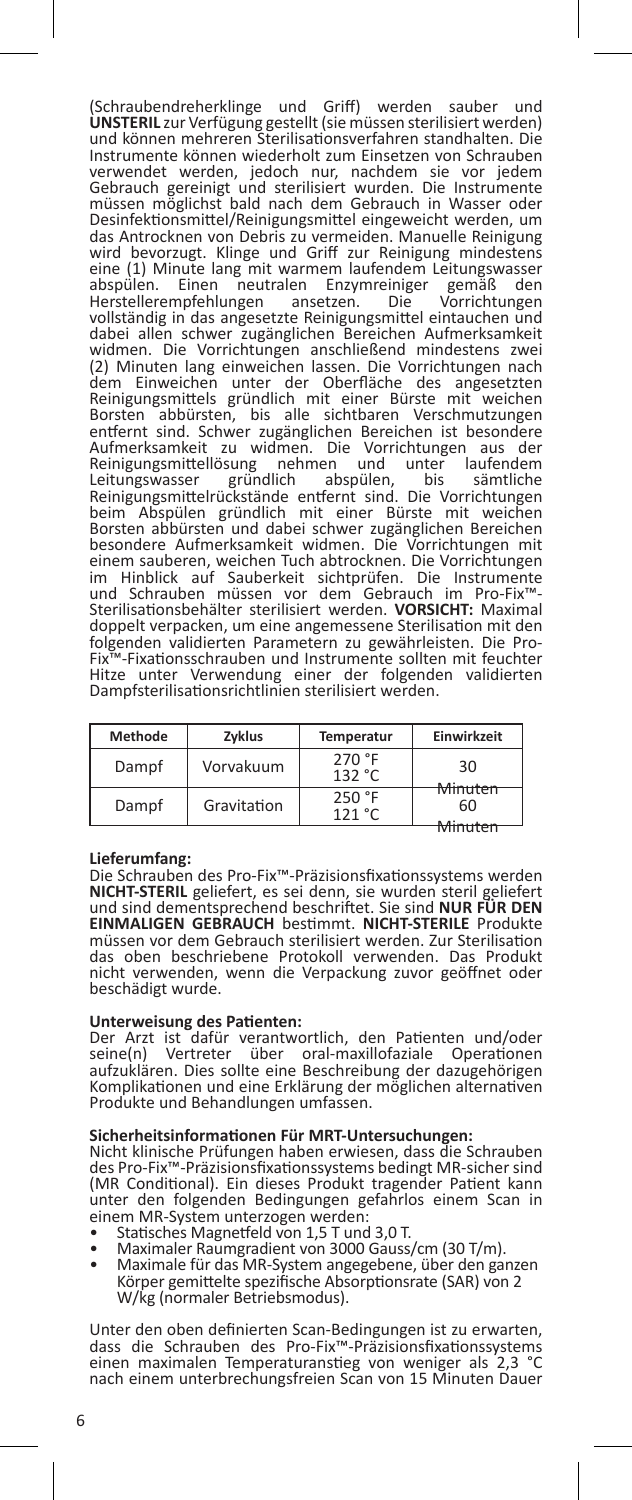bewirken.

Bei nicht klinischen Prüfungen erstreckt sich das durch das Produkt verursachte Bildartefakt etwa 3 mm über das Implantat hinaus, wenn die Bildgebung mit einer Gradienten-Echo-Pulssequenz und einem 3,0-T-MR-System erfolgt.

#### **Kontraindikationen:**

Kontraindikationen umfassen unter anderem folgende:

- 
- Fremdkörpersensitivität. Bei Verdacht auf Materialsensitivität sollten vor der Implantation angemessene Tests durchgeführt werden, um diese<br>Möglichkeit auszuschließen.
- Möglichkeit auszuschließen. Umstände, die die Kooperationsfähigkeit und/oder -bereitschaft des Patienten und das Befolgen von<br>Anweisungen während der Heilungsperiode einschränken.
- Jegliche degenerative Krankheit, deren Fortschreiten die<br>Platzierung des Implantats negativ beeinflussen könnte.
- Unzureichende Knochenmenge für eine sichere Verankerung des Implantats.
- Blutversorgungseinschränkungen, Strahlentherapie und/ oder vorherige Infektionen, die die Heilung verzögern und die Möglichkeit einer Infektion und/oder Abstoßung des Implantats erhöhen können.<br>Unzureichende Bedeckung mit gesundem Gewebe.<br>Verfahren, bei denen ein unsteriles Umfeld besteht, d. h.
- 
- offene Körperhöhlen wie Sinusse.

### **Mögliche unerwünschte Wirkungen:**

Alle mit einer Operation assoziierten Komplikationen sind möglich. Die mit Implantaten assoziierten Komplikationen und möglichen unerwünschten Wirkungen könnten außerdem Folgendes umfassen:

- .<br>Reduzierung der Knochendichte und/oder Nekrose des<br>Knochens aufgrund von sog. Stress-Shielding.
- 
- Gefäßveränderungen.<br>• Allergische Reaktionen oder Metallsensitivität gegenüber<br>den Fixationsvorrichtungen.
- Nervenschädigung durch chirurgisches Trauma.<br>Bruch der Fixationsvorrichtung aufgrund einer
- Nichtvereinigung oder verzögerten Vereinigung von
- 
- Kochengeweber Bruch der Fixationsvorrichtungen.<br>• Abwanderung oder Lockerung der Fixationsvorrichtungen.<br>• Schmerzen, Beschwerden und/oder abnorme Empfindungen<br>• Schmerzen, Beschwerden und/oder abnorme Empfindungen.
- 
- 
- Oberflächliche und/oder tiefe Infektion.<br>• Wachstumseinschränkung.<br>• Passive Transmigration der Fixationsvorrichtungen.<br>• Gewebeverfärbung.
- 

#### **Warn- und Vorsichtshinweise:**

Der Arzt ist dafür verantwortlich, dem Patienten und/oder seinen Vertretern vor den Operationsverfahren die folgenden<br>Warn- und Vorsichtshinweise und Komplikationen zu Worsichtshinweise beschreiben und zu erklären:

- Fussel, Fingerabdrücke, Talk und andere Oberflächenverschmutzungen oder Rückstände von Latexhandschuhen können zu Fremdkörper- oder
- Es ist sorgfältig darauf zu achten, während der Implantation oder Handhabung keine Schmutzpartikel auf die Komponenten gelangen zu lassen. Dies könnte die Leistung des Systems beeinträchtigen.<br>Ein implantiertes Produkt darf nicht wiederverwendet
- werden. Bei Wiederverwendung könnte es zu einer
- Übrige Implantate, die mit Blut oder Körperflüssigkeiten kontaminiert wurden, sollten als medizinischer Abfall
- entsorgt werden. Bis die Knochenheilung abgeschlossen ist, sollte die vom System gebotene Fixation als temporär betrachtet werden und könnte nicht-unterstützten Belastungen nicht standhalten.
- Dem Patienten sollten detaillierte Anweisungen zum Gebrauch, den Einschränkungen und möglichen<br>Komplikationen des Systems erteilt werden.
- Komplikationen des Systems erternung des Systems sollte das potenzielle Risiko eines zweiten operativen Eingriffs für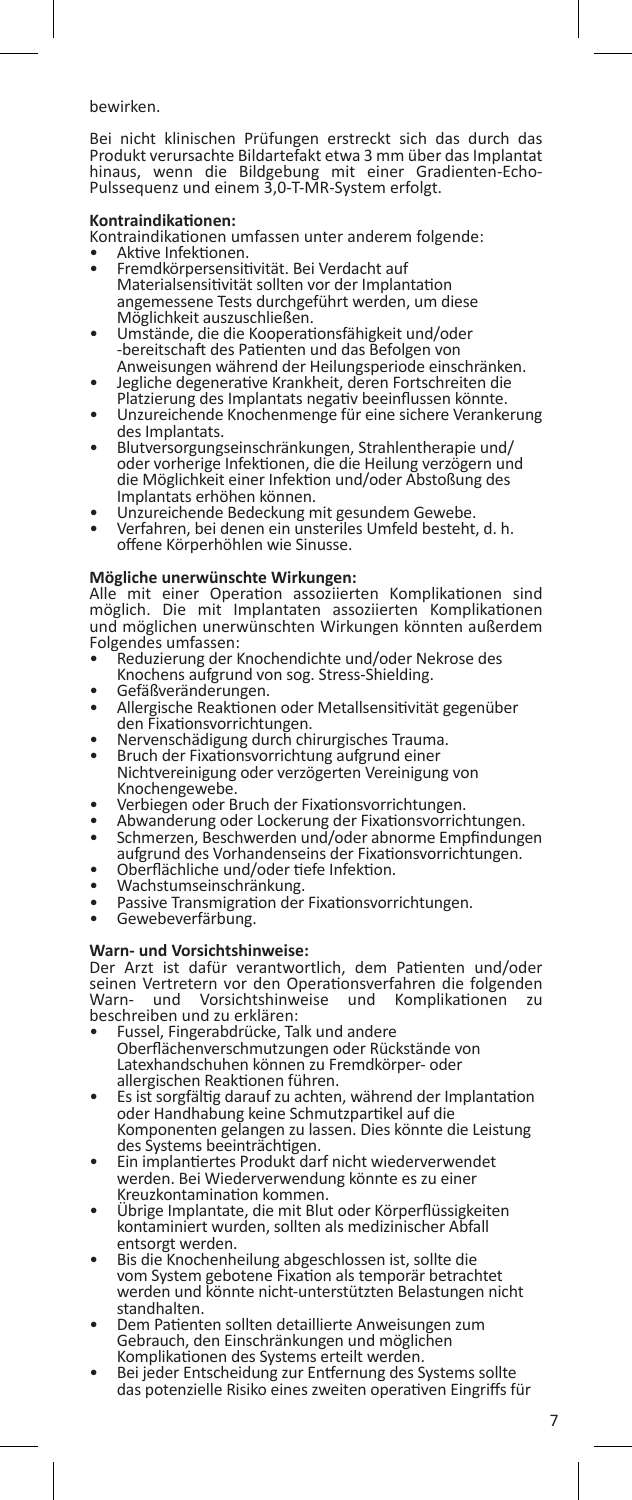- den Patienten in Erwägung gezogen werden. Präoperative und operative Maßnahmen, darunter die Kenntnis der chirurgischen Verfahren und richtige Auswahl und Platzierung der Implantate, sind wichtige
- Gesichtspunkte für den erfolgreichen Einsatz des Systems.<br>Strahlentherapie reduziert nachweislich die<br>Wahrscheinlichkeit für ein erfolgreiches Ergebnis.
- Als Vorsichtsmaßnahme nach der Operation können prophylaktische Antibiotika in Betracht gezogen werden, wenn sich Patienten mit Implantaten weiteren chirurgischen Eingriffen (wie Zahnoperationen) unterziehen müssen, insbesondere Hochrisiko-Patienten.

#### **Entfernen der Schrauben:**

Die Schrauben sind nicht als Dauerimplantate gedacht und müssen daher nach dem Knochenregenerationsverfahren entfernt werden.

## **Gewährleistung:**

sind garantiert frei von Material- und Verarbeitungsfehlern. Es werden keine Garantien für andere Verwendungszwecke als die in den Produktspezifikationen und Etiketten angegebenen übernommen.

## **VORSICHT: Nach US-Recht darf diese Vorrichtung nur durch einen Arzt oder Zahnarzt oder auf dessen Anordnung hin verkauft werden.**

**Bei Der Kennzeichnung Verwendete Symbole:** Zur leichteren Identifikation werden bei der Verpackungskennzeichnung Symbole verwendet.

|             | Vorsicht                                                                                                     |  |  |
|-------------|--------------------------------------------------------------------------------------------------------------|--|--|
|             | Nicht wiederverwenden                                                                                        |  |  |
| اس          | Hersteller                                                                                                   |  |  |
| اسم         | Herstellungsdatum                                                                                            |  |  |
| <b>ILOT</b> | Chargennummer                                                                                                |  |  |
| REF         | Bestellnummer                                                                                                |  |  |
|             | Nicht steriles Produkt                                                                                       |  |  |
| <b>OTY</b>  | Menge                                                                                                        |  |  |
| REP         | Bevollmächtigter Vertreter in der<br>Europäischen Gemeinschaft                                               |  |  |
|             | Gebrauchsanweisung beachten                                                                                  |  |  |
|             | <b>Bedingt MR-sicher</b>                                                                                     |  |  |
|             | Osteogenics Biomedical, Inc.<br>4620 71st Street, Bldg 78-79<br>Lubbock, TX 79424 USA<br>www.osteogenics.com |  |  |
|             | Emergo Europe                                                                                                |  |  |



 Prinsessegracht 20 2514 AP The Hague The Netherlands

# CE 2797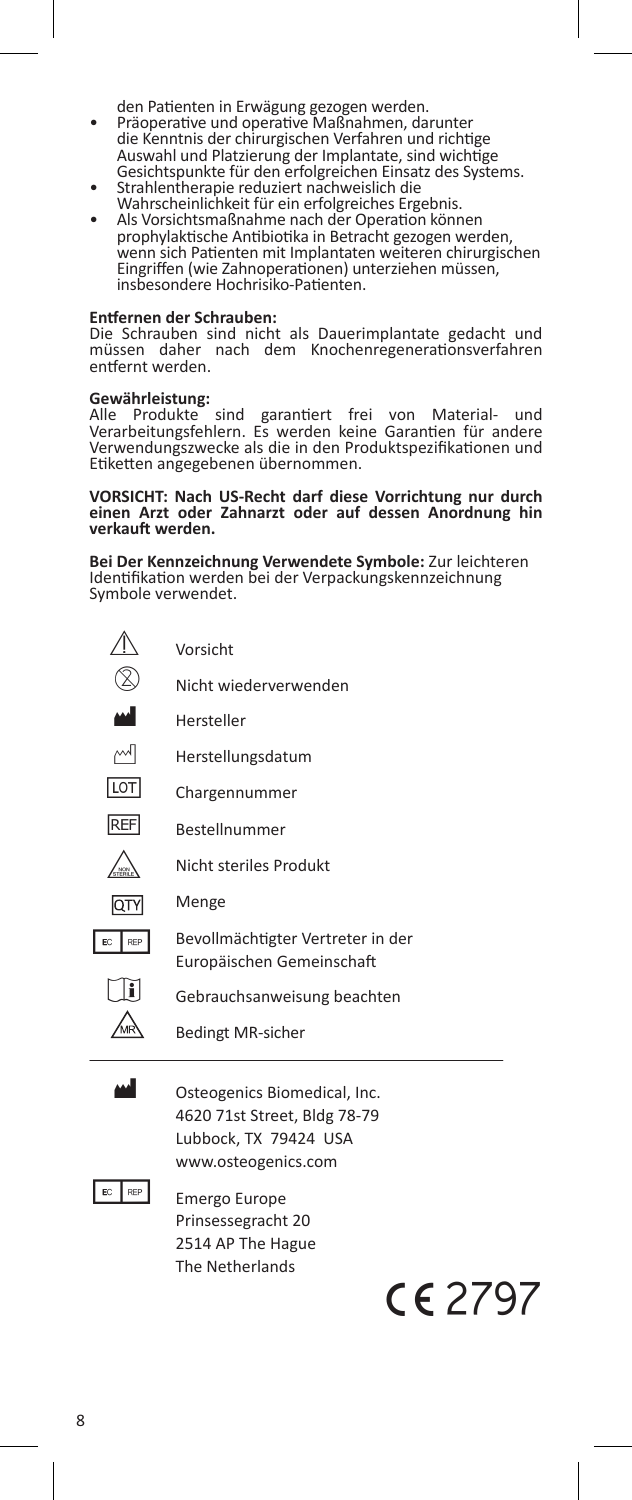

#### **Introduction:**

Il revient à l'utilisateur de produits Osteogenics Biomedical de déterminer la conformité d'un produit à un patient et à des circonstances spécifiques. Osteogenics Biomedical décline toute responsabilité, explicite ou implicite, et ne sera en aucun cas responsable de tout dommage direct, indirect, secondaire ou autre, découlant de ou en rapport avec toute erreur de jugement ou d'usage professionnel dans le cadre de l'utilisation ou de l'installation des produits Osteogenics Biomedical.

#### **IMPORTANT: Veuillez lire l'intégralité de cette notice avant utilisation et en suivre attentivement les instructions.**

#### **Description:**

Le Système de fixation de précision Pro-Fix™ se compose de vis de différentes tailles, du matériel de fixation des vis et du récipient de stérilisation.

#### **Indications:**

Le Système de fixation de précision Pro-Fix™ est utilisé pour stabiliser, fixer et/ou supporter les greffons osseux, le matériel d'obturation osseuse et/ou les membranes barrières utilisées pour la régénération de l'os dans la cavité orale.

#### **Mode d'emploi:**

De nombreuses techniques chirurgicales peuvent être utilisées au cours de la mise en place et de la fixation des dispositifs. Les sites de mise en place et les techniques utilisées sont à la discrétion du chirurgien. Veillez à la disponibilité du matériel adapté préalablement à l'opération. Les instruments incluent des lames Pro-Fix™ compatibles avec la poignée ou avec les pièces à main à contre-angle Pro-Fix™. Ces lames sont spécifiquement compatibles avec toutes les vis Pro-Fix™.

**Remarque: Utilisez le tournevis Pro-Fix™ uniquement avec les vis Pro-Fix™.**

**Remarque: Afin de préserver la finition de la surface, ces implants doivent être manipulés à l'aide d'instruments propres et spécialisés en titane ou de gants exempts de talc.**

**Remarque: Pour retirer le tournevis Pro-Fix™ de la vis, tournez le tournevis selon un angle de 45 degrés afin de desserrer et relâcher la connexion de pose à pression entre l'opérateur et la vis.**

**Remarque: pour obtenir les meilleurs résultats, veuillez suivre les recommandations du fabricant concernant la vitesse lorsque vous utilisez les lames Pro-Fix™ compatibles avec les pièces à main à contre-angle.**

**ATTENTION: CE PRODUIT N'EST PAS DESTINÉ À ÊTRE LE SEUL MODE DE SUPPORT. AUCUN IMPLANT DE CE TYPE NE PEUT RÉSISTER À DES CHARGES CORPORELLES SANS UN SUPPORT OSSEUX. DANS CE CAS, LA FLEXION, LE DESSERRAGE, LE DÉSASSEMBLAGE ET/OU LA RUPTURE DES IMPLANTS SONT SUSCEPTIBLES DE SURVENIR.**

#### **Caractéristiques matérielles:**

Les vis sont fabriquées en alliage de titane de qualité médicale (ASTM F136) et sont expressément garanties comme étant réalisées à partir des précédentes spécifications matérielles.

#### **Instructions de nettoyage et de stérilisation:**

Les vis de fixation sont livrées propres et **NON STÉRILES** (stérilisation requise), et peuvent supporter de multiples stérilisations. L'utilisation des vis de fixation est destinée à un patient unique. Le matériel (tige et manche de tournevis) est également fourni propre et **NON STÉRILE** (stérilisation requise),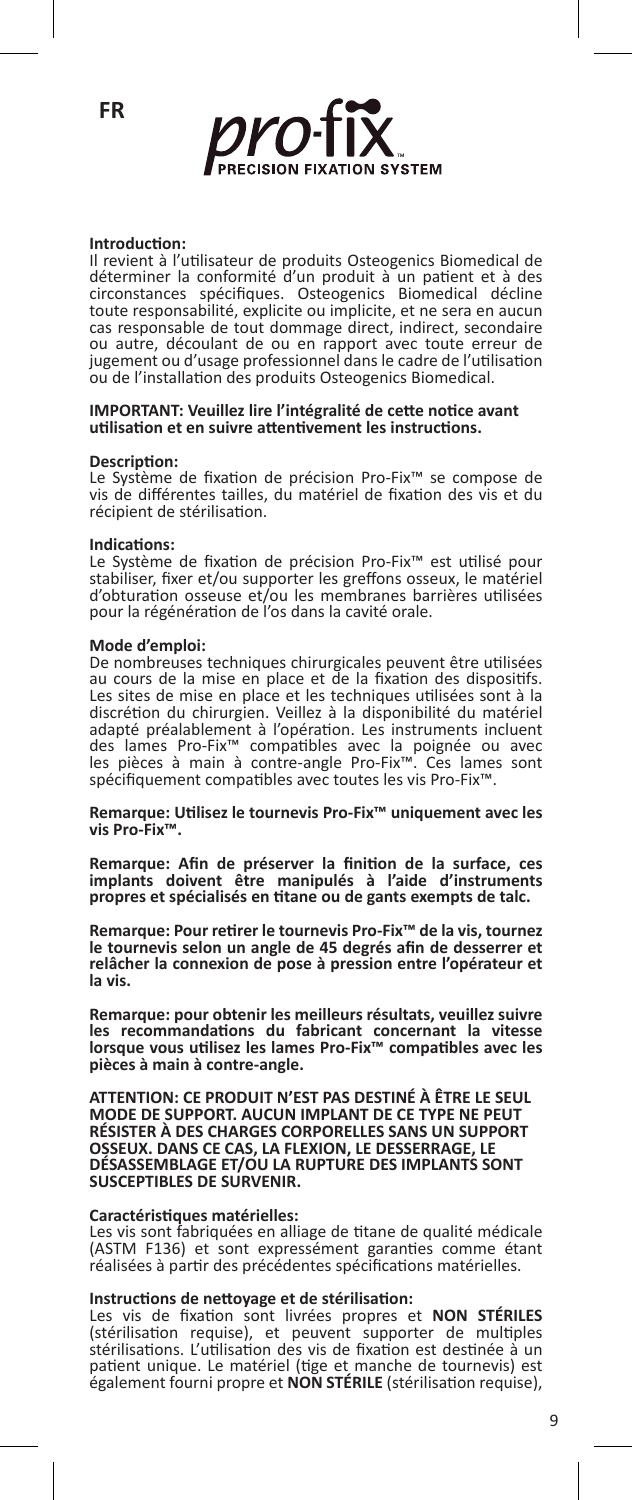et peut supporter de multiples stérilisations. Le matériel peut être utilisé de manière répétée afin d'insérer les vis, mais uniquement après avoir été nettoyé et stérilisé préalablement à chaque utilisation. Le matériel doit être immergé dans de l'eau ou dans un désinfectant/détergent dès que possible après utilisation pour éviter tout assèchement des débris. Un nettoyage manuel est préférable. Pour procéder au nettoyage, rincez la tige et le manche avec de l'eau chaude courante pendant au moins une (1) minute. Préparez le détergent enzymatique neutre conformément aux recommandations du fabricant. Immergez complètement les dispositifs dans la préparation détergente, en veillant notamment à toutes les parties difficiles d'accès, puis laissez tremper les dispositifs pendant au moins deux (2) minutes. Brossez ensuite<br>soigneusement les dispositifs avec une brosse à poils souples<br>sous la surface de la préparation détergente, jusqu'à ce que<br>toutes les souillures visibles aient disparu. Co particulièrement sur les parties difficiles d'accès. Sortez les dispositifs de la solution détergente et rincez abondamment sous l'eau courante du robinet jusqu'à ce que tous les résidus de détergent aient été éliminés. Au cours du rinçage, brossez soigneusement les dispositifs avec une brosse à poils souples, en vous concentrant particulièrement sur les parties difficiles d'accès. Séchez les dispositifs à l'aide d'un chiffon propre et sec. Inspectez visuellement les dispositifs pour vous assurer de leur propreté. Le matériel et les vis doivent être stérilisés dans le récipient de stérilisation Pro-Fix™ préalablement à l'utilisation. **ATTENTION :** Ne pas excéder un double enrobage afin de garantir une bonne stérilisation selon les paramètres validés suivants. Les vis de fixation et le matériel Pro-Fix™ doivent être stérilisés par chaleur humide, en utilisant l'une ou l'autre des directives de stérilisation par la vapeur validées suivantes.

| Méthode | Cycle     | Température      | <b>Temps</b><br>d'exposition |
|---------|-----------|------------------|------------------------------|
| Vapeur  | Prévide   | 270 °F<br>132 °C | 30 minutes                   |
| Vapeur  | Pesanteur | 250 °F<br>121 °C | 60 minutes                   |

#### **Présentation:**

Sauf si livrées stériles et clairement étiquetées comme telles, les vis du Système de fixation de précision Pro-Fix™ sont livrées **NON STÉRILES**. Elles sont destinées à une **UTILISATION UNIQUE EXCLUSIVEMENT**. Les produits **NON STÉRILES** doivent être stérilisés avant utilisation. Stérilisez conformément au protocole proposé décrit ci-avant. Ne pas utiliser si l'emballage a été ouvert ou endommagé avant l'utilisation.

#### **Éducation du patient:**

Il est de la responsabilité du médecin d'éduquer le patient et/ ou son/ses représentant(s) concernant la chirurgie orale et maxillo-faciale. Ceci inclura une description des complications associées ainsi qu'une explication des éventuels produits et traitements alternatifs.

#### **Informations de sécurité en matière d'irm:**

Des essais non cliniques ont démontré que les vis du Système de fixation de précision Pro-Fix™ sont compatibles avec l'IRM dans des conditions particulières. Un patient porteur de ce dispositif peut subir sans danger une IRM si le système répond

- aux conditions suivantes :<br>• Champ magnétique statique de 1,5 T et 3,0 T.
- Champ magnétique statique statique de 3 000 G/cm (30 T/m).<br>• Débit d'absorption spécifique (DAS) maximal rapporté au
- corps entier et indiqué par le système IRM de 2 W/kg (mode de fonctionnement normal).

Dans les conditions d'IRM définies ci-dessus, les vis du Système de fixation de précision Pro-Fix™ devraient produire une élévation de température maximale inférieure à 2,3 °C après 15 minutes de balayage continu.

Dans des essais non cliniques, l'artéfact d'image produit par le dispositif s'étend d'environ 3 mm au-delà de l'implant lorsqu'il est représenté avec une séquence d'impulsions d'écho de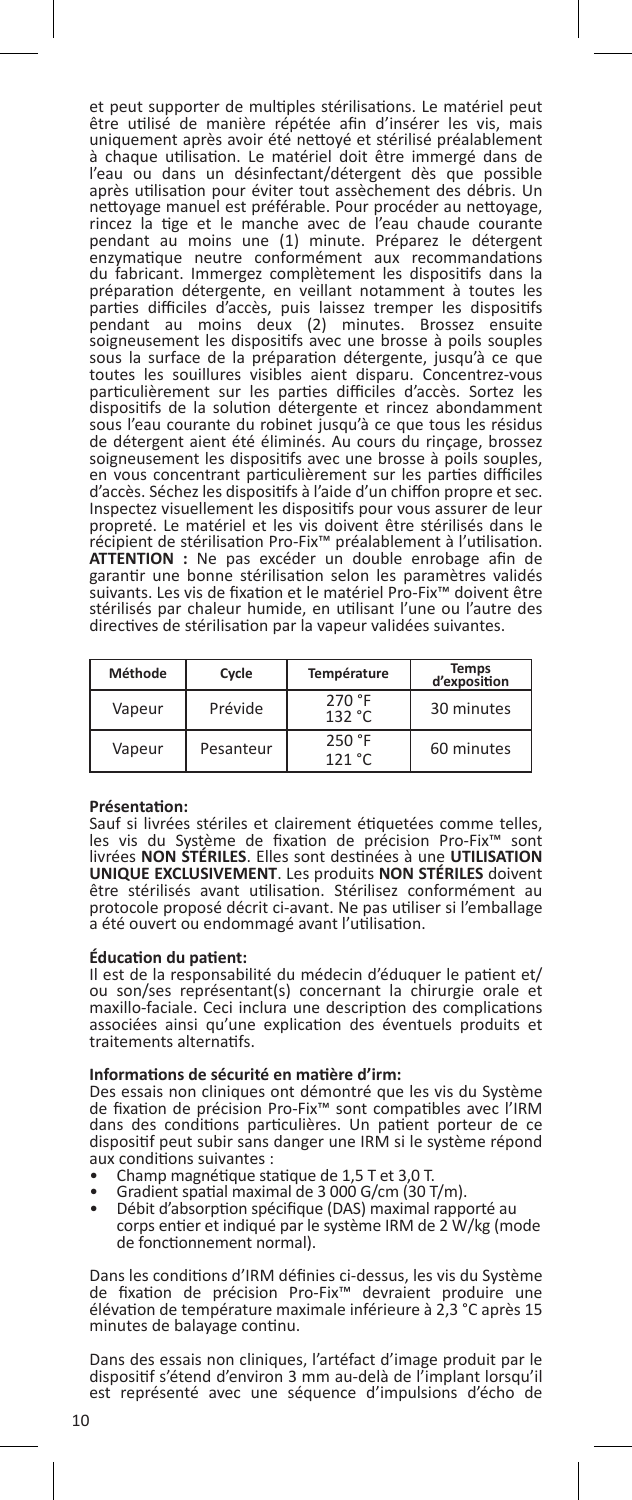### gradient et un système IRM de 3,0 T.

**Contre-indications:**

- 
- **Les infections actives.<br>• La sensibilité aux corps étrangers. En cas de suspicion de** sensibilité matérielle, des tests appropriés devront être réalisés pour écarter cette possibilité préalablement à<br>l'implantation.
- Les conditions ayant tendance à limiter la capacité et/ou la volonté du patient à coopérer et suivre les instructions pendant la période de cicatrisation.
- Toute maladie dégénérative, dont l'évolution est susceptible<br>de nuire à la mise en place de l'implant.
- L'insuffisance de quantité osseuse afin d'ancrer solidement.<br>l'implant.
- Les limitations de circulation sanguine, la radiothérapie et/ou les infections précédentes susceptibles de pouvoir retarder la cicatrisation et augmenter la possibilité d'une infection et/ou d'un rejet de l'implant.
- 
- La couverture inadaptée à l'aide de tissus sains.<br>Les procédures pour lesquelles un environnement non stérile existe, à savoir les cavités ouvertes, telles que les sinus.

#### **Effets indésirables éventuels:**

L'ensemble des complications associées à la chirurgie est possible. Les complications et les effets indésirables éventuels<br>associés aux implants peuvent inclure ce qui suit :

- Diminution de la densité osseuse et/ou nécrose osseuse en raison de la résorption osseuse.
- 
- Modifications vasculaires.<br>• Réaction allergique ou sensibilité au métal face aux<br>dispositifs de fixation.
- 
- disposition. Lésion du nerf en raison d'un traumatisme chirurgical.<br>• Rupture du dispositif de fixation due à une déconsolidation<br>• Qu un retard de consolidation du tissu osseux.
- 
- Flexion ou rupture des dispositifs de fixation.<br>Déplacement ou desserrage des dispositifs de fixation.<br>Douleur, inconfort et/ou sensation anormale en<br>conséquence de la présence des dispositifs de fixation.
- 
- 
- 
- e Infection superficielle et/ou profonde.<br>• Restriction de croissance.<br>• Migration passive des dispositifs de fixation.<br>• Coloration des tissus.
- 

#### **Avertissements et précautions:**

Le médecin est responsable de décrire et d'expliquer les<br>avertissements, précautions et complications suivants au avertissements, précautions et complications suivants au patient et/ou son/ses représentant(s) préalablement à la réalisation des procédures chirurgicales:

- Les charpies, les empreintes digitales, le talc et les autres contaminants de surface ou résidus de gants en latex peuvent provoquer des réactions allergiques ainsi qu'aux
- Veillez à ce qu'aucun contaminant particulaire ne soit introduit à l'intérieur des composants pendant l'implantation ou la manipulation. Ceci pourrait résulter en<br>un mauvais fonctionnement du système.
- Un dispositif implanté ne doit jamais être réutilisé sous<br>peine de causer une contamination croisée.
- Les implants restants ayant été contaminés par du sang ou des liquides corporels seront mis au rebut en tant que<br>déchets médicaux
- Jusqu'à cicatrisation complète de l'os, la fixation fournie par le système devra être considérée comme temporaire et ne
- Des instructions d'utilisation détaillées, les limitations ainsi que les éventuelles complications du système devront être<br>fournies au patient.
- Toute décision de retrait du système devra prendre en compte le risque éventuel du patient d'une seconde
- procédure chirurgicale.<br>Les procédures pré-opératoires et opératoires, y compris la connaissance des techniques chirurgicales ainsi que le choix et l'emplacement idéal des implants, sont des considérations importantes dans le cadre d'une bonne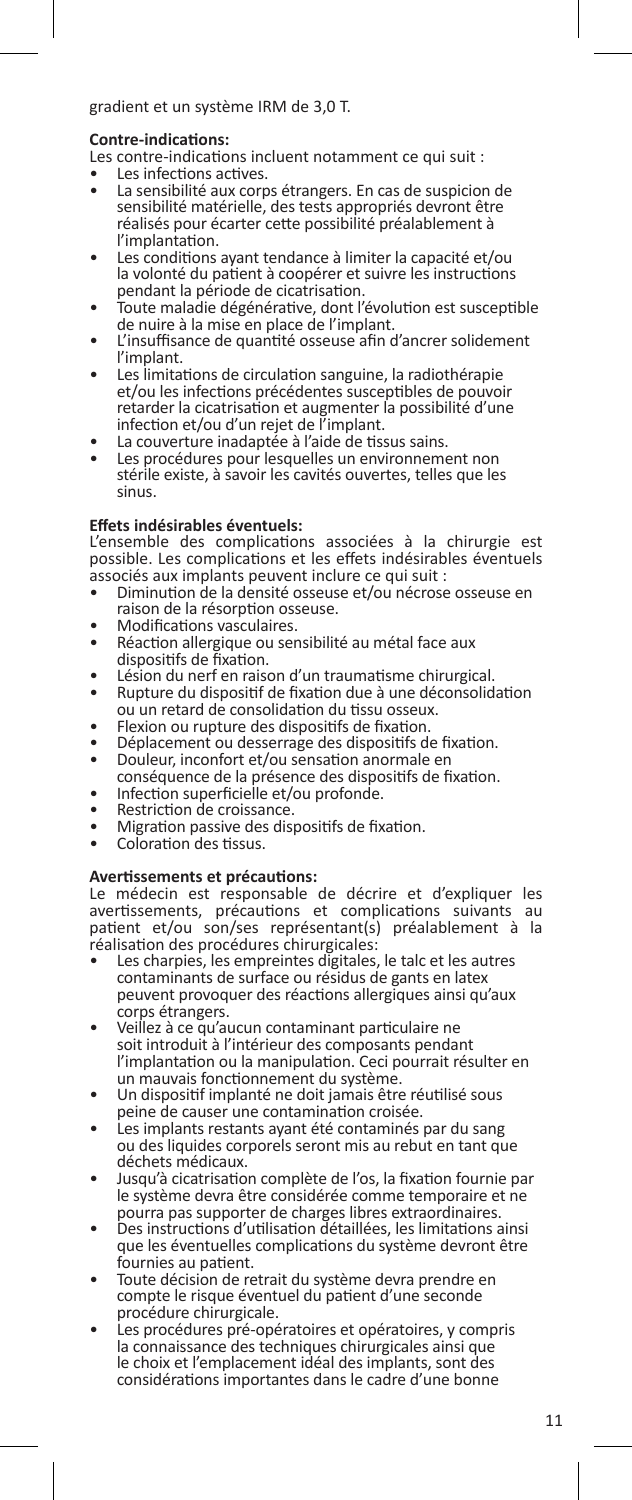- utilisation du système.<br>Il a été démontré que la radiothérapie diminue les chances<br>de bons résultats.
- En pré-opératoire, à titre de précaution, avant que les patients porteurs d'implants ne reçoivent une autre chirurgie (telles que des procédures dentaires), des antibiotiques prophylactiques peuvent être envisagés, notamment chez les patients à risque élevé.

#### **Retrait des vis :**

Les vis ne sont pas des implants permanents destinés à rester en place. Elles doivent donc être retirées à la suite de la régénération osseuse.

#### **Garantie:**

L'ensemble des produits est garanti exempt de tout vice matériel et de main-d'œuvre. Aucune garantie n'est faite à toutes autres fins que celles formulées dans les spécifications et l'étiquetage du produit.

## **ATTENTION: Les lois fédérales en vigueur aux États-Unis n'autorisent la vente de ce dispositif que par les dentistes ou médecins ou sur leurs instructions.**

#### **Symboles d'étiquette:**

Ces symboles peuvent figurer sur les étiquettes d'emballage en vue d'une identification facile.

|            | Attention                                                  |  |  |
|------------|------------------------------------------------------------|--|--|
|            | Ne pas réutiliser                                          |  |  |
|            | Fabricant                                                  |  |  |
| اسم        | Date de fabrication                                        |  |  |
| <b>LOT</b> | Numéro de lot                                              |  |  |
| REF        | Numéro de catalogue                                        |  |  |
|            | roduit non stérile                                         |  |  |
| lo i       | Quantité                                                   |  |  |
| REP        | Représentant agréé dans la<br>Communauté européenne        |  |  |
|            | Consulter le mode d'emploi                                 |  |  |
|            | Compatible avec l'IRM dans des<br>conditions particulières |  |  |



**M** Osteogenics Biomedical, Inc. 4620 71st Street, Bldg 78-79 Lubbock, TX 79424 USA www.osteogenics.com



 $E = \frac{R}{P}$  Emergo Europe Prinsessegracht 20 2514 AP The Hague The Netherlands

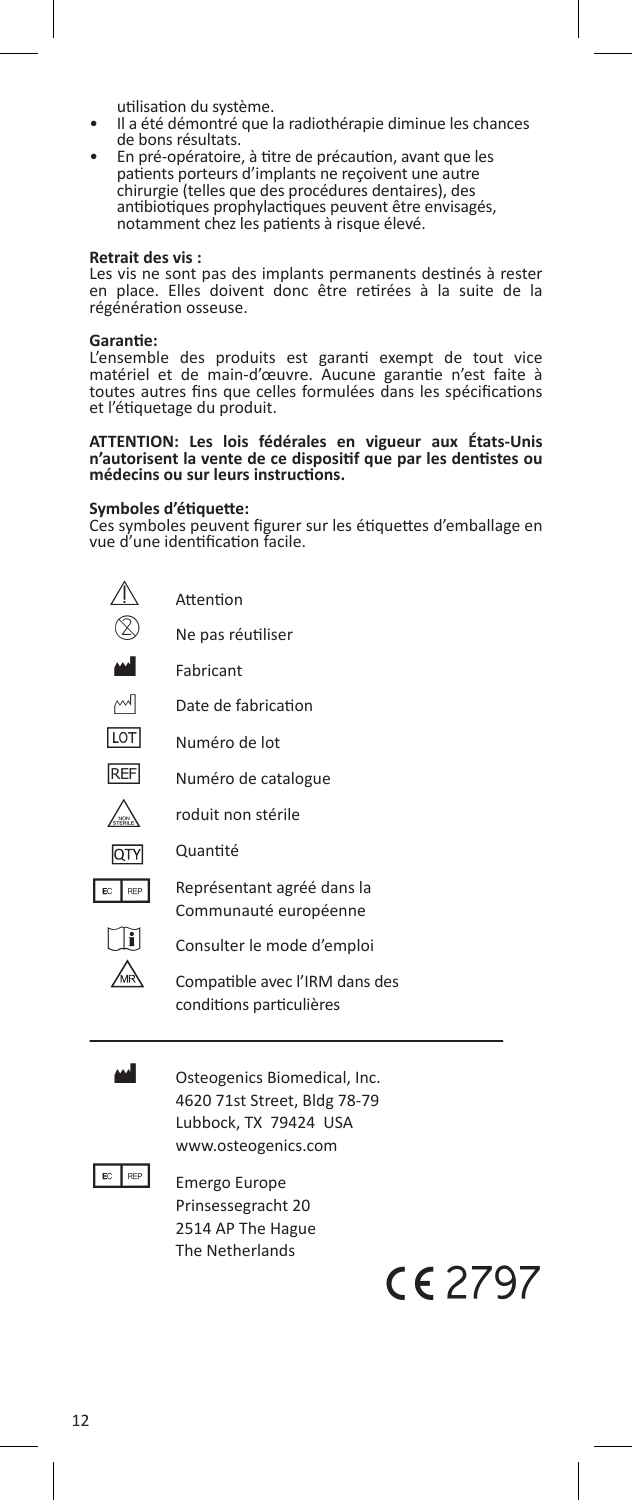

#### **Introducción:**

El usuario de los productos Osteogenics Biomedical tiene la obligación de determinar si cualquier producto es adecuado o no para el paciente y las circunstancias en concreto. Osteogenics Biomedical declina cualquier responsabilidad legal, expresa o implícita, y no tendrá responsabilidad alguna por cualquier daño directo, indirecto, punitivo o de otro tipo que surjan de cualquier error de criterio profesional o de la práctica en el uso o la instalación de los productos Osteogenics Biomedical, o en relación con los mismos.

#### **IMPORTANTE: Lea este prospecto antes de usar el producto y siga todas las instrucciones atentamente.**

#### **Descripción:**

El sistema de fijación de precisión Pro-Fix™ consta de tornillos de varios tamaños, el instrumental que se usa para la colocación de los tornillos y el recipiente de esterilización.

#### **Indicaciones:**

El sistema de fijación de precisión Pro-Fix™ se emplea para estabilizar, fijar o servir de apoyo a los injertos óseos, los materiales de relleno óseo o las membranas de barrera utilizadas para la regeneración ósea en la cavidad bucal.

#### **Instrucciones de uso:**

Durante la colocación y fijación de los dispositivos se pueden emplear diversas técnicas quirúrgicas. Los sitios y las técnicas de colocación empleados dependen del criterio del cirujano. Asegúrese de que dispone del instrumental adecuado antes de la intervención quirúrgica. El instrumental incluye cuchillas Pro-Fix™ que encajan en las piezas de mano de contra-ángulo o el mango Pro-Fix™. Estas cuchillas encajan específicamente en todos los tornillos Pro-Fix™.

**Nota: Utilice el destornillador Pro-Fix™ únicamente con los tornillos Pro-Fix™.**

**Nota: Para preservar el acabado de la superficie, dichos implantes deben manejarse con instrumental limpio especial para titanio o con un guante de mano sin talco.**

**Nota: Para desacoplar el destornillador Pro-Fix™ del tornillo, incline el destornillador en un ángulo de 45 grados para aflojar y soltar la conexión de ajuste por fricción que hay entre el destornillador y el tornillo.**

**Nota: cuando utilice cuchillas Pro-Fix™ diseñadas para encajar en piezas de mano de contra-ángulo, utilice las recomendaciones de velocidad del fabricante para obtener los mejores resultados.**

**PRECAUCIÓN: ESTE PRODUCTO NO ESTÁ DISEÑADO PARA SER EL ÚNICO MEDIO DE APOYO. NINGÚN IMPLANTE DE ESTE TIPO PUEDE SER SOMETIDO A CARGAS CORPORALES SIN EL APOYO ÓSEO. SI ESTO OCURRE, LOS IMPLANTES ACABARÁN DOBLÁNDOSE, AFLOJÁNDOSE, DESENSAMBLÁNDOSE O ROMPIÉNDOSE.**

#### **Especificaciones del material:**

Los tornillos están fabricados con aleación de titanio para uso médico (ASTM F136) y cuentan con la garantía expresa de haber sido fabricados a partir de las especificaciones de material anteriores.

#### **Instrucciones de limpieza y esterilización:**

Los tornillos de fijación se suministran limpios y **SIN ESTERILIZAR** (necesitan esterilización) y pueden someterse a múltiples esterilizaciones. Los tornillos de fijación son únicamente para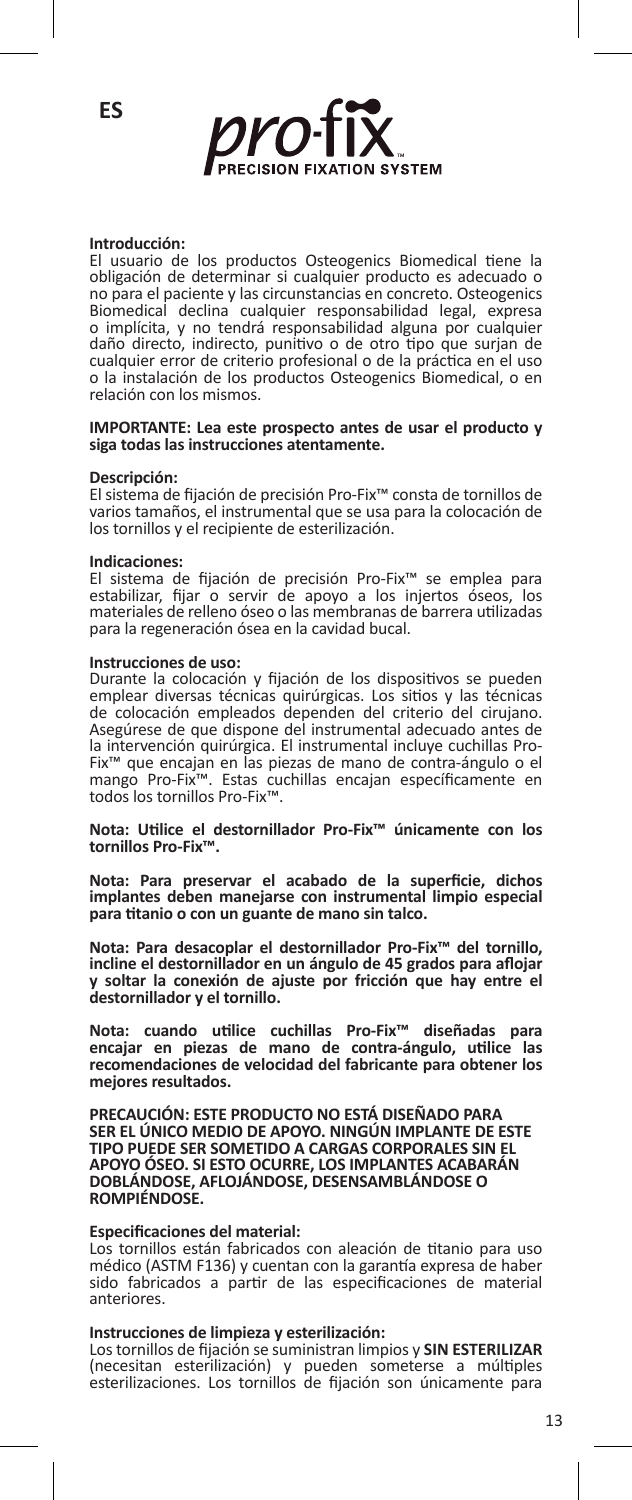uso de un único paciente. El instrumental (hoja y mango del destornillador) también se suministra limpio y **SIN ESTERILIZAR** (necesita esterilización) y puede someterse a múltiples esterilizaciones. El instrumental puede utilizarse en repetidas ocasiones para insertar los tornillos, pero únicamente después de haber sido limpiado y esterilizado antes de cada uso. Después de su uso, los instrumentos se deben sumergir cuanto antes en agua o en un desinfectante/detergente para que no se sequen los detritos. Se prefiere la limpieza manual. Para limpiar, enjuague la hoja y el mango con agua corriente templada durante al menos un (1) minuto. Prepare un detergente enzimático neutro de acuerdo con las indicaciones del fabricante. Sumerja por completo los dispositivos en el detergente preparado, prestando atención a las zonas de difícil acceso y déjelos en remojo durante al menos dos (2) minutos. A continuación, frote a fondo los dispositivos con un cepillo de cerdas suaves debajo de la superficie del detergente preparado hasta eliminar toda la suciedad visible. Preste especial atención a las zonas de difícil acceso. Saque los dispositivos de la solución de detergente y enjuague a fondo en agua corriente hasta eliminar por completo todos los restos de detergente. Durante el enjuague, frote bien los dispositivos con un cepillo de cerdas suaves, prestando atención sobre todo a las zonas de difícil acceso. Seque los dispositivos con un paño suave que esté limpio. Inspeccione ocularmente los dispositivos para comprobar que estén limpios. Tanto el instrumental como los tornillos deben ser esterilizados en el recipiente de esterilización Pro-Fix™ antes de su uso. **PRECAUCIÓN:** No sobrepase el doble envoltorio para garantizar la esterilización adecuada mediante los siguientes parámetros validados. Los tornillos de fijación Pro-Fix™ y el instrumental deben esterilizarse con calor húmedo, utilizando cualquiera de las siguientes directrices validadas de esterilización por vapor.

| Método | Ciclo    | Temperatura      | Tiempo de<br>exposición |
|--------|----------|------------------|-------------------------|
| Vapor  | Prevacío | 270 °F<br>132 °C | 30 minutos              |
| Vapor  | Gravedad | 250 °F<br>121 °C | 60 minutos              |

#### **Cómo se suministra:**

Salvo que sea suministrado y claramente etiquetado como tal,<br>los tornillos del sistema de fijación de precisión Pro-Fix<sup>m</sup> se<br>suministran SIN ESTERILIZAR. Están indicados ÚNICAMENTE<br>PARA UN SOLO USO. Los productos SIN ESTE esterilizarse antes de su uso. Esterilizar de acuerdo con el protocolo sugerido que se ha descrito anteriormente. No utilizar si el envase está abierto o dañado antes de usarlo.

#### **Educación del Paciente:**

Es responsabilidad del médico educar al paciente o a su(s) representante(s) en relación con la cirugía oral y maxilofacial. Para ello se debe incluir una descripción de las complicaciones asociadas y una explicación de los productos y tratamiento alternativos posibles.

#### **Información Sobre Seguridad de RM:**

Las pruebas no clínicas realizadas han demostrado que los tornillos del sistema de fijación de precisión Pro-Fix™ son aptos para la realización de RM en determinadas condiciones. Un paciente que lleve implantado este dispositivo puede someterse sin peligro a una exploración en un sistema de RM que cumpla las siguientes condiciones:<br>• Campo magnético estático de 1,5 y 3 T.

- 
- 
- Gradiente espacial máximo de 3000 G/cm (30 T/m).<br>• Tasa de absorción específica (SAR) máxima promediada para el cuerpo entero notificada por el sistema de RM de 2 W/kg (modo de funcionamiento normal).

Si se cumplen las condiciones de exploración anteriores, se prevé que los tornillos del sistema de fijación de precisión Pro-Fix™ produzcan un aumento de temperatura máximo de menos de 2,3 °C tras una exploración continua de 15 minutos.

En las pruebas no clínicas realizadas, el artefacto de imágenes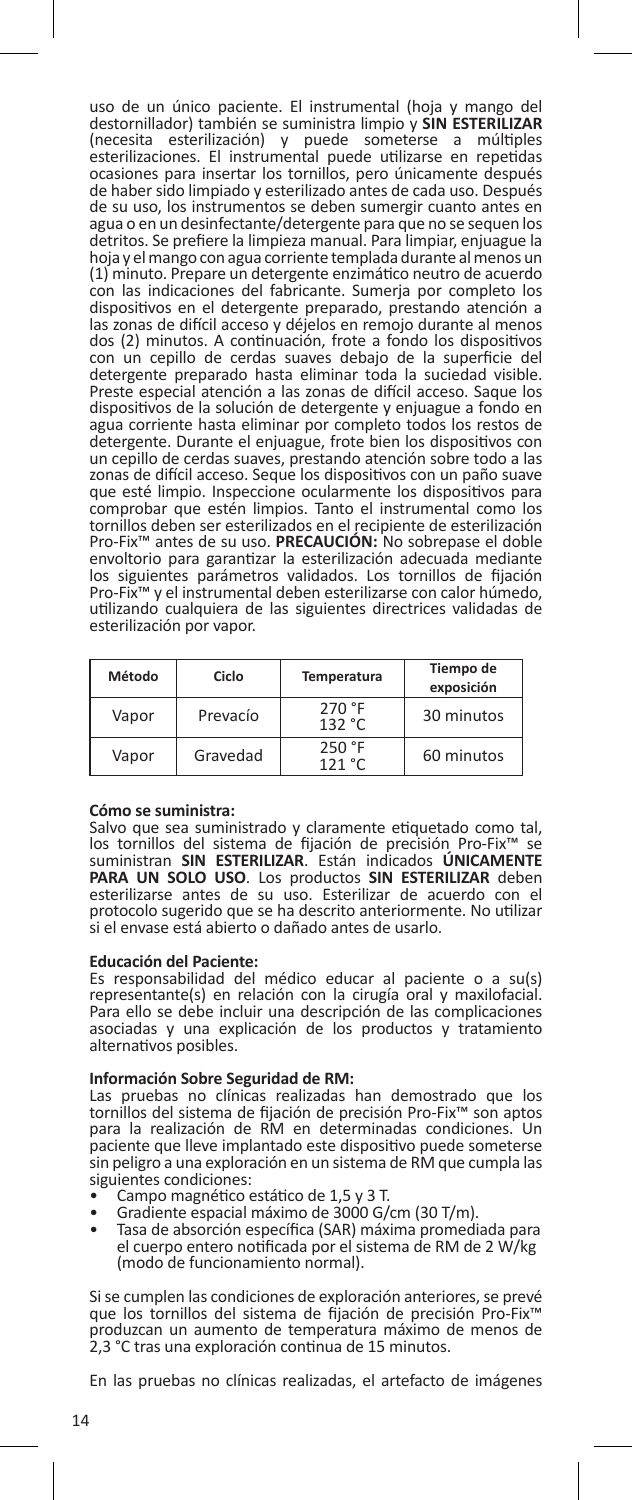generado por el dispositivo se extiende aproximadamente 3 mm desde el implante cuando se genera la imagen con una secuencia de pulsos de eco de gradiente y un sistema de RM de 3 T.

#### **Contraindicaciones:**

Entre las contraindicaciones se incluyen, sin limitarse a ellas, las siguientes:<br>• Infecciones activas.

- 
- Sensibilidad a un cuerpo extraño. Cuando se sospeche de la existencia de una sensibilidad al material, se deben realizar las pruebas adecuadas para excluir esta posibilidad antes de
- Afecciones que tiendan a limitar la capacidad o la disponibilidad del paciente de colaborar y seguir las instrucciones durante el período de curación.
- Cualquier enfermedad degenerativa, cuyo avance podría<br>afectar de forma adversa a la colocación del implante.
- Cantidad insuficiente de hueso para el anclaje seguro del implante.
- Limitaciones en el suministro de sangre, terapia de radiación o las infecciones previas que puedan tender a provocar un retraso en la curación y aumenten la posibilidad de infección
- 
- Cobertura inadecuada con tejido sano.<br>• Procedimientos en los que existe un entorno no estéril, es decir, cavidades abiertas, por ejemplo, en los senos.

#### **Efectos adversos posibles:**

Son posibles todas las complicaciones asociadas a intervenciones quirúrgicas. Entre las complicaciones y los posibles efectos adversos asociados a los implantes se pueden incluir los siguientes:

- Disminución de la densidad ósea o necrosis ósea debida a ostopenia (asociada al uso de implantes protésicos).
- 
- ostopenia vasculares.<br>• Reacción alérgica o sensibilidad al metal de los dispositivos<br>de fijación.
- 
- de fijación. Daño a los nervios debido a traumatismo quirúrgico. Ruptura del dispositivo de fijación debido a la ausencia de
- 
- 
- Doblamiento o fractura de los dispositivos de fijación.<br>Migración o aflojamiento de los dispositivos de fijación.<br>Dolor, molestia o sensación anómala debido a la presencia<br>de los dispositivos de fijación.
- 
- 
- de los dispositivos de final o profunda.<br>• Restricción del crecimiento.<br>• Transmigración pasiva de los dispositivos de fijación.<br>• Tinción de tejidos.
- 

### **Advertencias y precauciones:**

El médico es responsable de describir y explicar las siguientes advertencias, precauciones y complicaciones al paciente o a su(s) representante(s) antes de realizar los procedimientos quirúrgicos:

- La pelusa, las huellas dactilares, el talco y cualquier otro contaminante de superficie o los residuos de los guantes de látex pueden provocar reacciones alérgicas o al cuerpo
- Se debe poner cuidado en garantizar que los contaminantes mecánicos no se introduzcan en los componentes durante la implantación o la manipulación. Esto podría dar como resultado un rendimiento inadecuado del sistema.
- Un dispositivo implantado nunca debe reutilizarse. La reutilización de un dispositivo puede ser causa de infección
- Los restos de implantes que se han contaminado con sangre o líquidos corporales deben ser desechados en forma de
- Hasta que se haya completado la curación del hueso, la fijación proporcionada por el sistema debe considerarse algo temporal y no debe someterse a tensiones<br>extraordinarias sin apovo.
- Se deben dar al paciente en detalle las instrucciones de uso, las limitaciones y las posibles complicaciones del sistema.<br>Cualquier decisión de retirar el sistema debe tener en
- consideración el riesgo posible para el paciente de que se produzca una segunda intervención quirúrgica.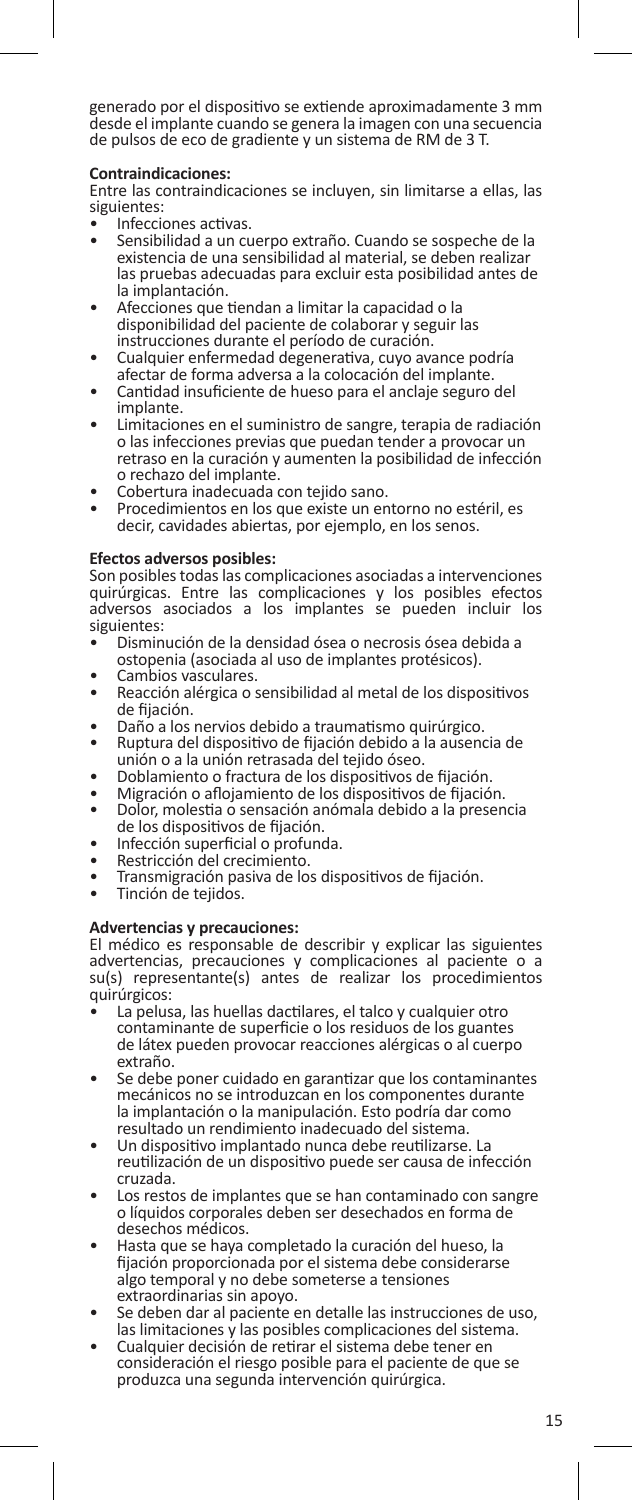- Los procedimientos preoperatorios y operatorios, incluido el conocimiento de las técnicas quirúrgicas y la selección y colocación adecuada de los implantes, son consideraciones importantes para la utilización con éxito del sistema. • La terapia de radiación ha demostrado que disminuye las
- probabilidades de un resultado satisfactorio. Postoperatoriamente, como medida de precaución,
- antes de que los pacientes con implantes se sometan a otra intervención quirúrgica (por ejemplo, dental) se debe considerar la posibilidad de administrar antibióticos profilácticos, sobre todo en el caso de pacientes de alto riesgo.

#### **Extracción del tornillo:**

Los tornillos no están diseñados para quedarse colocados como implantes permanentes, por lo que después de la regeneración ósea se retirarán.

#### **Garantía:**

Todos los productos cuentan con una garantía de estar libres de defectos en el material y la fabricación. No se ofrece ninguna garantía para ningún objetivo que no esté detallado en las especificaciones y el etiquetado del producto.

#### **PRECAUCIÓN: Las leyes federales de Estados Unidos restringen la venta de este dispositivo a médicos o dentistas, o por prescripción facultativa.**

#### **Símbolos del Etiquetado:**

Los símbolos se pueden utilizar en el etiquetado del envase para facilitar la identificación.

|            | Precaución                                                    |
|------------|---------------------------------------------------------------|
|            | No reutilizar                                                 |
|            | Fabricante                                                    |
| М          | Fecha de fabricación                                          |
| LOT        | Número de lote                                                |
| <b>REF</b> | Número de catálogo                                            |
|            | Producto sin esterilizar                                      |
| QΤ         | Cantidad                                                      |
| REP        | Representante autorizado para la<br>Comunidad Europea         |
|            | Consulte las Instrucciones de uso                             |
|            | Apto para la realización de RM en determinadas<br>condiciones |
|            |                                                               |

Osteogenics Biomedical, Inc. 4620 71st Street, Bldg 78-79 Lubbock, TX 79424 USA www.osteogenics.com



**EC** REP Emergo Europe Prinsessegracht 20 2514 AP The Hague The Netherlands

C2797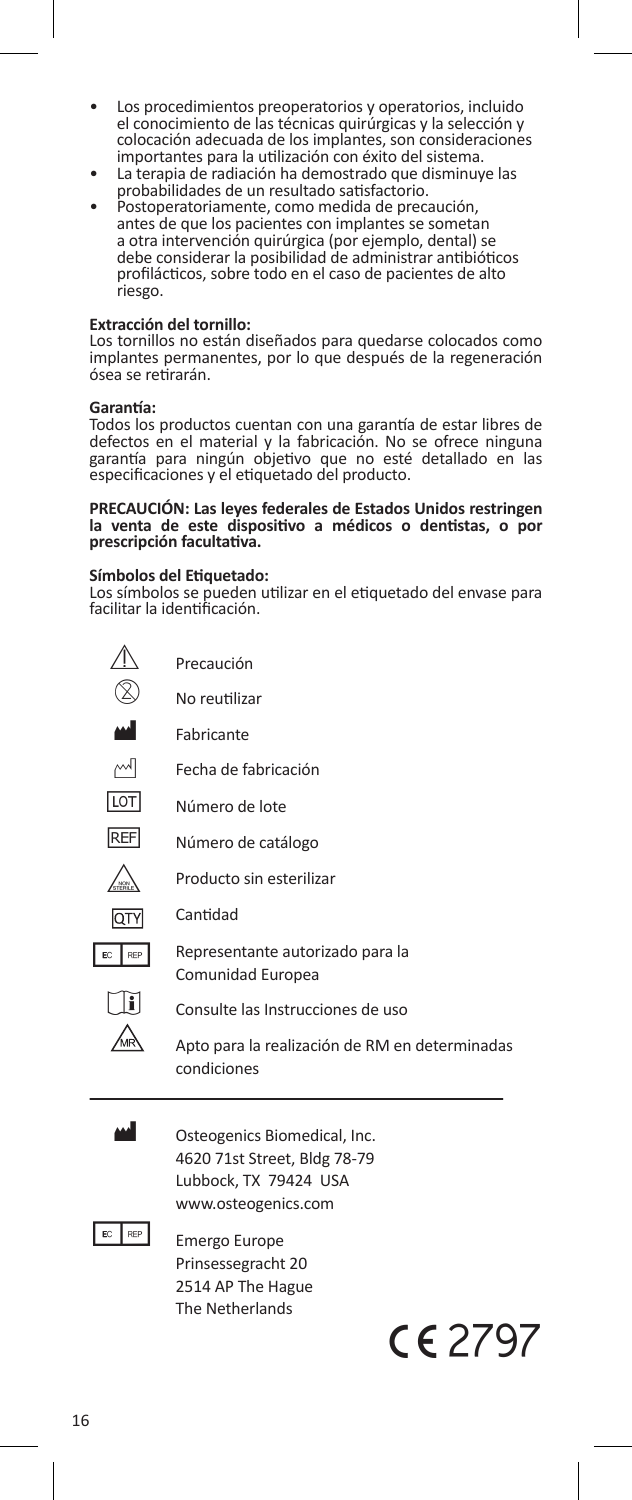

#### **Introduzione:**

L'utente dei prodotti Osteogenics Biomedical ha il dovere di determinare se tali prodotti siano adatti al particolare paziente e alle circostanze. Osteogenics Biomedical declina qualsiasi responsabilità, espressa o implicita, e non avrà alcuna responsabilità per danni diretti, indiretti, punitivi o di altro tipo, derivanti da o correlati a qualsiasi errore nel giudizio o nella pratica professionale per l'uso o l'installazione di prodotti Osteogenics Biomedical.

#### **IMPORTANTE: leggere interamente questo inserto della confezione prima dell'uso e seguire tutte le istruzioni.**

#### **Descrizione:**

Il Sistema di fissazione di precisione Pro-Fix™ è composto da viti di varie dimensioni, dallo strumentario utilizzato per il posizionamento delle viti e dal contenitore di sterilizzazione.

#### **Indicazioni:**

Il Sistema di fissazione di precisione Pro-Fix™ è utilizzato per stabilizzare, fissare e/o supportare impianti ossei, materiali di riempimento osseo e/o membrane barriera impiegati per la rigenerazione del tessuto osseo nella cavità orale.

## **Istruzioni per l'uso:**<br>È possibile utilizi

È possibile utilizzare varie tecniche chirurgiche per il posizionamento e la fissazione dei dispositivi. I siti e le tecniche di posizionamento utilizzati sono a discrezione del chirurgo. Prima dell'intervento assicurarsi di disporre dello strumentario appropriato. La strumentazione include le punte Pro-Fix™ che si adattano al manico del cacciavite Pro-Fix™ o ai manipoli contrangolo. Queste punte si adattano specificatamente alle viti Pro-Fix™.

**Nota: utilizzare il giravite Pro-Fix™ solo con le viti Pro-Fix™.**

**Nota: per preservare la finitura della superficie, questi impianti devono essere manipolati con strumenti puliti adatti per il titanio o con guanti privi di talco.**

**Nota: per liberare il giravite Pro-Fix™ dalla vite, inclinarlo con un'angolazione di 45 gradi per allentare e rilasciare la connessione a frizione tra il giravite e la vite.**

**Nota: quando si usano la punte Pro-Fix™ progettate per adattarsi ai manipoli contrangolo, si usi la velocità suggerita dal produttore per ottenere i migliori risultati.**

**AVVERTENZA: QUESTO PRODOTTO NON VA INTESO COME UNICO MEZZO DI SUPPORTO. UN TALE IMPIANTO NON PUÒ SOSTENERE CARICHI CORPOREI SENZA IL SUPPORTO DELL'OSSO. IN TAL CASO, SI VERIFICHERÀ ALLA FINE IL PIEGAMENTO, L'ALLENTAMENTO, IL DISASSEMBLAGGIO E/O LA ROTTURA DEGLI IMPIANTI.**

#### **Specifiche dei materiali:**

Le viti sono realizzate in lega di titanio di grado medicale (ASTM F136) e sono protette da garanzia espressa essendo realizzate secondo le specifiche dei materiali precedentemente indicate.

#### **Istruzioni di pulizia e sterilizzazione:**

Le viti di fissazione vengono fornite pulite e **NON STERILI** (sterilizzazione necessaria) e sono in grado di resistere a più cicli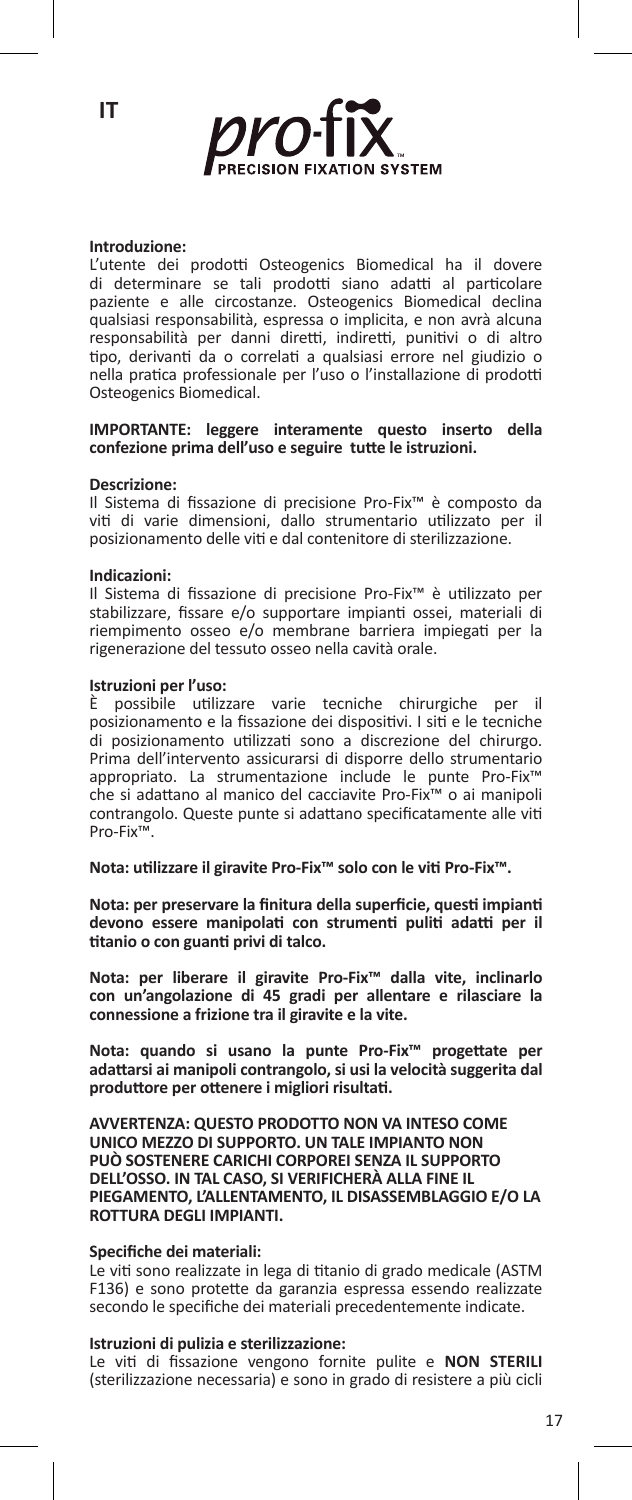di sterilizzazione. Sono da utilizzare esclusivamente per un solo paziente. Anche lo strumentario (lama e manico del giravite) viene fornito pulito e **NON STERILE** (sterilizzazione necessaria) e può resistere a più sterilizzazioni. È possibile utilizzarlo ripetutamente per inserire le viti, ma solo dopo averlo pulito e sterilizzato prima di ogni uso. Gli strumenti devono essere immersi in un bagno d'acqua o di disinfettante/detergente al più presto possibile dopo l'uso per impedire che i residui si secchino. È preferibile eseguire la pulizia manualmente. Sciacquare la lama e il manico con acqua calda corrente per almeno un (1) minuto. Preparare un detergente enzimatico neutro seguendo le indicazioni del produttore. Immergere completamente i dispositivi nel detergente preparato, prestando attenzione a tutte le aree difficili da raggiungere, e poi lasciarli immersi per almeno due (2) minuti. Trascorso questo tempo, spazzolarli bene con una spazzola a setole morbide sotto la superficie del detergente preparato fino a rimuovere tutta la sporcizia visibile. Prestare particolare attenzione alle aree difficili da raggiungere. Estrarre i dispositivi dalla soluzione detergente e sciacquarli bene con acqua corrente fino a rimuovere tutti i residui di detergente. Durante il risciacquo, spazzolarli bene con una spazzola a setole morbide prestando particolare attenzione alle aree difficili da raggiungere. Asciugarli con un panno morbido e pulito. Accertarsi visivamente che siano puliti. Sia lo strumentario che le viti devono essere sterilizzati nell'apposito contenitore Pro-Fix™ prima dell'uso. **AVVERTENZA:** non avvolgere gli strumenti più due volte al fine di garantire un'adeguata sterilizzazione secondo i seguenti parametri convalidati. Le viti di fissazione Pro-Fix™ e lo strumentario devono essere sterilizzati con calore umido, utilizzando una delle seguenti linee guida convalidate per la sterilizzazione a vapore.

| Metodo | Ciclo     | Temperatura      | Tempo di<br>esposizione |
|--------|-----------|------------------|-------------------------|
| Vapore | Pre-vuoto | 270 °F<br>132 °C | 30 minuti               |
| Vapore | Gravità   | 250 °F<br>121 °C | 60 minuti               |

#### **Confezione:**

Se non fornite sterili e con chiara indicazione in etichetta, le viti del Sistema di fissazione di precisione Pro-Fix™ sono fornite **NON STERILI**. Sono da intendersi **ESCLUSIVAMENTE MONOUSO**. **I prodotti NON STERILI** devono essere sterilizzati prima dell'uso. Sterilizzare secondo il protocollo suggerito descritto in precedenza. Non utilizzare se la confezione è stata precedentemente aperta o danneggiata.

#### **Informazioni per il paziente:**

Il medico ha la responsabilità di informare il paziente e/o il o i suoi rappresentanti in merito all'intervento oro-maxillofacciale. Sono incluse una descrizione delle complicanze associate e una spiegazione dei potenziali prodotti e trattamenti alternativi.

#### **Informazioni sulla sicurezza in RM:**

I test non clinici hanno dimostrato che le viti del Sistema di fissazione di precisione Pro-Fix™ sono a compatibilità RM condizionata. Un paziente portatore di questo dispositivo può essere sottoposto a scansione in un sistema RM in modo sicuro alle seguenti condizioni:

- Campo magnetico statico pari a 1,5 T o 3,0 T.
- Campo magnetico a gradiente spaziale massimo di 3.000 gauss/cm (30 T/m).
- Tasso di assorbimento specifico (SAR) massimo, mediato sull'intero corpo, segnalato dal sistema RM, pari a 2 W/kg (modalità operativa normale).

Nelle condizioni di scansione sopraindicate, si ritiene che le viti del Sistema di fissazione di precisione Pro-Fix™ producano un innalzamento massimo della temperatura inferiore a 2,3 °C dopo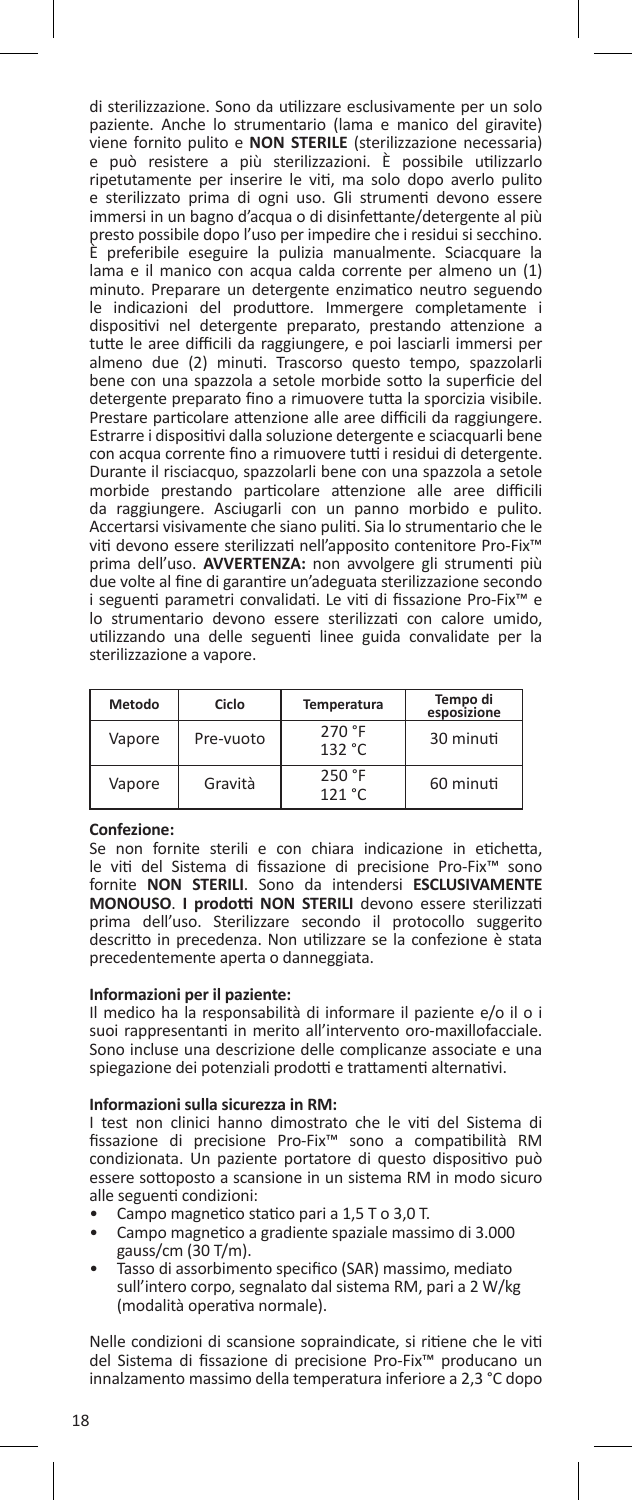15 minuti di scansione continua.

In test non clinici, l'artefatto dell'immagine causato dal dispositivo si estende di circa 3 mm dall'impianto per le immagini a eco di gradiente durante la scansione con un sistema RM a 3,0 T.

#### **Controindicazioni:**

Tra le controindicazioni sono incluse, ma non in modo esclusivo:

- Infezioni attive.
- Sensibilità a corpi estranei. Ove si sospetti sensibilità ai materiali, è necessario eseguire test idonei per escludere questa possibilità prima dell'impianto.
- Condizioni che possano limitare la capacità o la volontà del paziente a collaborare e a rispettare le istruzioni durante il periodo di guarigione.
- Qualsiasi patologia degenerativa, la cui progressione possa influire negativamente sul posizionamento dell'impianto.
- Quantità insufficiente di tessuto osseo per ancorare in sicurezza l'impianto.
- Limitazioni di apporto ematico, radioterapia e/o precedenti infezioni che possano tendere a ritardare la guarigione e ad aumentare la possibilità di infezioni e/o rigetto dell'impianto.
- Copertura inadeguata con tessuto sano.
- Procedure in cui vi sia ambiente non sterile, come cavità aperte quali sinusi.

### **Possibili effetti avversi:**

Sono possibili tutte le complicanze associate a un intervento chirurgico. Tra le complicanze e i possibili effetti avversi associati agli impianti possono essere inoltre inclusi:

- Ridotta densità ossea e/o necrosi ossea a causa del
- fenomeno di stress shielding (iposollecitazione dell'osso). • Variazioni vascolari.
- Reazione allergica o sensibilità al metallo dei dispositivi di fissazione.
- Danno neurologico a causa del trauma chirurgico.
- Rottura del dispositivo di fissazione a causa della mancata unione o dell'unione ritardata del tessuto osseo.
- Piegatura o frattura dei dispositivi di fissazione.
- Migrazione o allentamento dei dispositivi di fissazione.
- Dolore, disagio e/o sensazione anomala a causa della presenza dei dispositivi di fissazione.
- Infezione superficiale e/o profonda.
- Limitazione della crescita.
- Trasmigrazione passiva dei dispositivi di fissazione.
- Colorazione dei tessuti.

### **Avvertenze e precauzioni:**

Il medico è responsabile della descrizione e spiegazione delle seguenti avvertenze, precauzioni e complicanze al paziente e/o al o ai suoi rappresentanti prima di procedere con gli interventi chirurgici:

- Filaccia, impronte digitali, talco e altri contaminanti o residui di superficie da guanti in lattice possono causare reazioni allergiche o corpi estranei.
- Prestare attenzione al fine di assicurarsi che non si introducano contaminanti particolati sui componenti durante l'impianto o la manipolazione. In tal caso potrebbe verificarsi un'impropria prestazione del sistema.
- Un dispositivo impiantato non deve mai essere riutilizzato. Il riutilizzo di un dispositivo può provocare contaminazione incrociata.
- Gli impianti residui contaminati con sangue o fluidi corporei devono essere smaltiti come rifiuti medicali.
- Fino alla completa guarigione dell'osso, la fissazione fornita dal sistema deve essere considerata temporanea e non può resistere a carichi straordinari non supportati.
- Istruzioni dettagliate sull'uso, sulle limitazioni e sulle possibili complicanze del sistema devono essere riferite al paziente.
- Qualsiasi decisione di rimuovere il sistema deve tenere in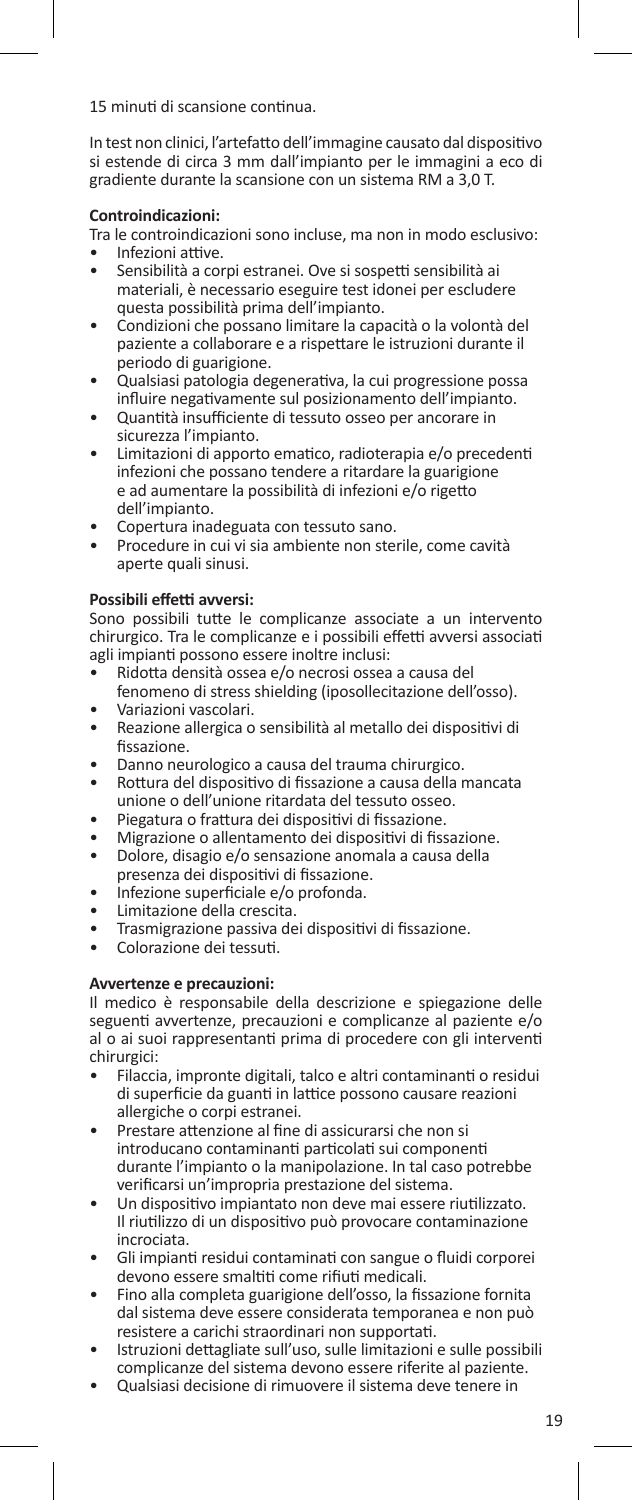considerazione il potenziale rischio per il paziente di una seconda procedura chirurgica.

- Le operazioni pre- e intra-operatorie, compresa la conoscenza delle tecniche chirurgiche e l'appropriata selezione e il posizionamento degli impianti, costituiscono importanti considerazioni per un uso corretto del sistema.
- È stato dimostrato che la radioterapia riduce la possibilità di riuscita.
- Nel postoperatorio, quale precauzione, è possibile considerare l'impiego di una terapia profilattica con antibiotici, prima che i pazienti con impianti siano sottoposti ad ulteriore intervento (come procedure odontoiatriche), soprattutto in pazienti ad alto rischio.

#### **Rimozione delle viti:**

Le viti non sono destinate a rimanere in sede come impianto permanente e pertanto devono essere rimosse dopo il processo di rigenerazione ossea.

#### **Garanzia:**

Tutti i prodotti sono garantiti privi di difetti per materiale e fabbricazione. Nessuna garanzia viene fornita per scopi che esulino le specifiche e le indicazioni in etichetta del prodotto.

#### **AVVERTENZA: La legge federale statunitense limita la vendita di questo prodotto solo a, o su prescrizione di, medici o dentisti.**

#### **Simboli delle Etichette:**

Le etichette delle confezioni potrebbero riportare simboli per una facile identificazione.

|            | Attenzione                                                                                                   |  |
|------------|--------------------------------------------------------------------------------------------------------------|--|
|            | Non riutilizzare                                                                                             |  |
|            | Produttore                                                                                                   |  |
| اسم        | Data di produzione                                                                                           |  |
| LOT        | Numero di lotto                                                                                              |  |
| <b>REF</b> | Numero di catalogo                                                                                           |  |
|            | rodotto non sterile                                                                                          |  |
| <b>QTY</b> | Quantità                                                                                                     |  |
| REP<br>EC  | Rappresentante autorizzato per la<br>Comunità Europea                                                        |  |
|            | Consultare le istruzioni per l'uso                                                                           |  |
|            | Compatibilità RM condizionata                                                                                |  |
|            | Osteogenics Biomedical, Inc.<br>4620 71st Street, Bldg 78-79<br>Lubbock, TX 79424 USA<br>www.osteogenics.com |  |
| FC RFP     |                                                                                                              |  |

**PEP** Emergo Europe Prinsessegracht 20 2514 AP The Hague The Netherlands

 $C<sub>6</sub>$  2797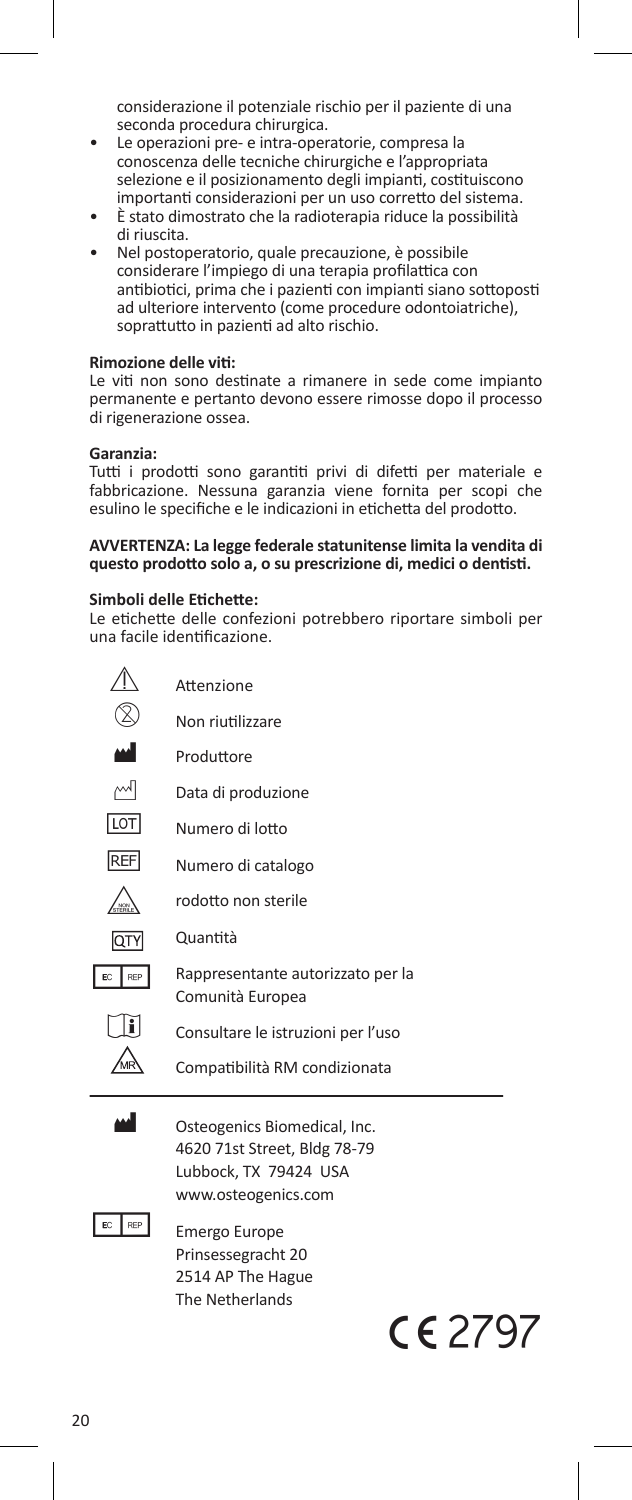

#### **Introdução:**

O utilizador dos produtos da Osteogenics Biomedical tem o dever de determinar se os produtos são ou não apropriados a um doente e circunstâncias específicas. A Osteogenics Biomedical renuncia qualquer responsabilidade, expressa ou implícita, e não será responsabilizada por quaisquer danos directos, indirectos, punitivos ou outros, decorrentes ou relacionados com quaisquer erros no julgamento profissional ou prática na utilização ou instalação dos produtos da Osteogenics Biomedical.

#### **IMPORTANTE: Leia na íntegra o folheto informativo da embalagem antes de utilizar o produto e siga todas as instruções cuidadosamente.**

#### **Descrição:**

O Sistema de Fixação Precisa Pro-Fix™ consiste em parafusos de várias dimensões, os instrumentos usados para posicionar os parafusos e o recipiente de esterilização.

#### **Indicações:**

O Sistema de Fixação Precisa Pro-Fix™ é utilizado para estabilizar, fixar e/ou suportar enxertos ósseos, material de preenchimento ósseo e/ou barreiras de membrana utilizadas para regeneração óssea na cavidade oral.

#### **Instruções de Utilização:**

Pode ser usada uma variedade de técnicas cirúrgicas durante o posicionamento e fixação dos aparelhos. Os locais de posicionamento e técnicas utilizadas ficam à discrição do cirurgião. Assegure que os instrumentos apropriados estão disponíveis antes da cirurgia. Os instrumentos incluem as lâminas Pro-Fix™ que se ajustam à pega ou às peças manuais de contra-ângulo Pro-Fix™. Estas lâminas ajustam-se especificamente a todos os parafusos Pro-Fix™.

#### **Observação: utilize a chave de parafusos Pro-Fix™ apenas com parafusos Pro-Fix™.**

**Observação: para preservar o acabamento da superfície, estes implantes devem ser manuseados com instrumentos limpos para titânio ou com uma luva sem talco.**

**Observação: para desprender a chave de parafusos Pro-Fix™ do parafuso, incline a chave de parafusos a um ângulo de 45 graus para soltar e liberte a ligação de encaixe por fricção entre a chave e o parafuso.**

**Observação: quando utilizar lâminas Pro-Fix™ concebidas para se ajustarem às peças manuais de contra-ângulo, siga as recomendações de velocidade do fabricante para obter os melhores resultados.**

**CUIDADO: ESTE PRODUTO NÃO DEVE SER USADO COMO O ÚNICO MEIO DE SUPORTE. NENHUM DESTES IMPLANTES CONSEGUE SUPORTAR CARGAS CORPORAIS SEM A AJUDA DO OSSO. CASO ISSO SUCEDA, OS IMPLANTES PODEM DOBRAR-SE, SOLTAR-SE, DESMONTAR-SE E/OU QUEBRAR.**

#### **Especificações do Material:**

Os parafusos são feitos de liga de titânio de grau médico (ASTM F136), e garante-se expressamente que são fabricados consoante as especificações materiais que se seguem.

#### **Instruções de Limpeza e Esterilização:**

Os parafusos de fixação são fornecidos limpos e **NÃO ESTERILIZADOS** (requerem esterilização), e podem suportar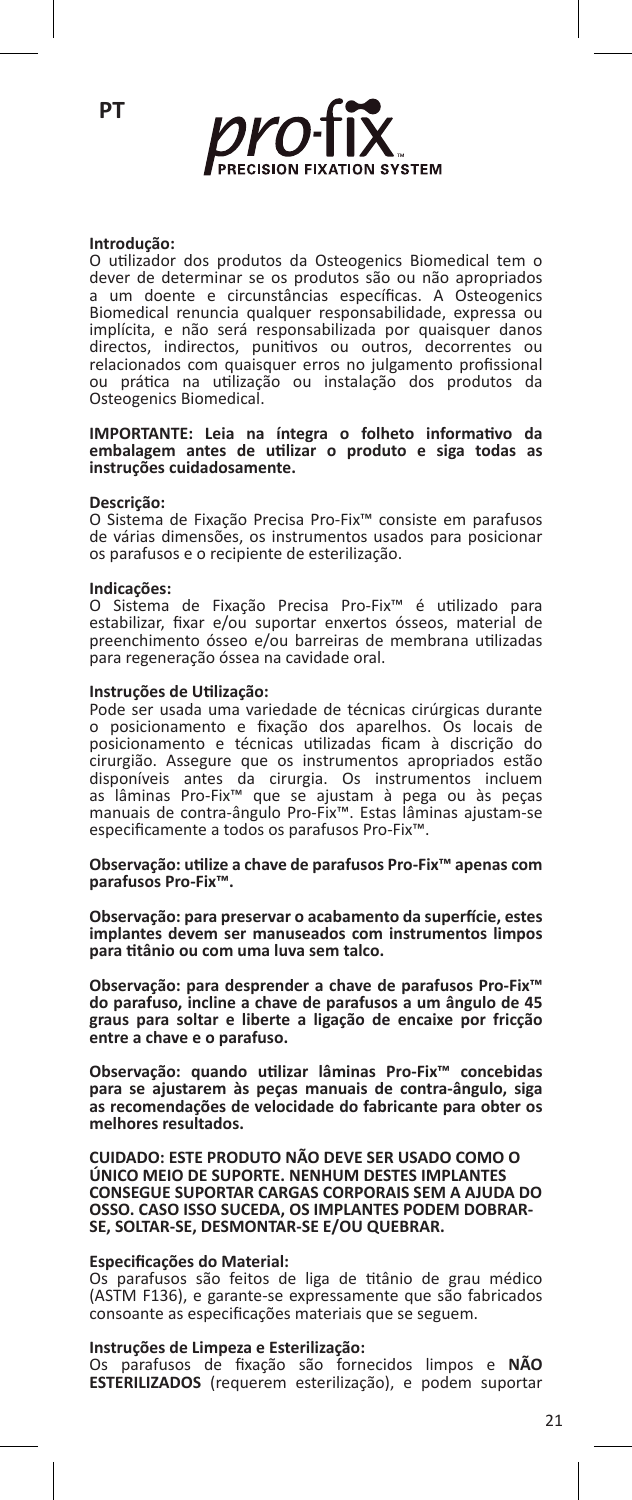múltiplas esterilizações. Os parafusos de fixação devem ser usados apenas num doente. Os instrumentos (lâmina e pega da chave de parafusos) são também fornecidos limpos e **NÃO ESTERILIZADOS** (requerem esterilização), e podem suportar múltiplas esterilizações. Os instrumentos podem ser utilizados repetidamente para inserir os parafusos, mas apenas depois de terem sido limpos e esterilizados após cada utilização. Os instrumentos devem ser mergulhados em água ou desinfectante/detergente logo que possível para impedir a secagem de detritos. É preferida a limpeza manual. Para limpar, enxagúe a lâmina e a pega com água morna corrente durante, pelo menos, um (1) minuto. Prepare um detergente enzimático neutro de acordo com as recomendações do fabricante Mergulhe totalmente o dispositivo no detergente preparado, com especial atenção para todas as áreas difíceis de alcançar, e deixe de molho durante, pelo menos, dois (2) minutos. Em seguida, esfregue bem o dispositivo utilizando uma escova de cerdas suaves com o dispositivo mergulhado no detergente preparado até remover toda a sujidade visível. Dê especial atenção às áreas difíceis de alcançar. Remova o dispositivo da solução de detergente e enxagúe bem com água corrente até remover todos os resíduos de detergente. Durante o enxaguamento, esfregue bem o dispositivo com uma escova de cerdas suaves, dando especial atenção às áreas difíceis de alcançar. Seque o dispositivo com um pano limpo e suave. Inspeccione visualmente o dispositivo para verificar se está limpo. Ambos os instrumentos e parafusos devem ser esterilizados no recipiente de esterilização Pro-Fix™ antes da respectiva utilização. **CUIDADO:** não exceda o embalamento duplo para assegurar a esterilização adequada de acordo com os parâmetros validados que se seguem. Os parafusos de fixação Pro-Fix™ e os instrumentos devem ser esterilizados com calor húmido, usando qualquer uma das seguintes directrizes de esterilização a vapor validadas.

| Método | Ciclo     | Temperatura      | Tempo de<br>Exposição |
|--------|-----------|------------------|-----------------------|
| Vapor  | Pré-vácuo | 270 °F<br>132 °C | 30 minutos            |
| Vapor  | Gravidade | 250 °F<br>121 °C | 60 minutos            |

#### **Apresentação:**

A não ser que sejam fornecidos esterilizados e claramente etiquetados como tal, os parafusos do Sistema de Fixação Precisa Pro-Fix™ são fornecidos **NÃO ESTERILIZADOS**. Devem ser usados **APENAS UMA VEZ**. **Os produtos NÃO ESTERILIZADOS** devem ser esterilizados antes da respectiva utilização. Esterilize de acordo com o protocolo sugerido, descrito acima. Não utilize se a embalagem já tiver sido aberta ou danificada.

#### **Educação do doente:**

É da responsabilidade do médico educar o doente e/ou representante(s) em relação à cirurgia oral-maxilofacial. Isto deve incluir uma descrição das complicações associadas e uma explicação dos potenciais produtos e tratamentos alternativos.

#### **Informação de Segurança em Exames de RM:**

Testes não clínicos demonstraram que os Parafusos do Sistema de Fixação Precisa Pro-Fix™ são compatíveis com exames de RM em determinadas condições. Um doente portador deste dispositivo pode ser examinado num sistema de RM em segurança, desde que sejam respeitadas as seguintes

- condições:<br>• Campo magnético estático de 1,5 T e 3,0 T.
- Campo magnético estático de 1,5 T e 3,0 T. Gradiente espacial máximo de 3000 G/cm (30 T/m). Valor máximo da taxa de absorção específica (SAR) calculada
- para todo o corpo, reportada pelo sistema de RM, de 2 W/ kg (modo de funcionamento normal).

Nas condições de exame supramencionadas, espera-se que os Parafusos do Sistema de Fixação Precisa Pro-Fix™ produzam um aumento de temperatura máximo inferior a 2,3 °C após 15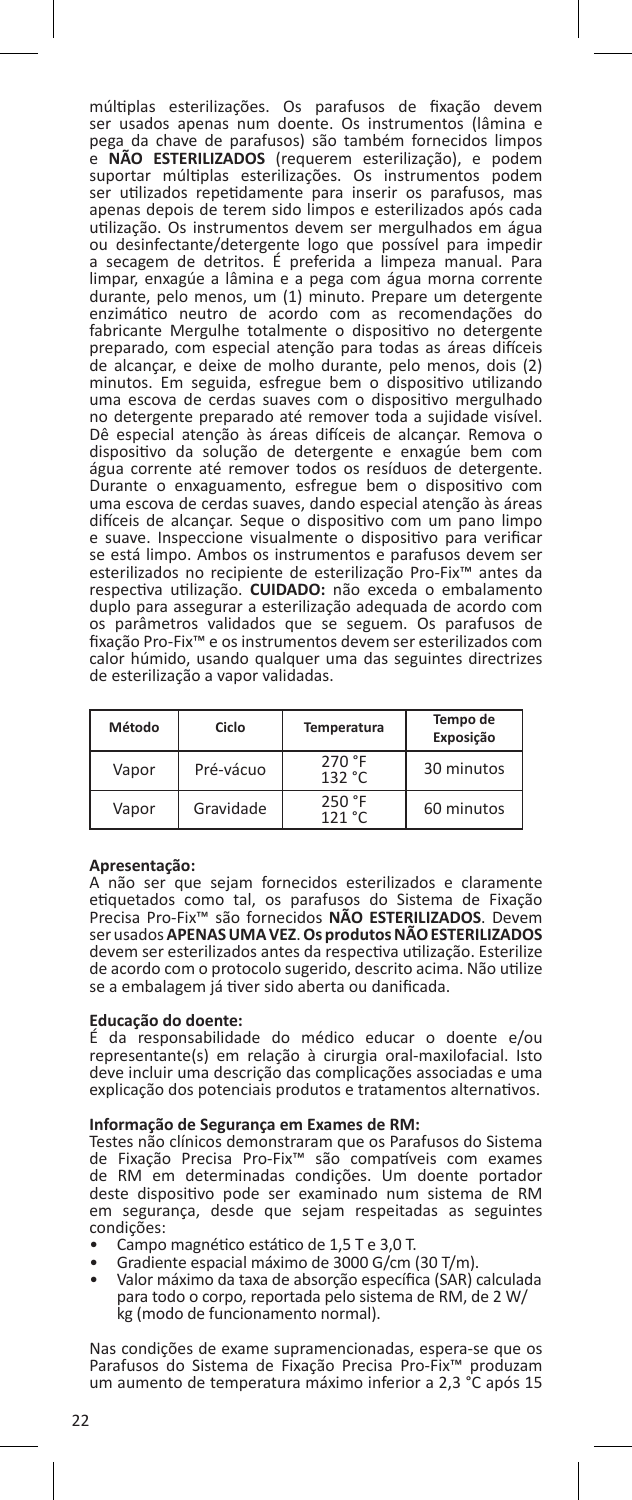minutos de exame contínuo.

Em testes não clínicos, os artefactos de imagem causados pelo dispositivo prolongam-se aproximadamente 3 mm a partir do implante durante exames com uma sequência de impulsos de eco de gradiente e um sistema de RM de 3,0 T.

#### **Contra-indicações:**

As contra-indicações incluem, mas não estão limitadas, às seguintes:<br>• Infecções activas.

- 
- Sensibilidade a corpos estranhos. Quando se suspeita de hipersensibilidade ao material, devem ser feitos os testes apropriados para eliminar esta possibilidade antes da
- Condições que tendem a limitar a capacidade e/ou disposição do doente para cooperar e seguir as instruções
- Qualquer doença degenerativa, cujo progresso poderá<br>afectar adversamente o posicionamento do implante.
- Quantidade insuficiente de osso para ancorar o implante<br>com seguranca.
- com segurança. Limitações na irrigação sanguínea, radioterapia e/ou infecções prévias que podem retardar a cicatrização e aumentar a possibilidade de infecção e/ou rejeição do
- Cobertura inadequada com tecido saudável.<br>Procedimentos nos quais existe um ambiente não
- esterilizado, ou seja, cavidades abertas, como os seios nasais.

### **Possíveis Efeitos Adversos:**

São possíveis todas as complicações associadas à cirurgia. As complicações e possíveis efeitos adversos associados aos implantes podem também incluir os seguintes:

- Redução da densidade óssea e/ou necrose óssea devido a<br>"stress shielding" (tensão devido à carga do implante).
- 
- Alterações vasculares.<br>• Reacção alérgica ou hipersensibilidade ao metal dos<br>• aparelhos de fixação.
- 
- Danos nos nervos devido a traumatismo cirúrgico.<br>Quebra do aparelho de fixação devido a uma não união ou<br>união retardada do tecido ósseo.
- 
- união retardada do tecido ósseo. Curvatura ou fractura dos aparelhos de fixação. Migração ou desprendimento dos aparelhos de fixação. Dor, desconforto e/ou sensação anormal devido à presença
- 
- 
- 
- Infecção superficial e/ou profunda.<br>• Restrição do crescimento.<br>• Transmigração passiva dos aparelhos de fixação.<br>• Coloração do tecido.
- 

### **Advertências e Precauções:**

O médico é responsável pela descrição e explicação dos seguintes avisos, precauções e complicações ao doente e/ou representante(s) antes do procedimento cirúrgico:

- Cotão, impressões digitais, talco e outros contaminantes de superfície ou resíduos das luvas de látex podem causar<br>reacções a corpos estranhos ou reacções alérgicas.
- Deve ter-se cuidado para assegurar que os contaminantes de partículas não são introduzidos em componentes durante a implantação ou manuseamento. Isto pode
- Um dispositivo que foi implantado nunca deve ser reutilizado. A reutilização de um dispositivo pode causar
- Os implantes que restam que foram contaminados com sangue ou fluidos corporais devem ser eliminados como resíduos médicos.
- Até que a cicatrização do osso esteja concluída, a fixação fornecida pelo sistema deve ser considerada temporária e<br>pode não suportar tensões extraordinárias.
- Devem ser fornecidas ao doente instruções detalhadas sobre a utilização, limitações e possíveis complicações do sistema.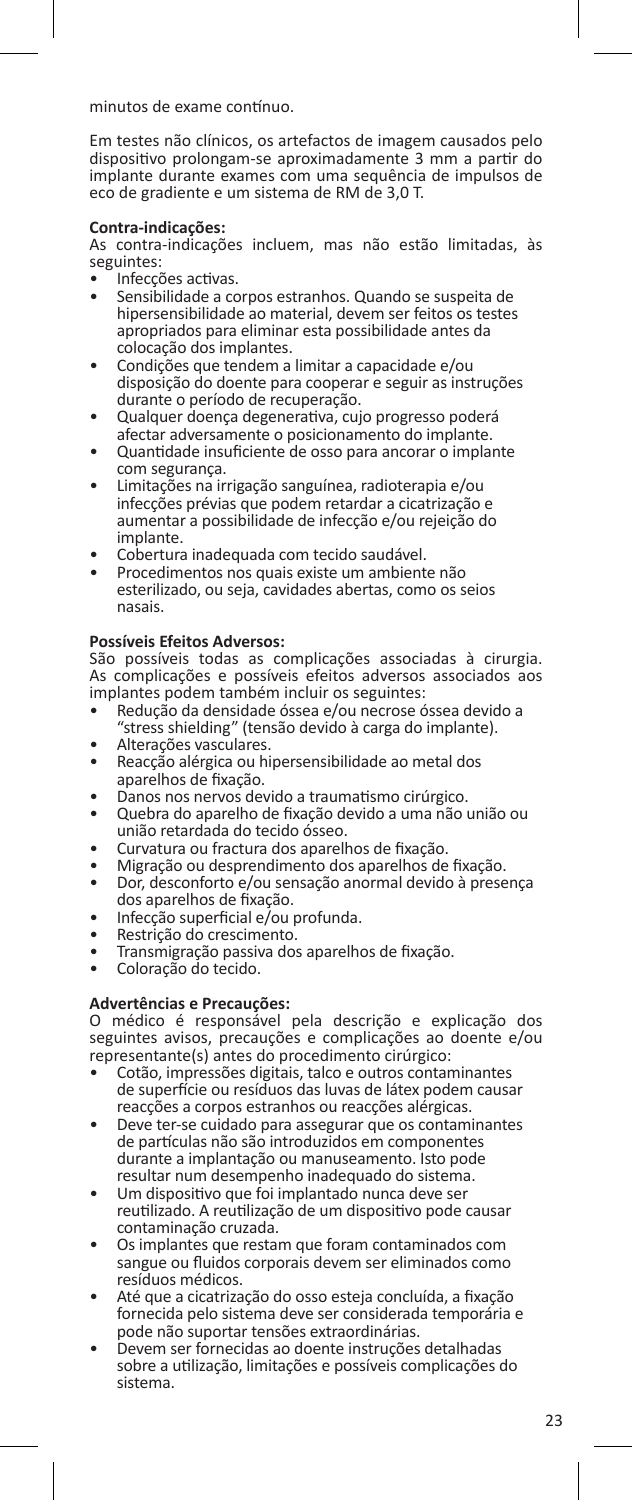- Qualquer decisão de remover o sistema deve ter em consideração o potencial risco para o doente de um
- Os procedimentos pré-operatórios e operatórios, incluindo o conhecimento de técnicas cirúrgicas e selecção adequada e posicionamento dos implantes, são considerações
- Está comprovado que a radioterapia reduz a possibilidade<br>de um resultado bem sucedido.
- Na fase pós-operatória, como precaução, antes de os doentes com os implantes receberem mais cirurgias (como procedimentos dentários), pode considerar-se a utilização de antibióticos profiláticos, especialmente em doentes de alto risco.

#### **Remoção de parafusos:**

Os parafusos não se destinam a permanecer no local como um implante definitivo, pelo que devem ser removidos após o processo de regeneração óssea.

#### **Garantia:**

Todos os produtos têm uma garantia de que estão livres de defeitos de material e de fabrico. Não é concedida qualquer garantia para qualquer finalidade que não as especificações e etiquetagem do produto.

#### **CUIDADO: A lei federal (E.U.A.) restringe a venda deste aparelho a um ou por ordem de um médico ou dentista.**

#### **Símbolos do Rótulo:**

Podem ser utilizados símbolos no rótulo da embalagem para uma fácil identificação.

|            | Cuidado                                                  |
|------------|----------------------------------------------------------|
|            | Não reutilizar                                           |
|            | Fabricante                                               |
| اسم        | Data de fabrico                                          |
| LOT        | Número do lote                                           |
| <b>REF</b> | Número do catálogo                                       |
|            | Produto não esterilizado                                 |
| <b>QTY</b> | Quantidade                                               |
| REP        | Representante Autorizado na<br>Comunidade Europeia       |
|            | Consultar as instruções de utilização                    |
|            | Compatível com exames de RM em determinadas<br>condições |
|            | Osteogenics Biomedical, Inc.                             |

 4620 71st Street, Bldg 78-79 Lubbock, TX 79424 USA www.osteogenics.com



 $E = \frac{R}{P}$  Emergo Europe Prinsessegracht 20 2514 AP The Hague The Netherlands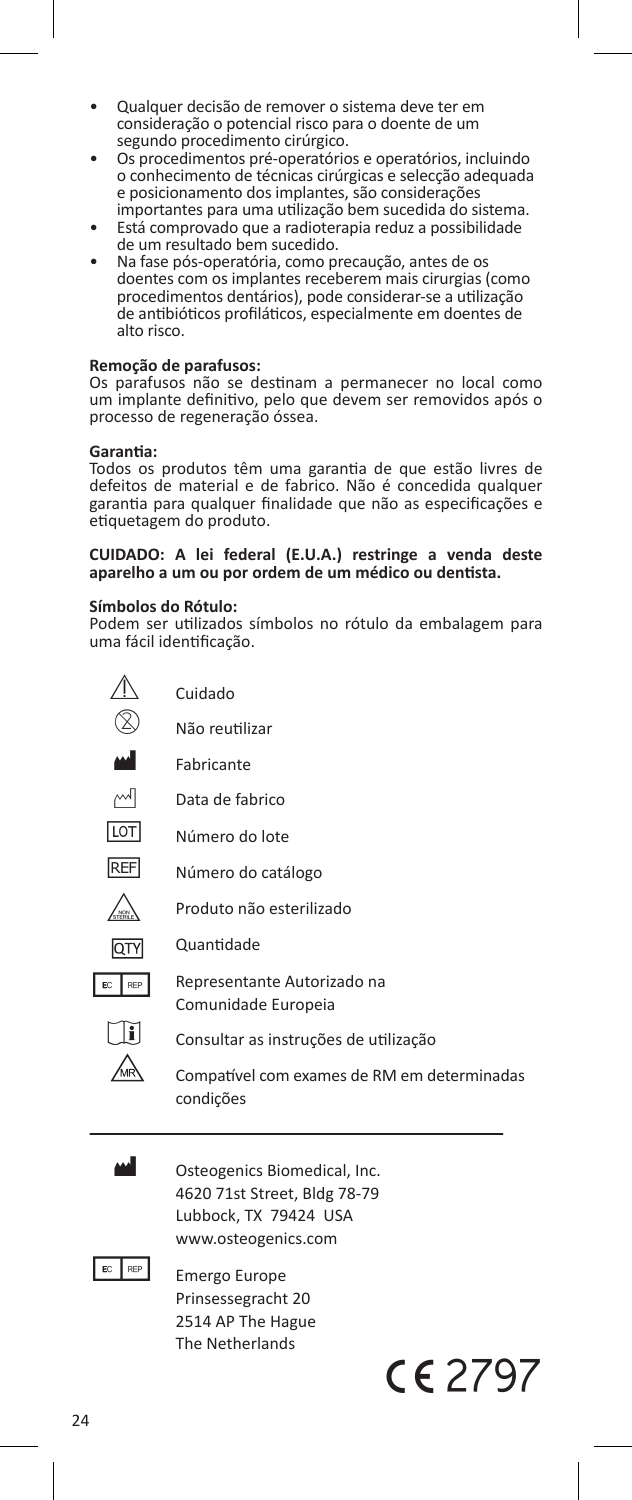

#### **Inledning:**

Användaren av Osteogenics Biomedical produkter ansvarar för att bestämma om en specifik produkt är lämplig för en specifik patient och under specifika omständigheter. Osteogenics Biomedical friskriver sig från allt ansvar, vare sig uttalat eller underförstått, och har inget ansvar för några direkta, indirekta, straffrättsliga eller andra skador som uppstår från eller i samband med några fel som beror på professionell bedömning eller praxis vid användning eller installation av Osteogenics Biomedical produkter.

#### **VIKTIGT: Läs hela bipacksedeln före användning, och följ alla instruktioner noggrant.**

#### **Beskrivning:**

Pro-Fix™ Precision fixeringssystem består av skruvar av olika storlekar, de instrument som används för att placera skruvarna, samt steriliseringsbehållaren.

#### **Indikationer:**

Pro-Fix™ Precision fixeringssystem används för att stabilisera, fixera, och/eller stödja bentransplantat, benfyllnadsmaterial, och/eller barriärmembran som används för regenerering av ben i munhålan.

#### **Bruksanvisning:**

Flera olika kirurgiska metoder kan användas under placering och fixering av enheterna. Kirurgen bestämmer placeringsställen och metoder. Säkerställ att lämpliga instrument är tillgängliga före ingreppet. Instrumenten inkluderar Pro-Fix™ blad som passar till Pro-Fix™-handtag eller motvinklade handstycken. Dessa blad passar uttryckligen alla Pro-Fix™ skruvar.

**Observera: Använd Pro-Fix™ skruvmejsel endast med Pro-Fix™-skruvar.**

**Observera: Bevara ytbeläggningen genom att hantera dessa implantat med rena instrument, som är avsedda för titan, eller med händerna med talkfria handskar.**

**Observera: Ta bort Pro-Fix™ skruvmejsel från skruven genom att luta skruvmejseln i 45-graders vinkel för att lossa och frigöra friktionspassningsanslutningen mellan skruvmejseln och skruven.**

**Observera: När du använder Pro-Fix™-blad utformade för att passa motvinklade handstycken, ska du följa tillverkarens hastighetsrekommendationer för att åstadkomma de bästa resultaten.**

**VARNING: DENNA PRODUKT ÄR INTE AVSEDD SOM ENDA STÖD. INGA SÅDANA IMPLANTAT TÅL KROPPSBELASTNING UTAN STÖD AV BEN. I SÅDANA FALL KOMMER BÖJNING, LOSSNING, ISÄRMONTERING OCH/ELLER BROTT PÅ IMPLANTEN SÅ SMÅNINGOM ATT UPPSTÅ.**

#### **Materialspecifikationer:**

Skruvarna är tillverkade av titanlegering av medicinsk kvalitet (ASTM F136) och garanteras uttryckligen vara tillverkade enligt de föregående materialspecifikationerna.

#### **Anvisningar för rengöring och sterilisering:**

Fixationsskruvarna tillhandahålls rena och **OSTERILA** (måste sterilisseras) och tål upprepade steriliseringar.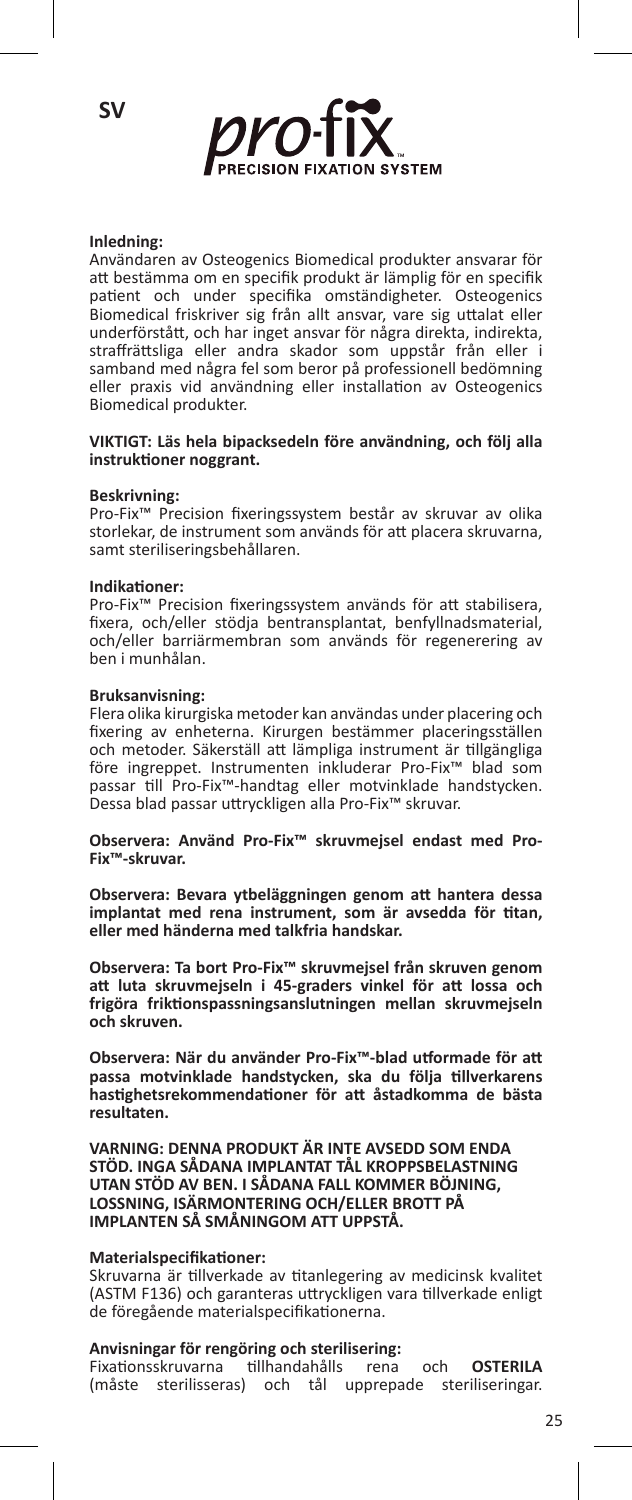Fixationsskruvarna är endast avsedda att användas till en patient. Instrumenten (skruvmejselblad och handtag) tillhandahålls också rena och **OSTERILA** (måste steriliseras) och tål upprepade steriliseringar. Instrumenten kan användas upprepade gånger för att föra in i skruvarna, men endast efter att de rengjorts och steriliserats före varje användning. Instrumenten ska läggas i blöt i vatten eller desinfektionsmedel/ rengöringsmedel så snart som möjligt efter användning för att förhindra att smuts torkar fast. Manuell rengöring föredras. Rengör genom att skölja bladet och handtaget under rinnande varmt vatten i minst en (1) minut. Bered ett neutralt enzymatiskt rengöringsmedel enligt tillverkarens rekommendationer. Sänk ned enheterna helt i det beredda rengöringsmedlet, var uppmärksam på alla svåråtkomliga områden, och låt enheten ligga i blöt i minst två (2) minuter. Borsta enheterna noga efter blötläggningen med en borste med mjuk borst, under det beredda rengöringsmedlets yta, tills all synlig smuts har avlägsnats. Var särskilt uppmärksam på svåråtkomliga områden. Ta upp enheterna ur rengöringslösningen och skölj dem noga under rinnande kranvatten tills alla rester av rengöringsmedel är borta. Borsta enheterna noga med en borste med mjuk borst under sköljningen, och var särskilt uppmärksam på svåråtkomliga områden. Torka enheterna torra med en ren, mjuk duk. Inspektera enheterna och se efter att de är rena. Både instrumenten och skruvarna måste steriliseras i Pro-Fix™ steriliseringsbehållare före användning. **VARNING!** Packa in godset i högst två lager förpackningsmaterial, så att adekvat sterilisering enligt följande validerade parametrar säkerställs. Pro-Fix™ fixationsskruvar och instrument ska steriliseras med fuktig värme, med användning av någon av följande validerade riktlinjer för ångsterilisering.

| Metod | Cykel      | Temperatur       | Exponeringstid |
|-------|------------|------------------|----------------|
| Ånga  | Förvakuum  | 270 °F<br>132 °C | 30 minuter     |
| Ånga  | Självtryck | 250 °F<br>121 °C | 60 minuter     |

#### **Leveranssätt:**

Pro-Fix™ Precision fixeringssystemsskruvar tillhandahålls **ICKE-STERILA**, såvida de inte tillhandahålls sterila och tydligt märkts med detta. De är endast avsedda för **ENGÅNGSBRUK**. **ICKE-STERILA** produkter måste steriliseras före användning. Sterilisera enligt det föreslagna protokollet som beskrivs ovan. Använd inte om förpackningen har öppnats tidigare eller skadats.

#### **Patientutbildning:**

Det är läkarens ansvar att undervisa patienten och/eller dennes representant/representanter om oral maxillofacial kirurgi. Detta bör innefatta en beskrivning av associerade komplikationer och en förklaring av potentiella alternativa produkter och behandlingar.

### **Information rörande säkerhet i samband med MR:**

Icke-kliniska tester har visat att skruvarna till Pro-Fix™ Precision fixeringssystemsskruvar är MR-villkorliga (MR Conditional). En patient med denna produkt kan utan risk skannas i ett MRsystem förutsatt att följande villkor är uppfyllda:

- Statiskt magnetfält på 1,5 och 3,0 T.
- Spatial gradient på högst 3 000 gauss/cm (30 T/m).
- Maximalt MR-systemrapporterat, genomsnittligt SAR-värde (specific absorption rate) på 2 W/kg för hela kroppen (normalt driftläge).

Under de skanningsförhållanden som definieras ovan förväntas skruvarna till Pro-Fix™ Precision fixeringssystemsskruvar producera en maximal temperaturstegring på mindre än 2,3 °C efter 15 minuters kontinuerlig skanning.

Vid icke-klinisk testning utbreder sig den bildartefakt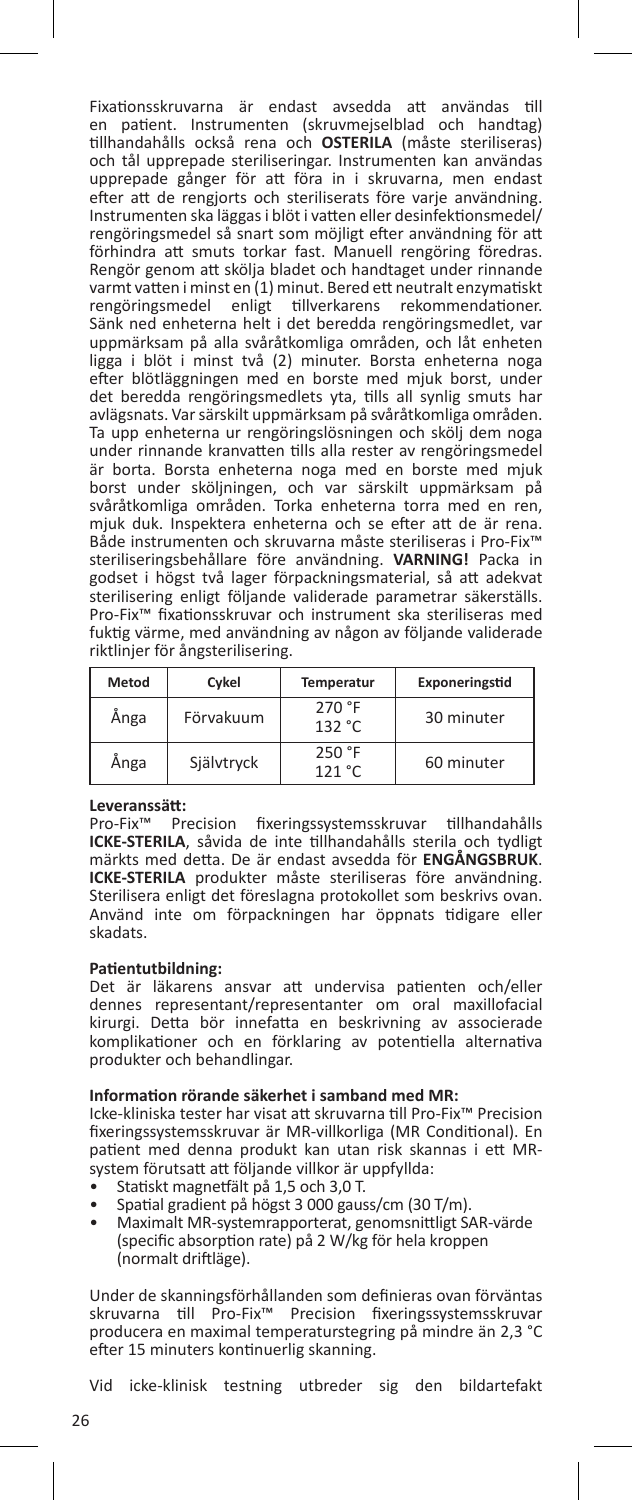som orsakas av produkten cirka 3 mm från implantatet vid bildframställning med användning av en gradientekopulssekvens och ett MR-system på 3,0 T.

#### **Kontraindikationer:**

Kontraindikationerna omfattar, men är inte begränsade till, följande:

- Aktiva infektioner.
- Känslighet för främmande kropp. Där känslighet för materialet misstänks bör lämpliga tester utföras, för att utesluta denna möjlighet före implantation.
- Tillstånd som tenderar att begränsa patientens förmåga och/ eller villighet att samarbeta och följa instruktioner under läkningsperioden.
- Alla eventuella degenerativa sjukdomar, vilkas förlopp kan negativt påverka placeringen av implantatet.
- Otillräcklig mängd ben för att säkert förankra implantatet.
- Blodtillförselbegränsning, strålningsbehandling, och/eller tidigare infektioner som eventuellt försenar läkning och ökar risken för infektion och/eller avstötning av implantatet.
- Otillräcklig täckning med frisk vävnad.
- Procedurer där en icke-steril miljö förekommer, dvs. öppna kaviteter såsom sinus.

#### **Möjliga oönskade effekter:**

Alla de komplikationer som associeras med kirurgi kan förekomma. Komplikationer och möjliga oönskade effekter som associeras med implantat kan dessutom innefatta följande:

- Minskad bendensitet och/eller bennekros på grund av stress shielding.
- Vaskulära förändringar.<br>• Allergisk reaktion eller
- Allergisk reaktion eller metallkänslighet för fixeringsenheterna.
- Nervskada på grund av kirurgiskt trauma.
- Brott på fixeringsenheten på grund av utebliven frakturläkning eller försenad läkning av benvävnad.
- Böjning av eller fraktur på fixeringsenheterna.
- Migrering eller lossning av fixeringsenheterna.
- Smärta, obehag, och/eller onormal känsla på grund av fixeringsenheterna.
- Ytlig och/eller djup infektion.
- Tillväxtbegränsning.
- Passiv transmigrering av fixeringsenheterna.
- Vävnadsfärgning.

### **Varningar och försiktighetsåtgärder:**

Läkaren ansvarar för att beskriva och förklara följande<br>varningar, försiktighetsåtgärder och komplikationer för varningar, försiktighetsåtgärder och komplikationer patienten och/eller hans/hennes representant/representanter, innan operationsprocedurerna påbörjas:

- Ludd, fingeravtryck, talk och andra ytföroreningar eller rester från latexhandskar kan orsaka allergiska reaktioner eller reaktioner på främmande föremål.
- Försiktighet måste iakttas för att säkerställa att partikelföroreningar inte kommer in i komponenterna under implantation eller hantering. Detta kan leda till att systemet fungerar på felaktigt sätt.
- En implanterad produkt får aldrig återanvändas. Återanvändning av en sådan produkt kan medföra smittöverföring.
- Överblivna implantat, som har kontaminerats med blod eller kroppsvätskor, ska kasseras som medicinskt avfall.
- Fixeringen som ges av systemet ska anses som temporär och tål eventuellt inte några ovanliga, ej stödda påfrestningar förrän benläkningen är fullbordad.
- Detaljerade anvisningar om användning, begränsningar och möjliga komplikationer av systemet ska ges till patienten.
- Alla eventuella beslut om att avlägsna systemet ska tas med beaktande av den potentiella risken för patienten vid en andra kirurgisk procedur.
- Preoperativa och operationsprocedurer, inklusive kännedom om operationsteknik, lämpligt val och placering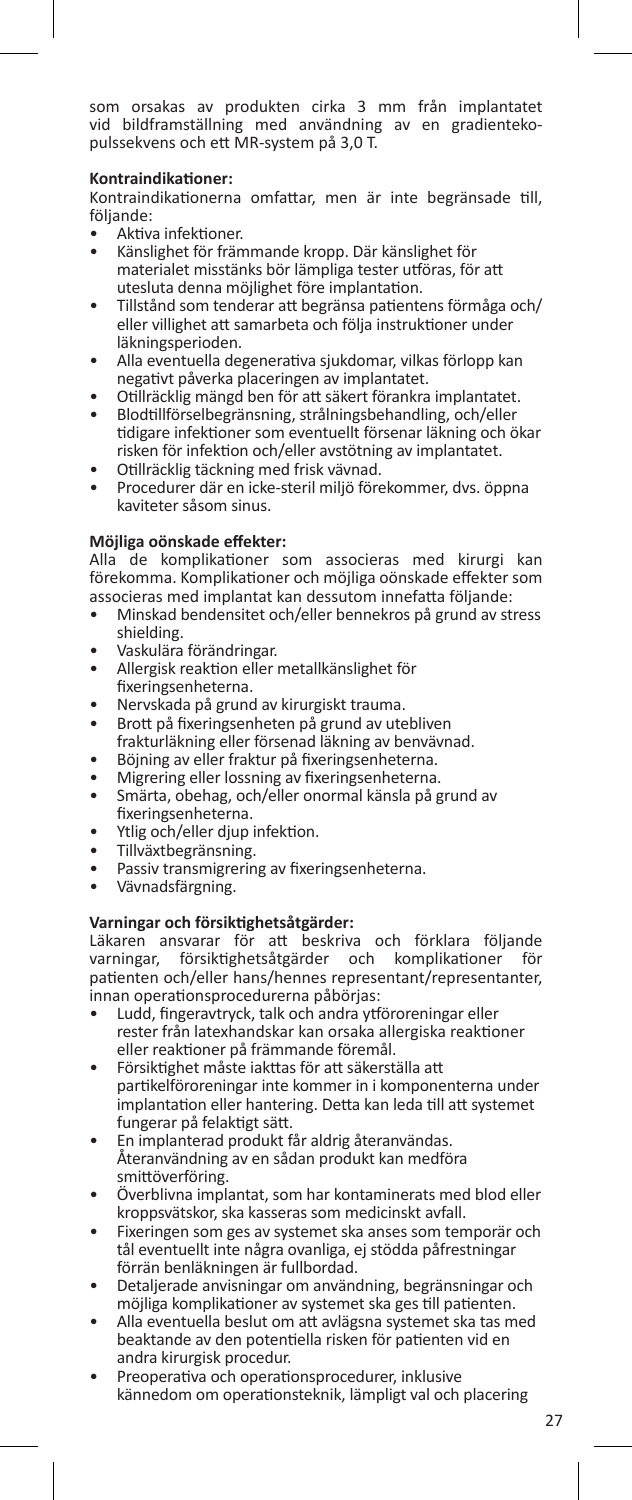av implantaten, är viktiga beaktanden för framgångsrik användning av systemet.

- Strålningsbehandling har visat sig minska möjligheten till ett framgångsrikt resultat.
- Som försiktighetsåtgärd efter operation kan profylaktisk antibiotika övervägas innan patienter med implantat genomgår ytterligare operation (såsom dentala ingrepp), särskilt för högriskpatienter.

#### **Borttagning av skruvar:**

Skruvarna är inte avsedda att sitta kvar som ett permanent implantat och ska därför avlägsnas efter att benet har regenererat.

#### **Garanti:**

Alla produkter garanteras vara fria från defekter i material och utförande. Ingen garanti ges för några andra ändamål än vad som anges i produktspecifikationerna och märkningen.

#### **VAR FÖRSIKTIG: Enligt federal lag (USA) får denna anordning endast säljas av läkare eller tandläkare eller enligt läkares eller tandläkares ordination.**

#### **Etikettsymboler:**

Symbolerna kan användas på förpackningsetiketter för lätt identifiering.

|           | Försiktighet!                |  |
|-----------|------------------------------|--|
|           | Får ej återanvändas          |  |
|           | Tillverkare                  |  |
|           | Tillverkningsdatum           |  |
| LOT       | Partinummer                  |  |
| REF       | Katalognummer                |  |
|           | Icke-steril produkt          |  |
|           | Mängd                        |  |
| EC<br>REP | Auktoriserad EG-representant |  |
|           | Se bruksanvisningen          |  |
|           | MR-villkorlig                |  |



**M** Osteogenics Biomedical, Inc. 4620 71st Street, Bldg 78-79 Lubbock, TX 79424 USA www.osteogenics.com



 Prinsessegracht 20 2514 AP The Hague The Netherlands

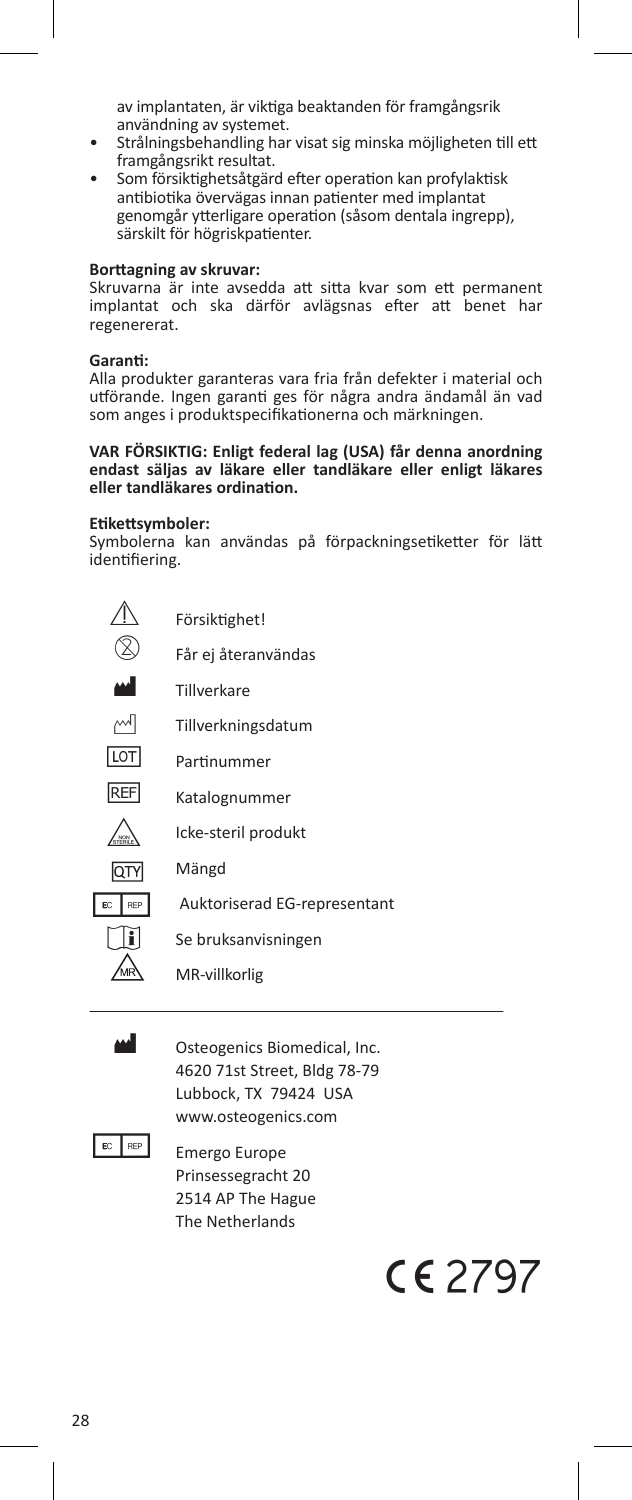



#### **Introduktion:**

Brugeren af Osteogenics Biomedical produkter har pligt til at fastslå, om et produkt er egnet til den særlige patient og de særlige omstændigheder. Osteogenics Biomedical frasiger sig alt erstatningsansvar, udtrykkeligt eller underforstået, og skal ikke have noget ansvar for nogen direkte, indirekte, pønalt begrundede eller andre erstatninger, der opstår fra eller i forbindelse med fejl inden for professionel dømmekraft eller i praksis ved brugen eller installationen af Osteogenics Biomedical produkter.

#### **VIGTIGT: Læs hele denne indlægsseddel inden brug, og følg hele vejledningen omhyggeligt.**

#### **Beskrivelse:**

Pro-Fix™ præcisionsfikseringssystemet består af skruer i forskellige størrelser, instrumenterne til placering af skruerne og steriliseringsbeholderen.

#### **Indikationer:**

Pro-Fix™ præcisionsfikseringssystemet anvendes til at<br>stabilisere, fiksere og/eller støtte knogletransplantater,<br>knoglefyldmaterialer og/eller barrieremembraner, der bruges til regenerering af knogle i mundhulen.

#### **Brugsanvisning:**

Der kan anvendes forskellige kirurgiske teknikker under placering og fiksering af anordningerne. Det er op til kirurgens skønsmæssige vurdering, hvilke placeringssteder og -teknikker der anvendes. Sørg for at have de relevante instrumenter til rådighed forud for operation. Instrumentering inkluderer Pro-Fix™ blade, der passer til Pro-Fix™ håndtaget eller håndstykker med kontravinkel. Disse blade er specifikt tilpasset til alle Pro-Fix™ skruerne.

#### **Bemærk: Anvend kun Pro-Fix™ skruetrækkeren med Pro-Fix™ skruer.**

**Bemærk: For at bevare overfladebehandlingen bør disse implantater håndteres med rene instrumenter, der er beregnet til titanium, eller med en hånd i en talkumfri handske.**

**Bemærk: For at løsne Pro-Fix™ skruetrækkeren fra skruen, skal skruetrækkeren holdes i en 45 graders vinkel for at løsne og frigøre den friktionsmonterede forbindelse mellem skruetrækkeren og skruen.**

**Bemærk: når der anvendes Pro-Fix™ blade, som er designet til håndstykker med kontravinkel, bør producentens hastighedsanbefalinger anvendes for at opnå de bedste resultater.**

**FORSIGTIG: DETTE PRODUKT ER IKKE BEREGNET TIL AT VÆRE DEN ENESTE STØTTEMIDDEL. INTET IMPLANTAT SÅSOM DETTE KAN MODSTÅ KROPSBELASTNINGER UDEN STØTTE FRA EN KNOGLE. I ET SÅDANT TILFÆLDE VIL DER TIL SIDST FOREKOMME BØJNING AF, LØSGØRELSE AF, ADSKILLELSE AF OG/ELLER BRUD PÅ IMPLANTATERNE.**

#### **Materialespecifikationer:**

Skruerne er fremstillet af titaniumlegering af medicinsk kvalitet (ASTM F136), og det garanteres udtrykkeligt, at de fremstilles ud fra de ovennævnte materialespecifikationer.

#### **Rengørings- og steriliseringsanvisninger:**

Fikseringsskruerne leveres rene og **USTERILE** (kræver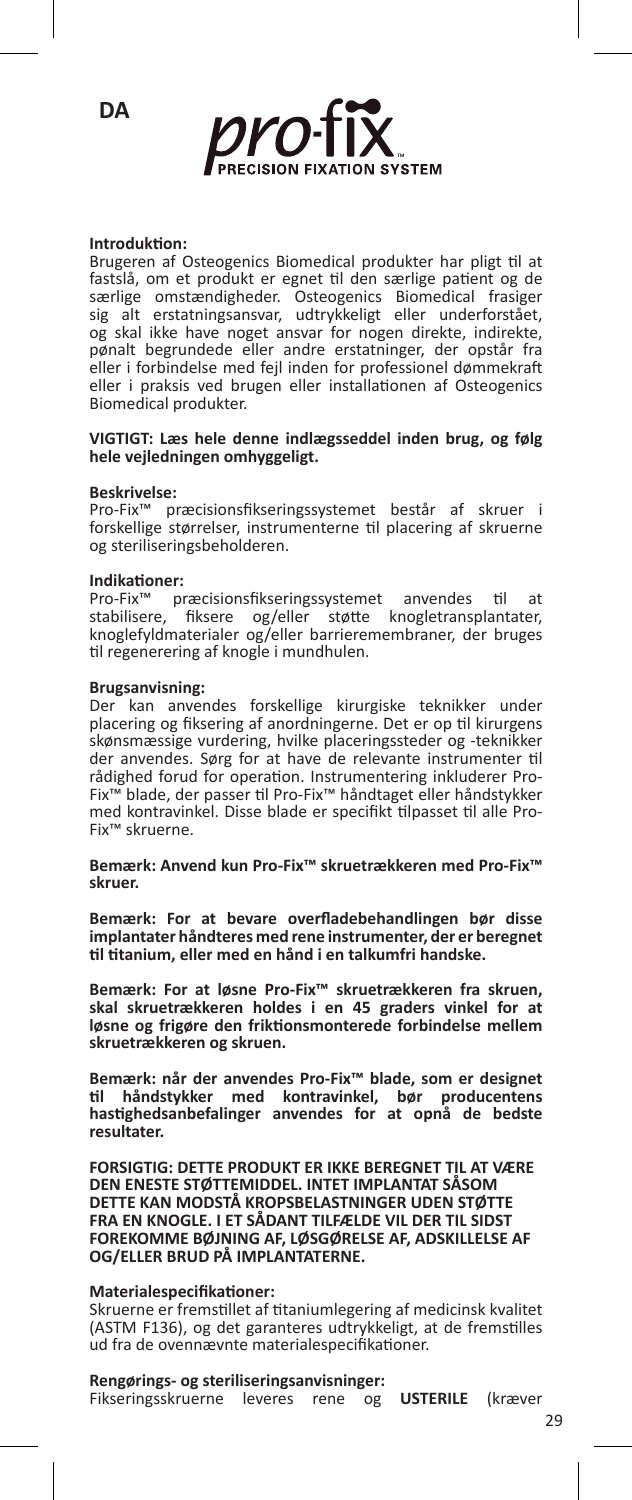sterilisering) og er i stand til at modstå adskillige steriliseringer. Fikseringsskruerne er kun til brug til en enkelt patient. Instrumenterne (skruetrækkerbladet og -håndtaget) leveres også rene og **USTERILE** (kræver sterilisering) og er i stand til at modstå adskillige steriliseringer. Instrumenterne kan anvendes gentagne gange til indsættelse af skruerne, men kun efter de er blevet renset og steriliseret inden hver brug. Instrumenterne skal lægges i blød i vand eller desinfektions-/rengøringsmiddel hurtigst muligt efter brug for at undgå indtørring af rester. Manuel rengøring er at foretrække. Bladet og håndtaget rengøres og skylles med varmt rindende vand i mindst et (1) minut. Klargør neutralt enzymatisk rengøringsmiddel i henhold til producentens anbefalinger. Læg instrumenterne helt ned i det klargjorte rengøringsmiddel, vær opmærksom på alle svært tilgængelige områder og lad derefter instrumenterne ligge i blød i mindst to (2) minutter. Børst instrumenterne omhyggeligt efter iblødsætning med en blød børste under overfladen på det klargjorte rengøringsmiddel, indtil alt synligt smuds er fjernet. Vær særligt opmærksom på svært tilgængelige områder. Tag instrumenterne op af rengøringsopløsningen, og skyl dem grundigt under rindende postevand, indtil alle rengøringsrester er fjernet. Børst instrumenterne grundigt med en blød børste under skylning, og vær særligt opmærksom på svært tilgængelige områder. Tør instrumenterne med en ren, blød klud. Se efter, om instrumenterne er rene. Både instrumenter og skruer skal steriliseres i Pro-Fix™ steriliseringsbeholderen inden brug. **FORSIGTIG:** Overskrid ikke dobbelt indpakning for at sikre tilstrækkelig sterilisering ud fra følgende validerede parametre. Pro-Fix™ fikseringsskruerne og instrumenterne skal steriliseres med fugtig varme ifølge en af følgende validerede retningslinjer for dampsterilisering.

| Metode | Cyklus      | <b>Temperatur</b> | Eksponeringstid |
|--------|-------------|-------------------|-----------------|
| Damp   | Prævakuum   | 270 °F<br>132 °C  | 30 minutter     |
| Damp   | Tyngdekraft | 250 °F<br>121 °C  | 60 minutter     |

#### **Levering:**

Med mindre det leveres sterilt og er tydeligt mærket som sådan, leveres Pro-Fix™ præcisionsfikseringssystemets skruer **IKKE-STERILE**. De er KUN beregnet til **ENGANGSBRUG**. **IKKE-STERILE** produkter skal steriliseres forud for brug. Sterilisér i henhold til den foreslåede protokol beskrevet ovenfor. Må ikke bruges, hvis emballagen tidligere har været åbnet eller beskadiget.

#### **Patientundervisning:**

Det er lægens ansvar at uddanne patienten og/eller dennes repræsentant(er) vedrørende mund- og kæbekirurgi. Dette skal inkludere en beskrivelse af associerede komplikationer og en forklaring af potentielt alternative produkter og behandlinger.

### **Oplysninger om MR-sikkerhed:**

Ikke-klinisk afprøvning har påvist, at Pro-Fix™ præcisionsfikseringssystemets skruer er MR-betingede. Det er sikkert for en patient med denne anordning at blive scannet i et MR-system, der opfylder følgende betingelser:<br>• Statisk magnetfelt på 1,5 og 3,0 T.

- 
- 
- Statisk magnetfelt på 1,5 og 3,0 T.<br>• Maksimal rumlig gradient på 3.000 gauss/cm (30 T/m).<br>• Maksimal MR-systemrapporteret gennemsnitlig helkrops-<br>SAR (specifik absorptionsrate) på 2 W/kg (normal driftstilstand).

Under de ovenfor definerede scanningsforhold forventes Pro-Fix™ præcisionsfikseringssystemets skruer at frembringe en maksimal temperaturstigning på mindre end 2,3 °C efter 15 minutters kontinuerlig scanning.

Ved ikke-klinisk afprøvning strækker billedartefaktet forårsaget af anordningen sig cirka 3 mm ud fra implantatet, når der optages billeder med en gradient ekkopulssekvens og et 3,0 T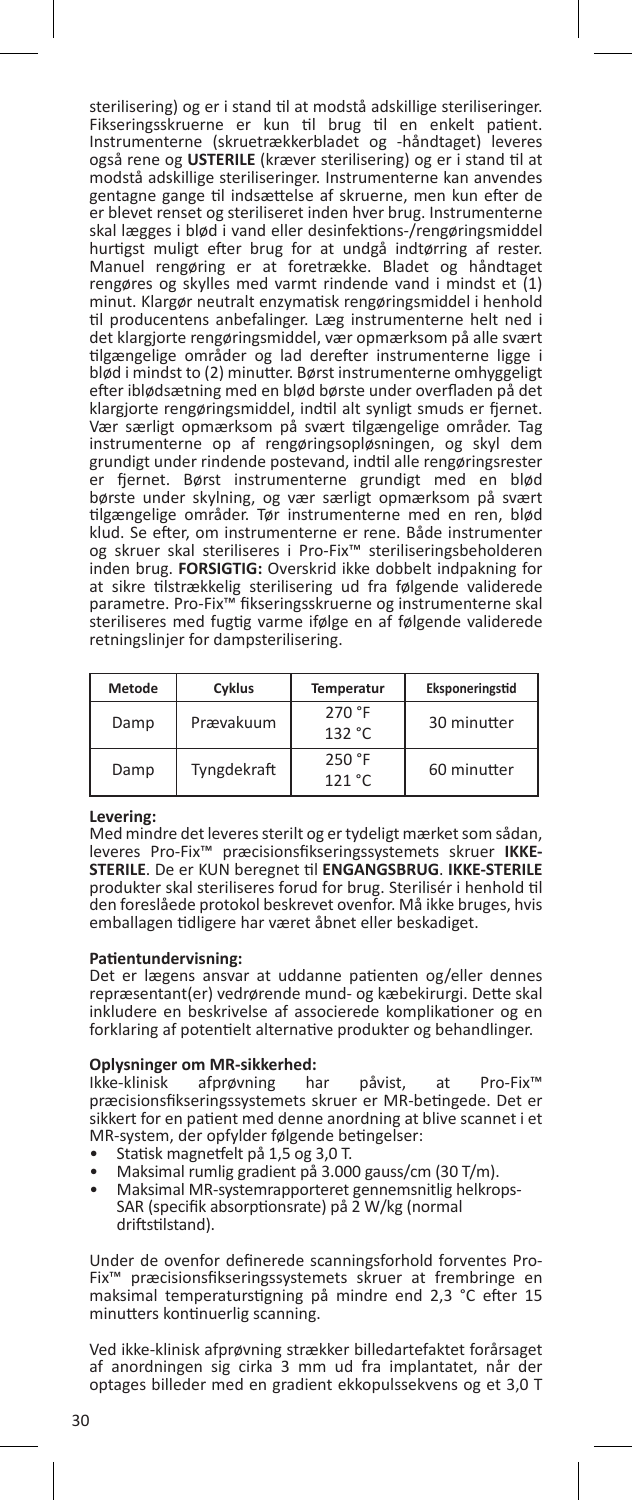### MR-system.

#### **Kontraindikationer:**

Kontraindikationer inkluderer, men er ikke begrænset til, følgende:<br>• Aktive infektioner.

- 
- Overfølsomhed over for fremmedlegemer. Hvor der er mistanke om overfølsomhed, bør der foretages relevante
- Tilstande med en tendens til at begrænse patientens evne og/eller villighed til at samarbejde og følge vejledning i
- Alle degenerative sygdomme, hvis udvikling kunne påvirke<br>placering af implantatet på ugunstig vis.
- Utilstrækkelig knoglemængde til at forankre implantatet
- forsvarligt.<br>Blodforsyningsbegrænsninger, strålebehandling og/eller tidligere infektioner, som kan have tendens til at hæmme heling og øge muligheden for infektion og/eller afstødning<br>af implantatet.
- 
- Utilstrækkelig dækning med sundt væv.<br>Procedurer i et ikke-sterilt miljø, dvs. åbne hulrum såsom bihuler.

#### **Mulige skadelige virkninger:**

Alle komplikationer, der er forbundet med operation, er mulige. Komplikationer og eventuelle skadelige virkninger, der forbundet med implantater, kan desuden omfatte følgende:

- Reducere knogledensitet og/eller knoglenekrose som følge af stress shielding.
- 
- Vaskulære ændringer.<br>Allergisk reaktion eller metaloverfølsomhed over for<br>fikseringsanordninger.
- 
- Nerveskade som følge af kirurgisk traume.<br>Brud på fikseringsanordningen som følge af manglende<br>heling eller forsinket heling af knoglevæv.
- 
- 
- heling eller fraktur af fikseringsanordningerne.<br>• Migration eller løsgørelse af fikseringsanordningerne.<br>• Smerte, ubehag og/eller unormal fornemmelse som følge af<br>fikseringsanordningernes tilstedeværelse.
- 
- 
- fikteringsanordningsanordningernes tilstedeværelse. Overfladisk og/eller dyb infektion. Vækstbegrænsning. Passiv transmigration af fikseringsanordningerne.
- Vævsfarvning

#### **Advarsler og sikkerhedsforanstaltninger:**

Lægen er ansvarlig for at beskrive og forklare følgende advarsler, sikkerhedsforanstaltninger og komplikationer over for patienten og/eller dennes repræsentant(er), inden der fortsættes med de kirurgiske procedurer:

- Trævler, fingeraftryk, talkum og andre overfladeurenheder eller rester fra latexhandsker kan fremkalde reaktioner over for fremmedlegemer eller allergiske reaktioner.<br>Der skal udvises forsigtighed for at sikre, at
- partikelurenheder ikke overføres til komponenter under implantation eller håndtering. Dette kunne føre til ukorrekt
- En implanteret anordning må aldrig genanvendes. Genanvendelse af en anordning kan forårsage
- Tiloversblevne implantater, som er blevet kontamineret med<br>blod eller kropsvæsker, skal kasseres som medicinsk affald.
- Indtil knogleheling er fuldført, skal fiksering fra systemet anses som midlertidig, og den kan ikke modstå usædvanlige, ustøttede belastninger.
- Patienten skal gives detaljeret vejledning om brugen og begrænsningerne af samt eventuelle komplikationer fra systemet.
- Alle beslutninger om at fjerne systemet skal tage hensyn til den potentielle risiko for patienten, som endnu en kirurgisk
- Præoperative og operationsprocedurer, inklusive kendskab til kirurgiske teknikker og korrekt valg og placering af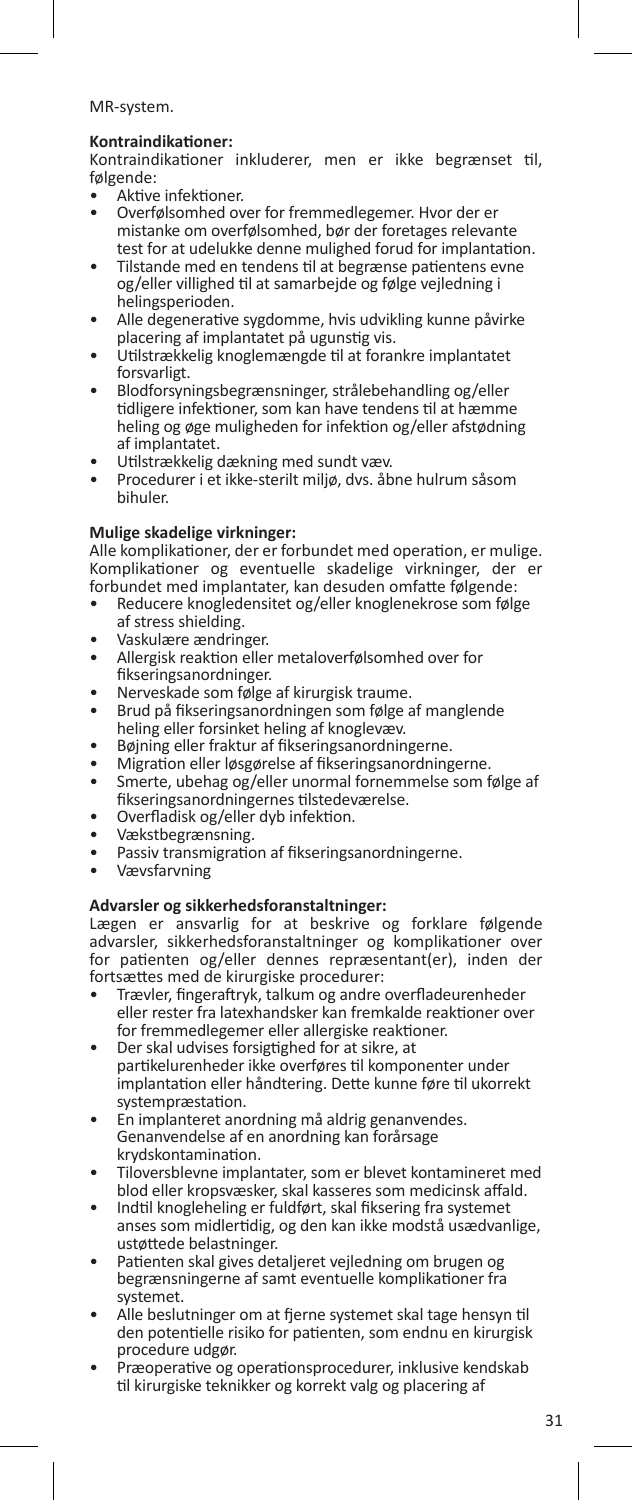implantater, er vigtige overvejelser for vellykket anvendelse

- Strålebehandling er blevet påvist at reducere chancen for<br>et vellvkket resultat.
- Der kan overvejes profylaktiske antibiotika postoperativt som en sikkerhedsforanstaltning, inden patienter med implantater modtager yderligere operationer (såsom tandprocedurer), særligt til højrisiko patienter.

#### **Fjernelse af skruer:**

Skruerne er ikke beregnet til at skulle blive siddende som et permanent implantat, og de skal derfor fjernes efter knogleregenerationsindgrebet.

#### **Garanti:**

Alle produkter garanteres at være fri for defekter i materiale og udførelse. Der gives ingen garanti til noget andet formål end i produktspecifikationerne og -mærkningen.

#### **FORSIGTIG: Ifølge amerikansk lovgivning må denne anordning kun sælges af eller på foranledning af en læge eller tandlæge.**

### **Symbolforklaring:**

Symbolerne kan bruges på pakningsmærkaterne til nem identifikation.

|           | Forsigtig                                          |
|-----------|----------------------------------------------------|
|           | Må ikke genbruges                                  |
| اس        | Fabrikant                                          |
| اسم       | Fremstillingsdato                                  |
| lot       | Partinummer                                        |
| REF       | Katalognummer                                      |
|           | Ikke-sterilt produkt                               |
|           | Antal                                              |
| EC<br>REP | Autoriseret repræsentant i den<br>Europæiske Union |
|           | Se brugsanvisningen                                |
|           | MR-betinget                                        |

**M** Osteogenics Biomedical, Inc. 4620 71st Street, Bldg 78-79 Lubbock, TX 79424 USA www.osteogenics.com



**EC** REP **Emergo Europe**  Prinsessegracht 20 2514 AP The Hague The Netherlands

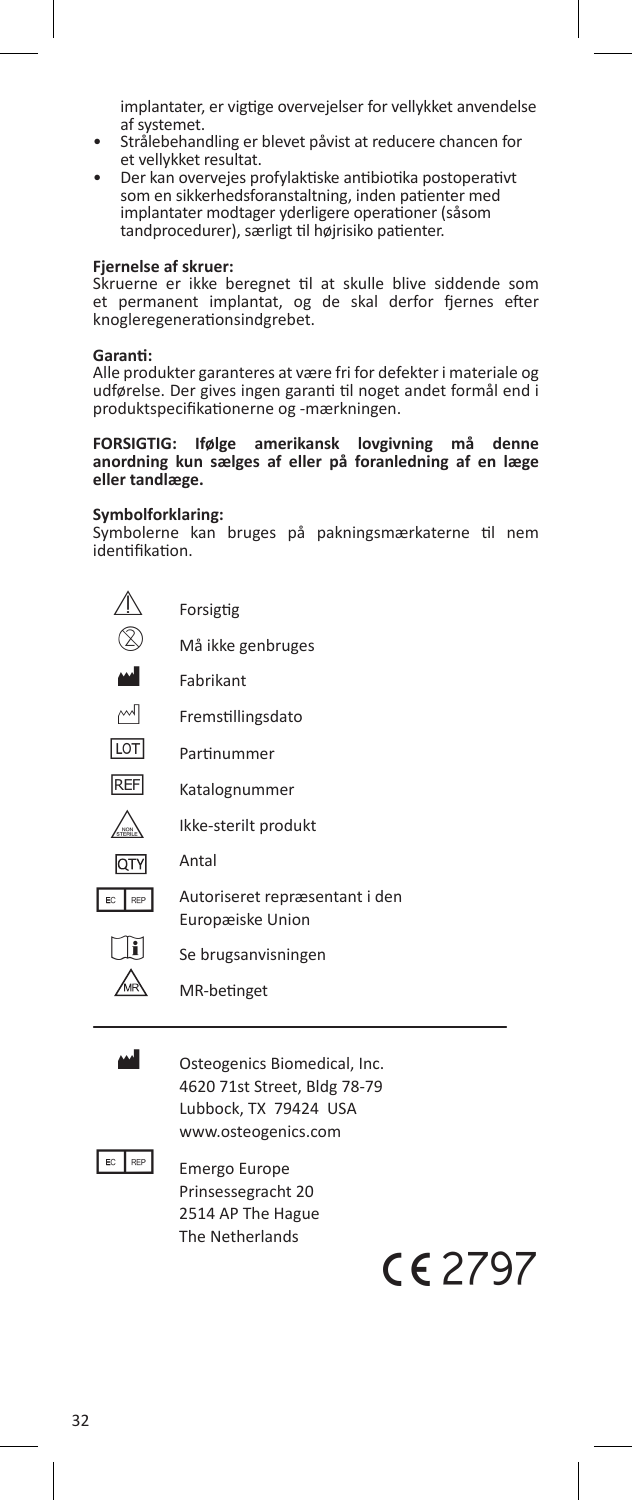**NL**



#### **Inleiding:**

Gebruikers van Osteogenics Biomedical -producten hebben de plicht na te gaan of een product al dan niet geschikt is voor de betreffende patiënt en omstandigheden. Osteogenics Biomedical wijst elke aansprakelijkheid, expliciet of impliciet,<br>af en zal geen verantwoordelijkheid dragen voor directe<br>of indirecte schade, schadevergoeding of andere schade,<br>voortvloeiend uit of verband houdend met bero Osteogenics Biomedical-producten.

## **BELANGRIJK: Lees deze gehele bijsluiter vóór gebruik door en volg zorgvuldig alle aanwijzingen.**

### **Beschrijving:**

Het Pro-Fix™-precisiefixatiesysteem bestaat uit schroeven van verschillende grootten, de instrumenten die worden gebruikt om de schroeven aan te brengen en de sterilisatiebak.

**Indicaties:** Het Pro-Fix™-precisiefixatiesysteem wordt gebruikt voor het stabiliseren, fixeren en/of ondersteunen van bottransplantaten, botvulmiddelen en/of barrièremembranen die worden gebruikt voor de regeneratie van bot in de mondholte.

**Gebruiksaanwijzing:** Er kunnen diverse chirurgische technieken worden gebruikt bij het plaatsen en fixeren van de hulpmiddelen. De te gebruiken aanbrengplaats en aanbrengtechniek worden door de chirurg bepaald. Zorg dat de juiste instrumenten vóór de operatie<br>beschikbaar zijn. Deze instrumenten omvatten Pro-Fix™bladen die passen op de Pro-Fix™-handgreep of handgrepen met contrahoek. Deze bladen passen specifiek op alle Pro-<br>Fix™-schroeven.

**Opmerking: Gebruik de Pro-Fix™-schroevendraaier uitsluitend met Pro-Fix™-schroeven.**

**Opmerking: Om de oppervlakteafwerking te behouden, moeten deze implantaten worden gehanteerd met schone, speciaal voor titanium bestemde instrumenten of met een hand in een talkvrije handschoen.**

**Opmerking: Om de Pro-Fix™-schroevendraaier los te maken van de schroef houdt u de schroevendraaier onder een hoek van 45 graden om de frictieverbinding tussen de schroevendraaier en de schroef los te maken.**

**Opmerking: Bij gebruik van Pro-Fix™-bladen die zijn ontworpen om op handgrepen met contrahoek te passen, gebruikt u de door de fabrikant aanbevolen snelheden om de beste resultaten te bereiken.**

**WAARSCHUWING: DIT PRODUCT IS NIET BESTEMD ALS ENIGE ONDERSTEUNING. DERGELIJKE IMPLANTATEN ZIJN NIET BESTAND TEGEN BELASTING ZONDER ONDERSTEUNING DOOR BOT. ZONDER DEZE ONDERSTEUNING ZAL NA VERLOOP VAN TIJD BUIGING, LOSRAKEN, UIT ELKAAR VALLEN EN/OF BREUK VAN DE IMPLANTATEN OPTREDEN.**

#### **Materiaalspecificaties:**

De schroeven zijn vervaardigd van een titaniumlegering van medische kwaliteit (ASTM F136) en er wordt uitdrukkelijk gegarandeerd dat deze vervaardigd zijn van het hierboven gespecificeerde materiaal.

#### **Instructies voor reiniging en sterilisatie:**

De fixatieschroeven worden schoon en **NIET-STERIEL** geleverd (sterilisatie vereist) en zijn bestand tegen herhaald steriliseren. De fixatieschroeven zijn bestemd voor gebruik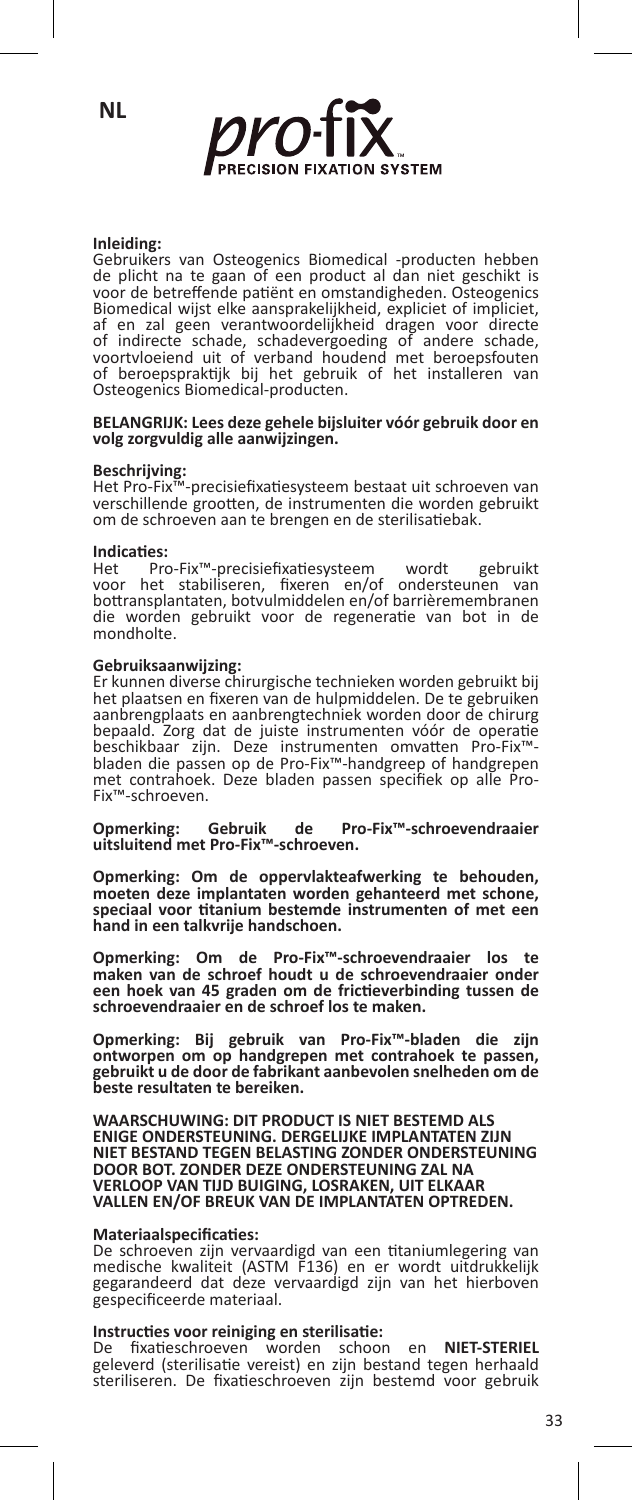bij slechts één patiënt. De instrumenten (blad en handgreep van de schroevendraaier) worden eveneens schoon en **NIET-STERIEL** geleverd (sterilisatie vereist) en zijn bestand tegen herhaald steriliseren. De instrumenten kunnen herhaaldelijk worden gebruikt voor het inbrengen van de schroeven, maar uitsluitend na reiniging en sterilisatie vóór elk gebruik. Men moet de instrumenten zo spoedig mogelijk na gebruik in water of een desinfecteermiddel/reinigingsmiddel laten weken om te voorkomen dat vuil opdroogt. Bij voorkeur handmatig reinigen. Om het blad en de handgreep te reinigen, spoelt u deze gedurende minimaal één (1) minuut af met warm, stromend water. Maak een neutraal enzymatisch reinigingsmiddel gereed volgens de aanbevelingen van de fabrikant. Dompel de hulpmiddelen volledig onder in het gereedgemaakte reinigingsmiddel, waarbij wordt gelet op alle moeilijk te bereiken plaatsen, en laat de hulpmiddelen vervolgens minimaal twee (2) minuten weken. Na het weken moeten de hulpmiddelen onder het oppervlak van het gereedgemaakte reinigingsmiddel met een zachte borstel grondig worden geborsteld totdat al het zichtbare vuil is verwijderd. Let speciaal op moeilijk te bereiken plaatsen. Neem de hulpmiddelen uit de oplossing van het reinigingsmiddel en spoel ze grondig af onder stromend leidingwater totdat<br>alle resten van het reinigingsmiddel zijn verwijderd. Tijdens<br>het afspoelen moeten de hulpmiddelen grondig worden<br>geborsteld met een zachte borstel, waarbij speciaa worden gelet op moeilijk te bereiken plaatsen. Droog de hulpmiddelen met een schone, zachte doek. Controleer met het oog of de hulpmiddelen schoon zijn. Zowel de instrumenten als de schroeven moeten vóór gebruik worden gesteriliseerd in de Pro-Fix™-sterilisatiebak. **OPGELET:** Gebruik niet meer dan dubbellagige sterilisatiedoeken om afdoende sterilisatie volgens de volgende gevalideerde parameters te waarborgen. De Pro-Fix™-fixatieschroeven en -instrumenten moeten worden gesteriliseerd met vochtige hitte volgens een van de twee volgende gevalideerde richtlijnen voor stoomsterilisatie.

| Methode | Cyclus        | Temperatuur      | Blootstellingsduur |
|---------|---------------|------------------|--------------------|
| Stoom   | Prevacuüm     | 270 °F<br>132 °C | 30 minuten         |
| Stoom   | Zwaartekracht | 250 °F<br>121 °C | 60 minuten         |

#### **Levering:**

Tenzij steriel geleverd met duidelijke vermelding hiervan op het etiket worden de schroeven voor het Pro-Fix™- precisiefixatiesysteem **NIET-STERIEL** geleverd. De schroeven zijn bestemd voor **EENMALIG GEBRUIK. NIET-STERIELE**  producten moeten vóór gebruik worden gesteriliseerd. Gebruik voor het steriliseren het hierboven beschreven geadviseerde protocol. Niet gebruiken als de verpakking eerder geopend of beschadigd is.

#### **Voorlichting van de patiënt:**

Het is de verantwoordelijkheid van de arts om aan de patiënt en/of diens vertegenwoordiger(s) voorlichting te verstrekken over oraal-maxillofaciale operaties. Deze voorlichting dient een beschrijving van mogelijke complicaties en uitleg van mogelijke alternatieve producten en behandelingen te omvatten.

#### **Informatie over MRI-veiligheid:**

Uit niet-klinische tests is gebleken dat de schroeven voor het Pro-Fix™-precisiefixatiesysteem MR Conditional (onder bepaalde voorwaarden MR-veilig) zijn. Een patiënt met dit hulpmiddel kan veilig worden gescand in een MR-systeem dat aan de volgende voorwaarden voldoet:<br>• Statisch magnetisch veld van 1,5 T en 3,0 T.

- 
- Maximale ruimtelijke gradiënt van 3.000 gauss/cm (30<br>T/m).
- Maximale, voor het MR-systeem gemelde, voor het gehele lichaam gemiddelde specifieke absorptie (SAR) van 2 W/kg (normale bedrijfsmodus).

Onder de hierboven gedefinieerde scanvoorwaarden zullen de schroeven voor het Pro-Fix™-precisiefixatiesysteem naar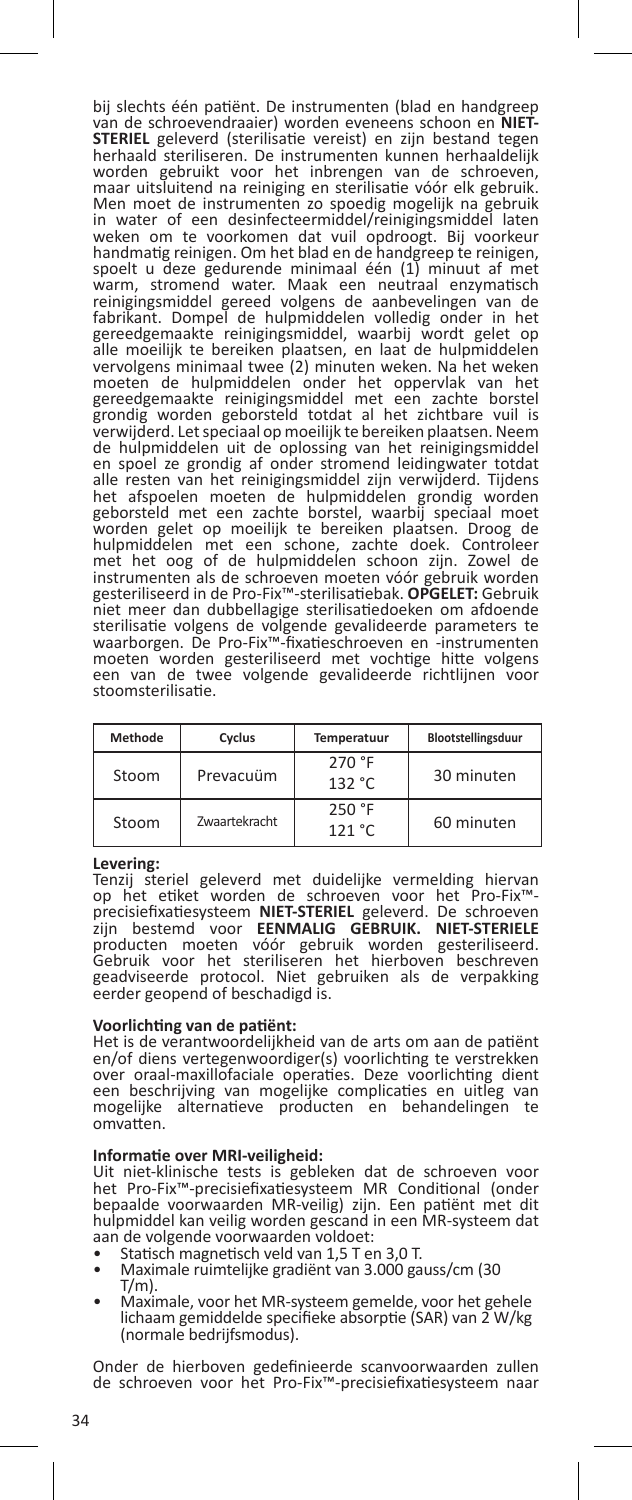verwachting een maximale temperatuurstijging van minder dan 2,3 °C teweegbrengen na 15 minuten continu scannen.

Bij niet-klinische tests doet het door het hulpmiddel veroorzaakte beeldartefact zich voor op een afstand van ongeveer 3 mm van het implantaat wanneer het in beeld wordt gebracht met een gradiënt-echopulssequentie en een 3,0T-MR-systeem.

#### **Contra-indicaties:**

Contra-indicaties zijn onder andere:

- 
- Overgevoeligheid voor lichaamsvreemd materiaal. Wanneer overgevoeligheid voor bepaalde materialen wordt vermoed, dienen er passende tests te worden uitgevoerd om deze mogelijkheid vóór implantatie uit te
- Omstandigheden die gewoonlijk leiden tot beperking van het vermogen en/of de bereidheid van de patiënt om tijdens de genezingsperiode mee te werken en instructies
- Een degeneratieve aandoening waarvan de progressie een negatief effect kan hebben op de aanbrengen van het
- Onvoldoende bot om het implantaat stevig te verankeren.<br>Beperkingen van de bloedtoevoer, bestralingsbehandeling
- en/of eerdere infecties die kunnen leiden tot vertraagde genezing en een verhoogd risico van infectie en/of afstoting
- van het implantaat. Onvoldoende bedekking met gezond weefsel. Procedures waarbij sprake is van een niet-steriele
- omgeving, bijv. open holten, zoals sinussen.

## **Mogelijke ongewenste effecten:**

complicaties van operaties zijn mogelijk. Complicaties en mogelijke ongewenste effecten van implantaten kunnen daarnaast het volgende omvatten:

- Verminderde botdichtheid en/of botnecrose door stress-<br>shielding.
- 
- Vasculaire veranderingen.<br>Allergische reactie op of overgevoeligheid voor het metaal<br>van de fixatiehulpmiddelen.
- 
- Zenuwbeschadiging als gevolg van operatietrauma.<br>Breuk van het fixatiehulpmiddel als gevolg van het niet<br>fuseren of vertraagd fuseren van botweefsel.
- 
- 
- Fusion of vertraagd fuseren van botweefsel.<br>• Buiging of breuk van de fixatiehulpmiddelen.<br>• Pijn, ongemak en/of abnormaal gevoel door aanwezigheid<br>• Pijn, ongemak en/of abnormaal gevoel door aanwezigheid<br>• Pin, ongemak en
- 
- 
- van de fixatiekige en/of diepe infectie.<br>• Groeibeperking.<br>• Passieve transmigratie van de fixatiehulpmiddelen.<br>• Weefselverkleuring.
- 

#### **Waarschuwingen en voorzorgsmaatregelen:**

De arts is verantwoordelijk voor het beschrijven en uitleggen van de volgende waarschuwingen, voorzorgsmaatregelen en complicaties aan de patiënt en/of diens vertegenwoordiger(s)

- alvorens de chirurgische procedures uit te voeren. Draadjes, vingerafdrukken, talk en andere oppervlakteverontreinigingen of residu's van latexhandschoenen kunnen reacties op lichaamsvreemd
- U dient te zorgen dat er geen verontreinigende deeltjes op componenten terechtkomen tijdens het hanteren of implanteren. Dit kan leiden tot een onjuiste werking van
- Een geïmplanteerd hulpmiddel mag nooit opnieuw worden gebruikt; hergebruik van een hulpmiddel kan
- Overgebleven implantaten die zijn verontreinigd met bloed of lichaamsvocht moeten worden afgevoerd als medisch
- afval. Tot het bot volledig genezen is, dient de fixatie die het systeem biedt als tijdelijk te worden beschouwd en zal deze mogelijk niet bestand zijn tegen buitengewone niet-<br>ondersteunde spanningen.
- De patiënt dient gedetailleerde instructies te krijgen met betrekking tot het gebruik, de beperkingen en de mogelijke complicaties van het systeem.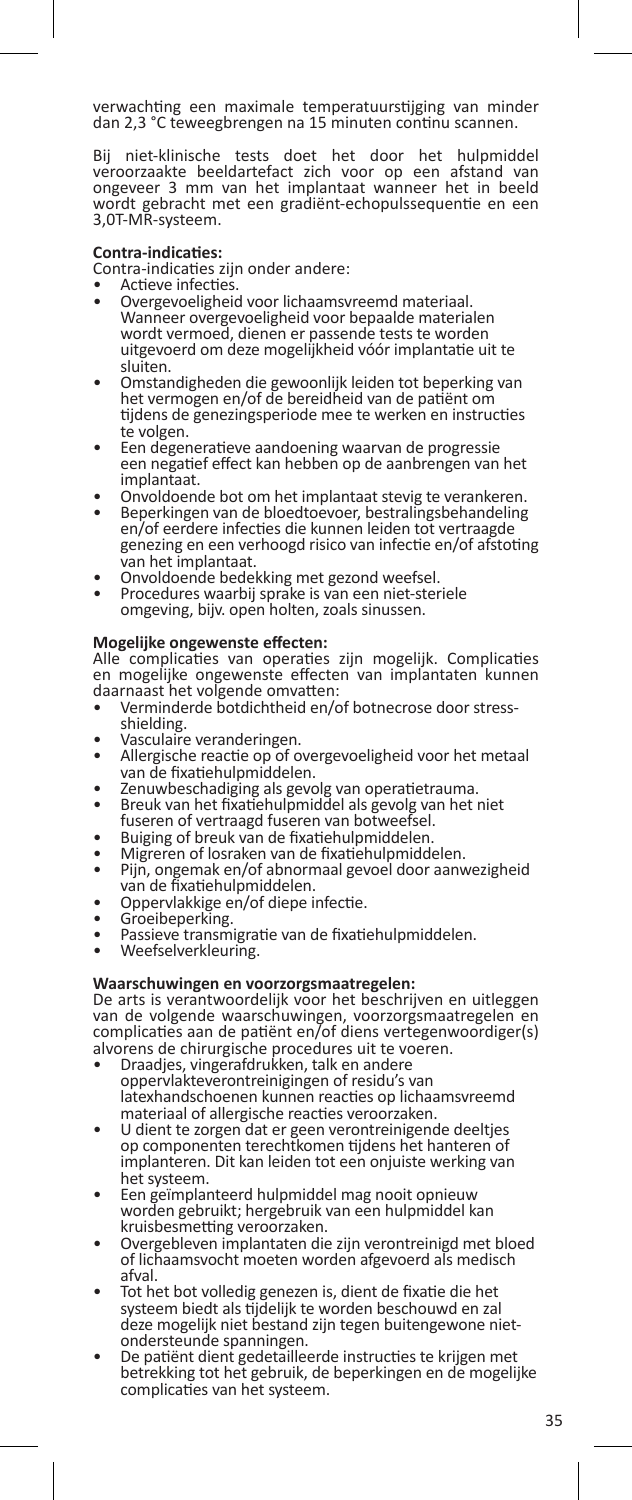- Bij de beslissing om het systeem te verwijderen dient rekening te worden gehouden met het potentiële risico voor
- Pre-operatieve en operatieve procedures, inclusief kennis van de chirurgische technieken en de juiste selectie en plaatsing van de implantaten zijn belangrijke factoren bij
- Er is aangetoond dat bestralingsbehandeling de kans op een<br>succesvol resultaat verlaagt.
- Postoperatief kunnen als voorzorgsmaatregel, voordat implantatiepatiënten een verdere operatie (zoals tandheelkundige ingrepen) ondergaan, profylactische antibiotica worden overwogen, met name bij patiënten met een hoog risico.

**Verwijdering van schroeven:** De schroeven zijn niet bedoeld op hun plaats te blijven als permanent implantaat en moeten daarom na de botregeneratieprocedure worden verwijderd.

#### **Garantie:**

Alle producten zijn gegarandeerd vrij van materiaal- en productiefouten. Er wordt geen garantie verleend voor andere doeleinden dan vermeld in de productspecificaties en -documentatie.

**WAARSCHUWING: Krachtens de federale wetgeving in de VS mag dit hulpmiddel uitsluitend worden verkocht door of in opdracht van een arts of tandarts.**

**Op de etikettering gebruikte symbolen:** Op etiketten op de verpakking kunnen symbolen worden gebruikt om de herkenning te vergemakkelijken.



Osteogenics Biomedical, Inc. 4620 71st Street, Bldg 78-79 Lubbock, TX 79424 USA www.osteogenics.com



 $E = \frac{R}{P}$  Emergo Europe Prinsessegracht 20 2514 AP The Hague The Netherlands

 $C<sub>6</sub>$  2797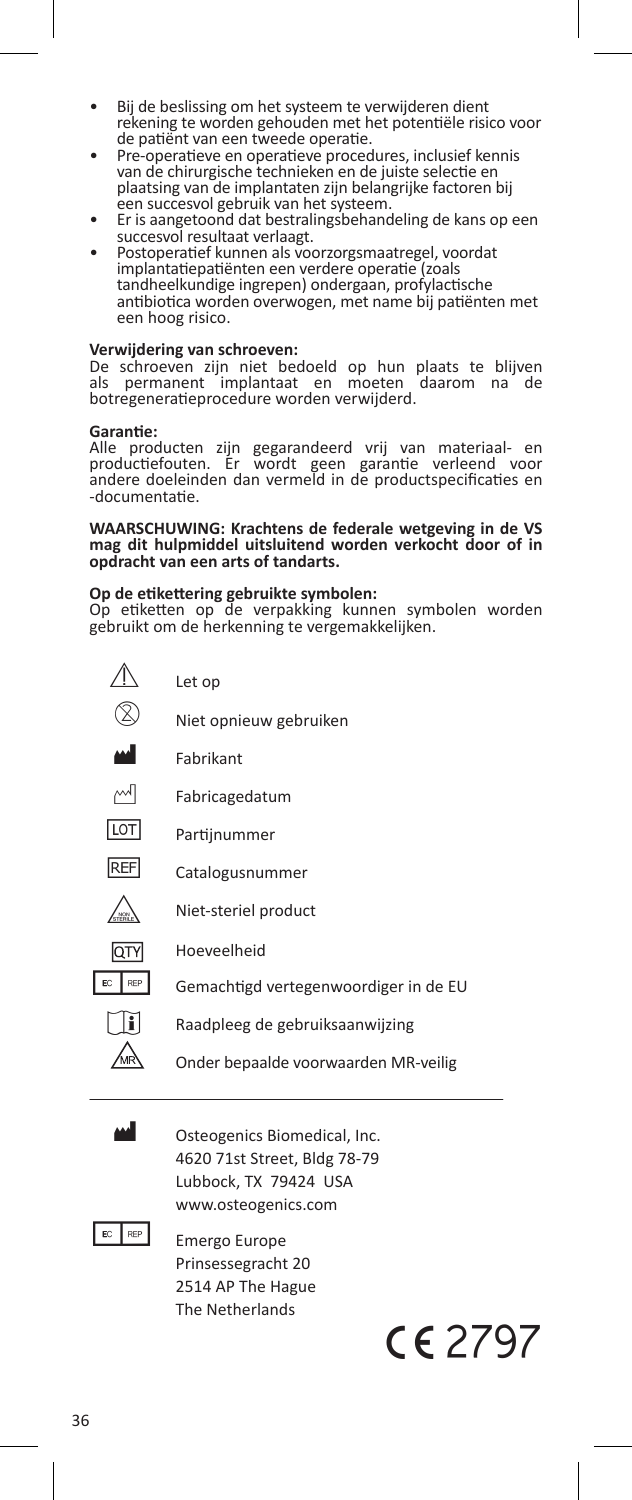

ΟΔΗΓΙΕΣ ΥΡΗΣΗΣ<br>Είσαγωγή;<br>Είναι καθήκον του χρήστη των προϊόντων της Osteogenics<br>Είναι καθήκον του προσδιορίσει εάν κάποιο προϊόν είναι<br>κατάλληλο ή όχι για τον συγκεκριμένο ασθενή και υπό<br>τις δεδομένες περιστάσεις. Η Osteo

**ΣΗΜΑΝΤΙΚΟ: Διαβάστε το παρόν ένθετο συσκευασίας στο σύνολό του πριν από τη χρήση και ακολουθήστε προσεκτικά όλες τις οδηγίες.**

#### **Περιγραφή:**

Το σύστημα ακριβούς καθήλωσης Pro-Fix™ αποτελείται από<br>βίδες διαφόρων μεγεθών, από το σύστημα εργαλείων που<br>χρησιμοποιείται για την τοποθέτηση των βιδών και από τον<br>περιέκτη αποστείρωσης.

**Ενδείξεις:**<br>Το σύστημα ακριβούς καθήλωσης Pro-Fix™ χρησιμοποιείται<br>για τη σταθεροποίηση, την καθήλωση ή/και την υποστήριξη<br>μεμβρανών φραγματών, υλικών πλήρωσης οστού ή/και<br>αναγέννηση του οστού στην στοματική κοιλότητα.<br>α

**Οδηγίες χρήσης:**<br>Κατά τη διάρκεια της τοποθέτησης και της καθήλωσης των<br>τεχνολογικών προϊόντων μπορούν να χρησιμοποιηθούν<br>διάφορες χειρουργικές τεχνικές. Τα σημεία τοποθέτησης<br>και οι τεχνικές που χρησιμοποιούνται επαφίεν σύστημα εργαλείων. Το σύστημα εργαλείων περιλαμβάνει<br>λεπίδες Pro-Fix™ που εφαρμόζουν στην χειρολαβή Pro- Fix™<br>ή σε εξαρτήματα χειρός αντίθετης γωνίας. Οι λεπίδες αυτές<br>εφαρμόζουν ειδικά σε όλες τις βίδες Pro-Fix™.

**Σημείωση: Χρησιμοποιήστε μόνο το κατσαβίδι Pro-Fix™ με τις βίδες Pro-Fix™.**

**Σημείωση: Για τη διατήρηση του φινιρίσματος της επιφάνειας, ο χειρισμός των εμφυτευμάτων αυτών θα πρέπει να γίνεται με καθαρά εργαλεία που είναι ειδικά για τιτάνιο ή με γάντια χωρίς πούδρα.**

**Σημείωση: Για να αποσυνδέσετε το κατσαβίδι Pro-Fix™ από τη βίδα, γείρετε το κατσαβίδι σε γωνία 45 μοιρών ώστε να χαλαρώσει και να απελευθερωθεί η σύνδεση με εφαρμογή τριβής μεταξύ του κατσαβιδιού και της βίδας.**

Σημείωση: κατά τη χρήση των λεπίδων Pro-Fix™ που<br>είναι σχεδιασμένες για να εφαρμόζουν σε εξαρτήματα<br>χειρός αντίθετης γωνίας, ακολουθήστε τις συστάσεις του<br>κατασκευαστή σχετικά με τη γωνία, ώστε να επιτύχετε<br>βέλτιστααποτε

ΠΡΟΣΟΧΗ: ΤΟ ΠΡΟΙΟΝ ΑΥΤΟ ΔΕΝ ΠΡΟΟΡΙΖΕΤΑΙ ΩΣ ΤΟ<br>ΜΟΝΑΔΙΚΟ ΣΤΟΙΧΕΙΟ ΥΠΟΣΤΗΡΙΞΗΣ. ΚΑΝΕΝΑ ΠΑΡΟΜΟΙΟ<br>ΕΜΦΥΤΕΥΜΑ ΔΕΝ ΜΠΟΡΕΙ ΝΑ ΑΝΤΕΞΕΙ ΤΑ ΦΟΡΤΙΑ ΤΟΥ<br>ΣΩΜΑΤΟΣ ΧΩΡΙΣ ΤΗΝ ΥΠΟΣΤΗΡΙΞΗ ΤΟΥ ΟΣΤΟΥ. ΣΕ ΑΥΤΗ<br>ΤΗΝ ΠΕΡΙΠΤΩΣΗ, ΘΑ ΣΥΜΒΕΙ ΤΕΛΙΚΑ ΚΑ

### **Προδιαγραφές υλικού:**

Οι βίδες είναι κατασκευασμένες από κράμα τιτανίου ιατρικού τύπου (ASTM F136) και παρέχεται ρητή εγγύηση κατασκευής με τις ανωτέρω προδιαγραφές υλικού.

**Οδηγίες καθαρισμού και αποστείρωσης:**<br>Οι βίδες καθήλωσης παρέχονται καθαρές και **ΜΗ**<br>**ΑΠΟΣΤΕΙΡΩΜΕΝΕΣ** (απαιτείται αποστείρωση) και μπορούν να<br>αντέξουν σε πολλαπλές αποστειρώσεις. Οι βίδες καθήλωσης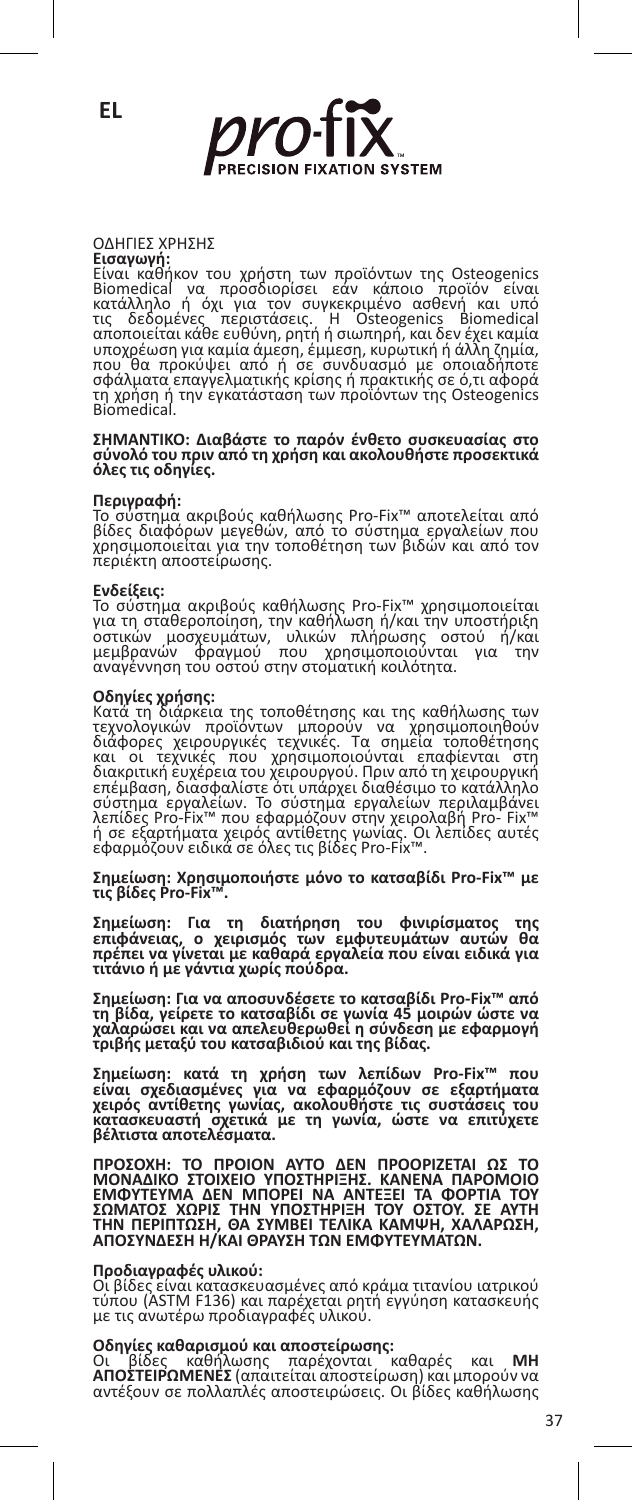προορίζονται για χρήση σε έναν μόνο ασθενή. Το σύστημα εργαλείων (λεπίδα κατσαβιδιού και χειρολαβή) παρέχεται καθαρό και **ΜΗ ΑΠΟΣΤΕΙΡΩΜΕΝΟ** (απαιτείται αποστείρωση)<br>και μπορεί να αντέξει σε πολλαπλές αποστειρώσεις. Το<br>σύστημα εργαλείων μπορεί να χρησιμοποιηθεί πολλές φορές<br>για την εισαγωγή των βιδών, μόνο εφόσον έχει καθαριστεί κ στο απορρυπαντικό που έχετε προετοιμάσει, προσέχοντας<br>όλα τα δυσπρόσιτα σημεία και έπειτα αφήστε το τεχνολογικό<br>προϊόν εμβαπτισμένο για τουλάχιστον δύο (2) λεπτά.<br>Μετά την εμβάπτιση, βουρτσίστε καλά τα τεχνολογικά προϊόντα χρησιμοποιώντας μια βούρτσα με μαλακες τρίχες<br>κάτω από την επιφάνεια του απορρυπαντικού που έχετε<br>προετοιμάσει, έως ότου αφαιρεθούν όλοι οι ορατοί ρύποι.<br>Προσέξτε ιδιαίτερα τα δυσπρόσιτα σημεία. Αφαιρέστε τα<br>τεχν απομακρυνθούν όλα τα κατάλουτα του απορρυπαντικού Κατά<br>τη διάρκεια της έκπλυσης, βουρτσίστε καλά τα τεχνολογικά<br>προϊόντα χρησιμοποιώντας μια βούρτσα με μαλακές τρίχες,<br>προσέχοντας ιδιαίτερα τα δυσπρόσιτα σημεία. Στεγνώστε

| Μέθοδος | Κύκλος              | Θερμοκρασία      | Χρόνος έκθεσης    |
|---------|---------------------|------------------|-------------------|
| Ατμός   | Προκατεργασία κενού | 270 °F<br>132 °C | 30 λεπτά          |
| Ατμός   | Βαρύτητα            | 250 °F<br>121 °C | $60 \lambda$ επτά |

**Τρόπος διάθεσης:**<br>Εκτός και εάν παρέχονται αποστειρωμένες και εμφανώς<br>επισημασμένες ως αποστειρωμένες, οι βίδες του<br>συστήματος ακριβούς καθήλωσης Pro-Fix<sup>w</sup> παρέχονται **MH**<br>**ΑΠΟΣΤΕΙΡΩΜΕΝΕΣ.** Προορίζονται **ΓΙΑ ΜΙΑ ΜΟΝΟ ΧΡ** 

#### **Ενημέρωση ασθενούς:**

Ο χειρουργός φέρει την ευθύνη να ενημερώσει τον ασθενή<br>ή/και τους εκπροσώπους του σχετικά με τη στοματο-<br>γναθοπροσωπική χειρουργική επέμβαση. Η ενημέρωση<br>θα πρέπει να τειροναμβάνει μια πιθανώνα εναλλακτικών<br>επιπλοκών και προϊόντων και θεραπειών.

**Πληροφορίες για την ασφάλεια σε μαγνητική τομογραφία**<br>Μη κλινικές δοκιμές έχουν καταδείξει ότι οι βίδες του<br>συστήματος ακριβούς καθήλωσης Profix είναι ασφαλείς για μαγνητική τομογραφία υπό προϋποθέσεις. Ένας ασθενής<br>με αυτό το τεχνολογικό προϊόν μπορεί να υποβληθεί με<br>ασφάλεια σε σάρωση σε σύστημα μαγνητικής τομογραφίας,<br>υπό τις ακόλουθες προϋποθέσεις:<br>• Στατικό μαγνητικό πεδίο 1,5

- 
- 
- από το σύστημα μαγνητικής τομογραφίας, ίσος με 2 W/kg (κανονικός τρόπος λειτουργίας).

Υπό τις προϋποθέσεις σάρωσης που καθορίζονται παραπάνω,<br>οι βίδες του συστήματος ακριβούς καθήλωσης Profix<br>αναμένεται να προκαλέσουν μέγιστη άνοδο θερμοκρασίας<br>χαμηλότερη από 2,3 °C μετά από 15 λεπτά συνεχούς σάρωσης.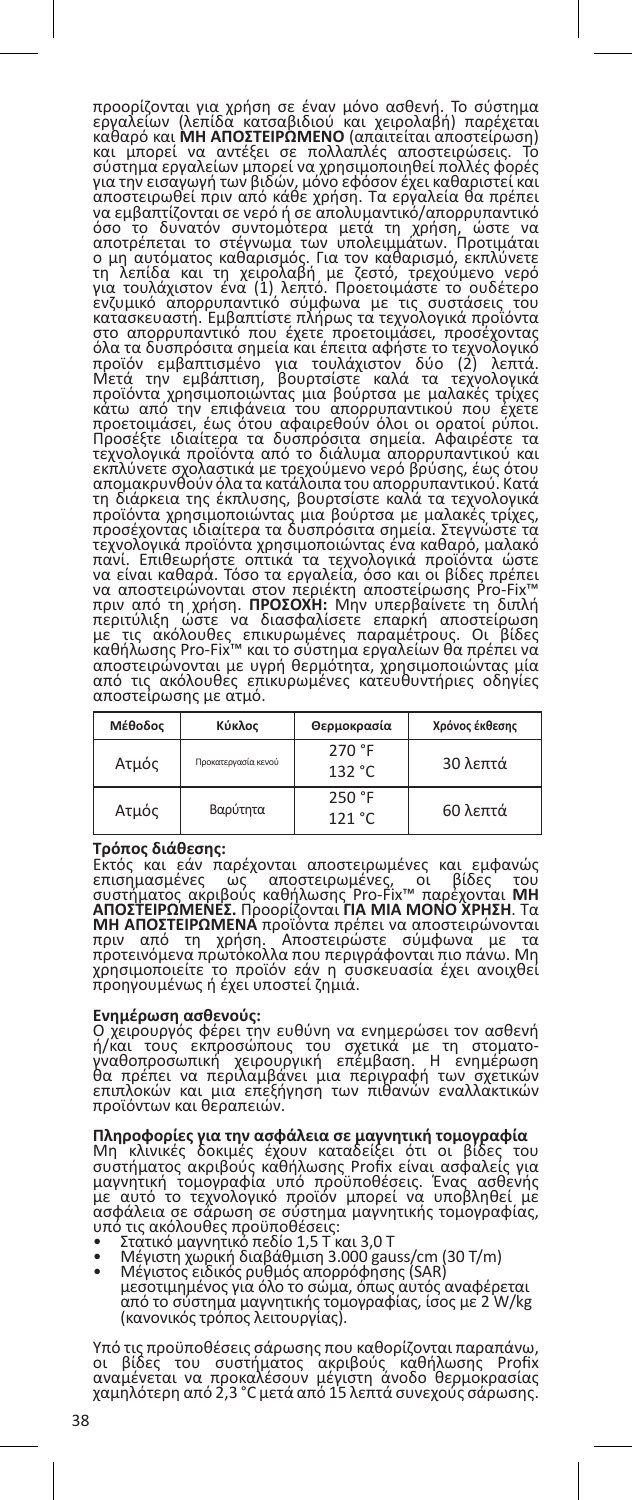Σε μη κλινικές δοκιμές, τα τεχνήματα εικόνας που<br>προκληθηκαν από το τεχνολογικό προϊόν εκτείνονται σε<br>απόσταση περίπου 3 mm από το εμφύτευμα, κατά την<br>αύστημα μαγνητικής τομογραφίας 3,0 T.<br>σύστημα μαγνητικής τομογραφίας 3

- 
- **Αντενδείξεις:**<br>Οι αντενδείξεις περιλαμβάνουν, μεταξύ άλλων, τις εξής:<br>• Ενεργές λοιμώξεις.<br>• Ενεργές λοιμώξεις.<br>- πιθανολογείται ευαισθησία σε υλικά, θα πρέπει να<br>πιθανολογείται ευαισθησία σε υλικά, θα πρέπει να<br>διενεργο
- ή/και την προθυμία του ασθενούς να συνεργαστεί και να ακολουθήσει τις οδηγίες κατά τη διάρκεια της περιόδου
- επούλωσης. Οποιαδήποτε εκφυλιστική νόσος, η εξέλιξη της οποίας θα μπορούσε να επηρεάσει δυσμενώς την τοποθέτηση του
- εμφυτεύματος.<br>Ανεπαρκής ποσότητα οστού για τη στερεά καθήλωση του εμφυτεύματος. • Περιορισμοί αιματικής παροχής, ακτινοθεραπείας ή/
- και προηγούμενες λοιμώξεις οι όποίες μπορεί να<br>τείνουν να προκαλέσουν παράταση της επούλωσης και<br>αύξηση της πιθανότητας λοίμωξης ή/και απόρριψης του
- 
- εμφυτεύματος.<br>• Ανεπαρκής κάλυψη με υγιή ιστό.<br>• Διαδικασίες στις οποίες υπάρχει μη στείρο περιβάλλον,<br>δηλαδή ανοικτές κοιλότητες, όπως παραρρίνιοι κόλποι.

**Πιθανές ανεπιθύμητες ενέργειες:**<br>Όλες οι επιπλοκές που σχετίζονται με τη χειρουργική<br>επέμβαση είναι πιθανές. Οι επιπλοκές και οι πιθανές<br>ανεπιθύμητες ενέργειες να περιλαμβάνουν τα εξής:<br>μπορούν επιπρόσθετα να περιλαμβάνο

- Μείωση της πυκνότητας του οστού ή/και νέκρωση του οστού λόγω αποφυγής φόρτισης. Αγγειακές αλλαγές. Αλλεργική αντίδραση ή ευαισθησία στα μέταλλα των
- 
- 
- 
- τεχνολογικών προϊόντων καθήλωσης.<br>• Νευρική βλάβη λόγω χειρουργικού τραύματος.<br>• Θραύση του τεχνολογικού προϊόντος καθήλωσης λόγω μη πώρωσης ή καθυστερημένης πώρωσης του οστικού ιστού. • Κάμψη ή θραύση των τεχνολογικών προϊόντων
- 
- · καθήλωσης.<br>• καθήλωσης.<br>Μετακίνηση ή χαλάρωση των τεχνολογικών προϊόντων
- καθήλωσης. Άλγος, δυσφορία ή/και μη φυσιολογική αίσθηση λόγω της παρουσίας των τεχνολογικών προϊόντων καθήλωσης.<br>• Επιπολής ή/και εν τω βάθει λοίμωξη.<br>• Παθητική μετακίνηση των τεχνολογικών προϊόντων<br>• Παθητική μετακίνηση των τεχνολογικών προϊόντων
- 
- 
- καθήλωσης. Χρώση των ιστών.
- 

### **Προειδοποιήσεις και προφυλάξεις:**

Ο ιατρός είναι υπεύθυνος να περιγράψει και να εξηγήσει τις ακόλουθες προειδοποιήσεις, προφυλάξεις και επιπλοκές στον ασθενή ή/και στους αντιπροσώπους του, προτού προχωρήσει με τις χειρουργικές επεμβάσεις:

- Το χνούδι, τα αποτυπώματα, η πούδρα και άλλες επιφανειακές μολυσματικές ουσίες ή κατάλοιπα από τα γάντια από λάτεξ μπορούν να προκαλέσουν αλλεργική
- αντίδραση ή αντίδραση ξένου σώματος.<br>• Απαιτείται προσοχή ώστε να διασφαλιστεί ότι δεν<br> εισάγονται σωματιδιακές μολυσματικές ουσίες στα<br>εξαρτήματα κατά την εμφύτευση ή τον χειρισμό τους. Αυτό θα μπορούσε να προκαλέσει εσφαλμένη απόδοση
- του συστήματος. Δεν θα πρέπει ποτέ να επαναχρησιμοποιείται ποτέ ένα εμφυτευμένο τεχνολογικό προϊόν. Η επαναχρησιμοποίηση ενός τεχνολογικού προϊόντος μπορεί να προκαλέσει διασταυρούμενη μόλυνση. • Τα εμφυτεύματα που περίσσεψαν και τα οποία έχουν
- 
- μολύνθεί με αίμα ή σωματικά ύγρά θα πρέπει να<br>"απορρίπτονται ως ιατρικά απόβλητα.<br>"Εως ότου ολοκληρωθεί η επούλωση του οστού, η<br>"Εως ότου ολοκληρωθεί η επούλωση του οστού, η<br>"καθήλωση που παρέχεται από το συστηρία θα πρέπ
- 
-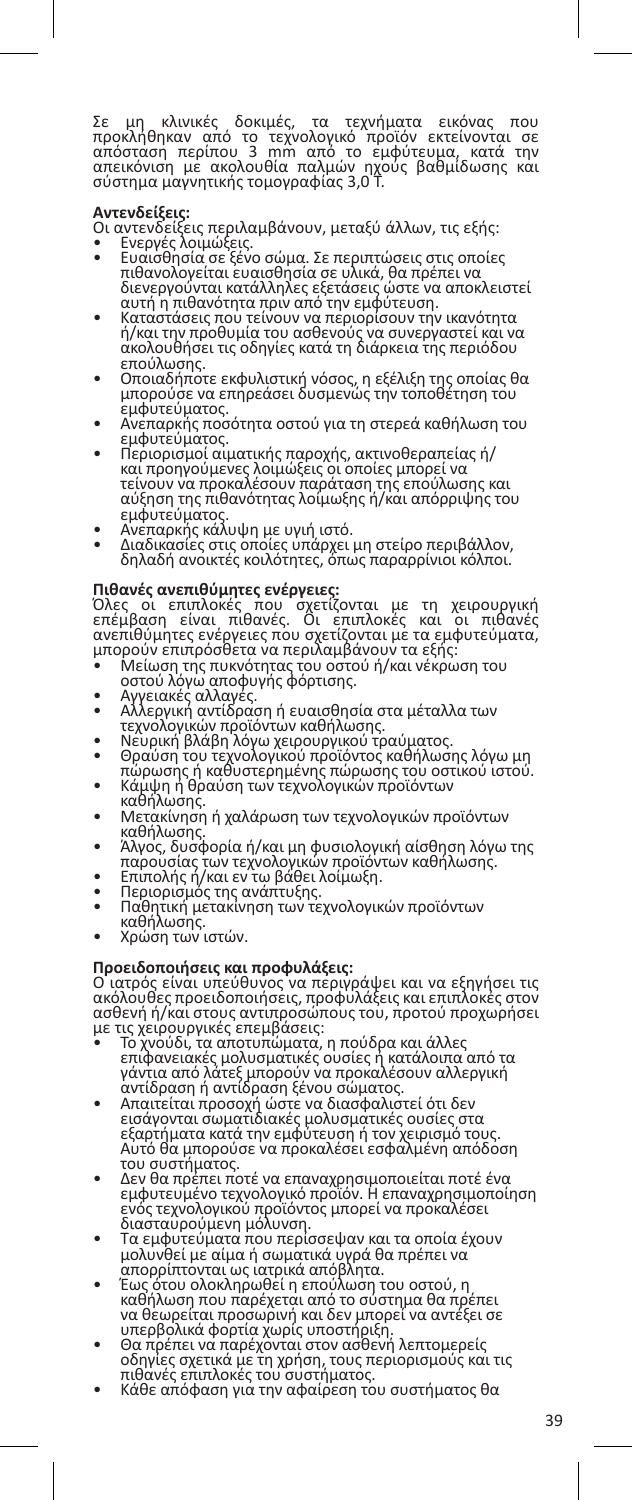πρέπει να λαμβάνει υπόψη τον πιθανό κίνδυνο που διατρέχει ο ασθενής από μια δεύτερη χειρουργική

- επέμβαση.<br>• Οι προεγχειρητικές και οι εγχειρητικές διαδικασίες,<br>περιλαμβανομένης της γνώσης των χειρουργικών<br>τεχνικών και η κατάλληλη επιλογή και τοποθέτηση των εμφυτευμάτων είναι σημαντικοί παράγοντες για την
- επιτυχημένη χρήση του συστήματος. Η ακτινοθεραπεία έχει καταδειχθεί ότι μειώνει την
- πιθανότητα ενός επιτυχημένου αποτελέσματος.<br>• Προεγχειρητικά, ως μέτρο προφύλαξης, προτού οι ασθενείς<br>με εμφυτεύματα υποβληθούν σε περαιτέρω χειρουργικές<br>επεμβάσεις (όπως οδοντιατρικές επεμβάσεις), μπορεί να εξεταστεί η προφυλακτική χορήγηση αντιβιοτικών, ειδικά σε ασθενείς υψηλού κινδύνου.

**Αφαίρεση βίδας:**<br>Οι βίδες δεν προορίζονται να παραμείνουν στη θέση τους ως<br>μέτά από τη διαδικασία οστικής αναγέννησης.<br>μετά από τη διαδικασία οστικής αναγέννησης.

**Εγγύηση:**<br>Όλα τα προϊόντα διαθέτουν εγγύηση ότι είναι απαλλαγμένα<br>από ελαττώματα όσον αφορά τα υλικά και την κατασκευή τους.<br>Δεν παρέχεται καμία εγγύηση για οποιονδήποτε άλλο σκοπό<br>επισήμανση του προϊόντος.<br>επισήμανση το

# **ΠΡΟΣΟΧΗ: Η Ομοσπονδιακή Νομοθεσία (των Η.Π.Α.) επιτρέπει την πώληση αυτής του τεχνολογικού προϊόντος μόνο από ιατρό ή οδοντίατρο ή κατόπιν εντολής αυτού.**

**Σύμβολα επισήμανσης:**<br>Στην επισήμανση της συσκευασίας μπορεί να χρησιμοποιηθούν<br>σύμβολα για εύκολη ταυτοποίηση.





**i** Συμβουλευτείτε τις οδηγίες χρήσης

Ασφαλές για μαγνητική τομογραφία υπό προϋποθέσεις



Osteogenics Biomedical, Inc. 4620 71st Street, Bldg 78-79 Lubbock, TX 79424 USA www.osteogenics.com



 $E = \frac{REP}{P}$  Emergo Europe Prinsessegracht 20 2514 AP The Hague The Netherlands